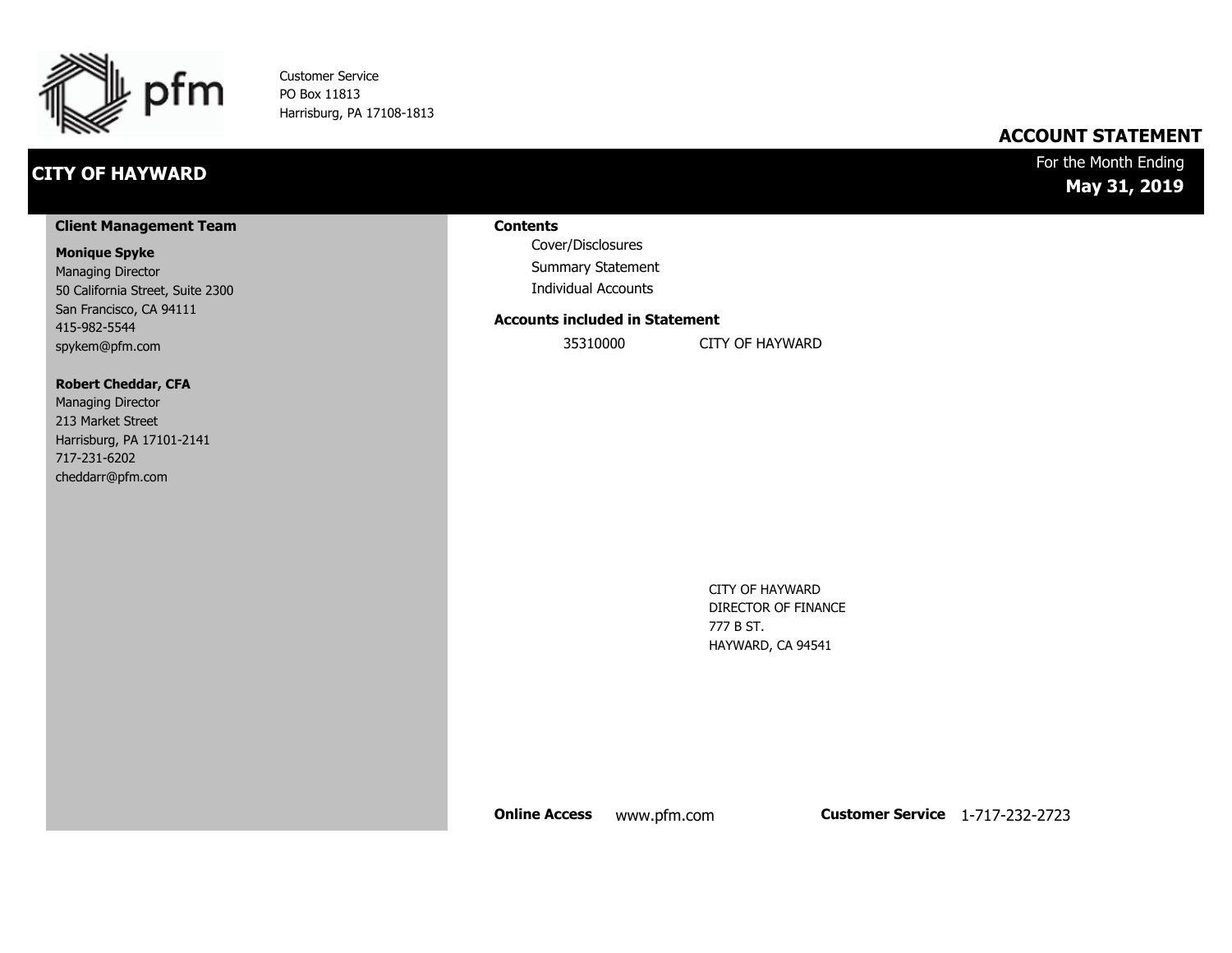

#### **Important Disclosures**

#### For the Month Ending **May 31, 2019**

#### Important Disclosures

This statement is for general information purposes only and is not intended to provide specific advice or recommendations. PFM Asset Management LLC ("PFM") is an investment advisor registered with the Securities and Exchange Commission, and is required to maintain a written disclosure statement of our background and business experience. If you would like to receive a copy of our current disclosure statement, please contact Service Operations at the address below.

**Proxy Voting** PFM does not normally receive proxies to vote on behalf of its clients. However, it does on occasion receive consent requests. In the event a consent request is received the portfolio manager contacts the client and then proceeds according to their instructions. PFM's Proxy Voting Policy is available upon request by contacting Service Operations at the address below.

**Questions About an Account** PFM's monthly statement is intended to detail our investment advisory activity as well as the activity of any accounts held by clients in pools that are managed by PFM. The custodian bank maintains the control of assets and executes (i.e., settles) all investment transactions. The custodian statement is the official record of security and cash holdings and transactions. PFM recognizes that clients may use these reports to facilitate record keeping and that the custodian bank statement and the PFM statement should be reconciled and differences resolved. Many custodians use a settlement date basis which may result in the need to reconcile due to a timing difference. **Account Control** PFM does not have the authority to withdraw funds from or deposit funds to the custodian. Our clients retain responsibility for their internal accounting policies; implementing and enforcing internal controls and generating ledger entries or otherwise recording transactions. **Market Value** Generally, PFM's market prices are derived from closing bid prices as of the last business day of the month as supplied by ICE Data Services or Bloomberg. Where prices are not available from generally recognized sources the securities are priced using a yield-based matrix system to arrive at an estimated market value. Prices that fall between data points are interpolated. Non-negotiable FDIC-insured bank certificates of deposit are priced at par. Although PFM believes the prices to be reliable, the values of the securities do not always represent the prices at which the securities could have been bought or sold. Explanation of the valuation methods for money market and TERM funds is contained in the appropriate fund information statement.

**Amortized Cost** The original cost of the principal of the security is adjusted for the amount of the periodic reduction of any discount or premium from the purchase date until the date of the report. Discount or premium with respect to short term securities (those with less than one year to maturity at time of issuance) is amortized on a straightline basis. Such discount or premium with respect to longer term securities is amortized using the constant yield basis.

**Tax Reporting** Cost data and realized gains / losses are provided for informational purposes only. Please review for accuracy and consult your tax advisor to determine the tax consequences of your security transactions. PFM does not report such information to the IRS or other taxing authorities and is not responsible for the accuracy of such information that may be required to be reported to federal, state or other taxing authorities. **Financial Situation** In order to better serve you, PFM should be promptly notified of any material change in your investment objective or financial situation.

**Callable Securities** Securities subject to redemption prior to maturity may be redeemed in whole or in part before maturity, which could affect the yield represented.

Portfolio The securities in this portfolio, including shares of mutual funds, are not guaranteed or otherwise protected by PFM, the FDIC (except for certain non-negotiable certificates of deposit) or any government agency. Investment in securities involves risks, including the possible loss of the amount invested. Actual settlement values, accrued interest, and amortized cost amounts may vary for securities subject to an adjustable interest rate or subject to principal paydowns. Any changes to the values shown may be reflected within the next monthly statement's beginning values. **Rating** Information provided for ratings is based upon a good faith inquiry of selected sources, but its accuracy and completeness cannot be guaranteed. Shares of some money market and TERM funds are marketed through representatives of PFM's wholly owned subsidiary, PFM Fund Distributors, Inc. PFM Fund Distributors, Inc. is registered with the SEC as a broker/dealer and is a member of the Financial Industry Regulatory Authority ("FINRA") and the Municipal Securities Rulemaking Board ("MSRB"). You may reach the FINRA by calling the FINRA Regulator Public Disclosure Hotline at 1-888-289-9999 or at the FINRA Regulation Internet website address www.nasd.com. A brochure describing the FINRA Regulation Public Disclosure Program is also available from the FINRA upon request.

#### **Key Terms and Definitions**

*Dividends* on money market funds consist of interest earned, plus any discount ratably amortized to the date of maturity, plus all realized gains and losses on the sale of securities prior to maturity, less ratable amortization of any premium and all accrued expenses to the fund. Dividends are accrued daily and may be paid either monthly or quarterly. The monthly earnings on this statement represent the estimated dividend accrued for the month for any program that distributes earnings on a quarterly basis. There is no guarantee that the estimated amount will be paid on the actual distribution date.

*Current Yield* is the net change, exclusive of capital changes and income other than investment income, in the value of a hypothetical fund account with a balance of one share over the seven-day base period including the statement date, expressed as a percentage of the value of one share (normally \$1.00 per share) at the beginning of the seven-day period. This resulting net change in account value is then annualized by multiplying it by 365 and dividing the result by 7. The yields quoted should not be considered a representation of the yield of the fund in the future, since the yield is not fixed.

*Average maturity* represents the average maturity of all securities and investments of a portfolio, determined by multiplying the par or principal value of each security or investment by its maturity (days or years), summing the products, and dividing the sum by the total principal value of the portfolio. The stated maturity date of mortgage backed or callable securities are used in this statement. However the actual maturity of these securities could vary depending on the level or prepayments on the underlying mortgages or whether a callable security has or is still able to be called.

*Monthly distribution yield* represents the net change in the value of one share (normally \$1.00 per share) resulting from all dividends declared during the month by a fund expressed as a percentage of the value of one share at the beginning of the month. This resulting net change is then annualized by multiplying it by 365 and dividing it by the number of calendar days in the month.

*YTM at Cost* The yield to maturity at cost is the expected rate of return, based on the original cost, the annual interest receipts, maturity value and the time period from purchase date to maturity, stated as a percentage, on an annualized basis.

*YTM at Market* The yield to maturity at market is the rate of return, based on the current market value, the annual interest receipts, maturity value and the time period remaining until maturity, stated as a percentage, on an annualized basis.

*Managed Account* A portfolio of investments managed discretely by PFM according to the client's specific investment policy and requirements. The investments are directly owned by the client and held by the client's custodian.

*Unsettled Trade* A trade which has been executed however the final consummation of the security transaction and payment has not yet taken place.

Please review the detail pages of this statement carefully. If you think your statement is wrong, missing account information, or if you need more information about a transaction, please contact PFM within 60 days of receipt. If you have other concerns or questions regarding your account you should contact a member of your client management team or PFM Service Operations at the address below.

> PFM Asset Management LLC Attn: Service Operations 213 Market Street Harrisburg, PA 17101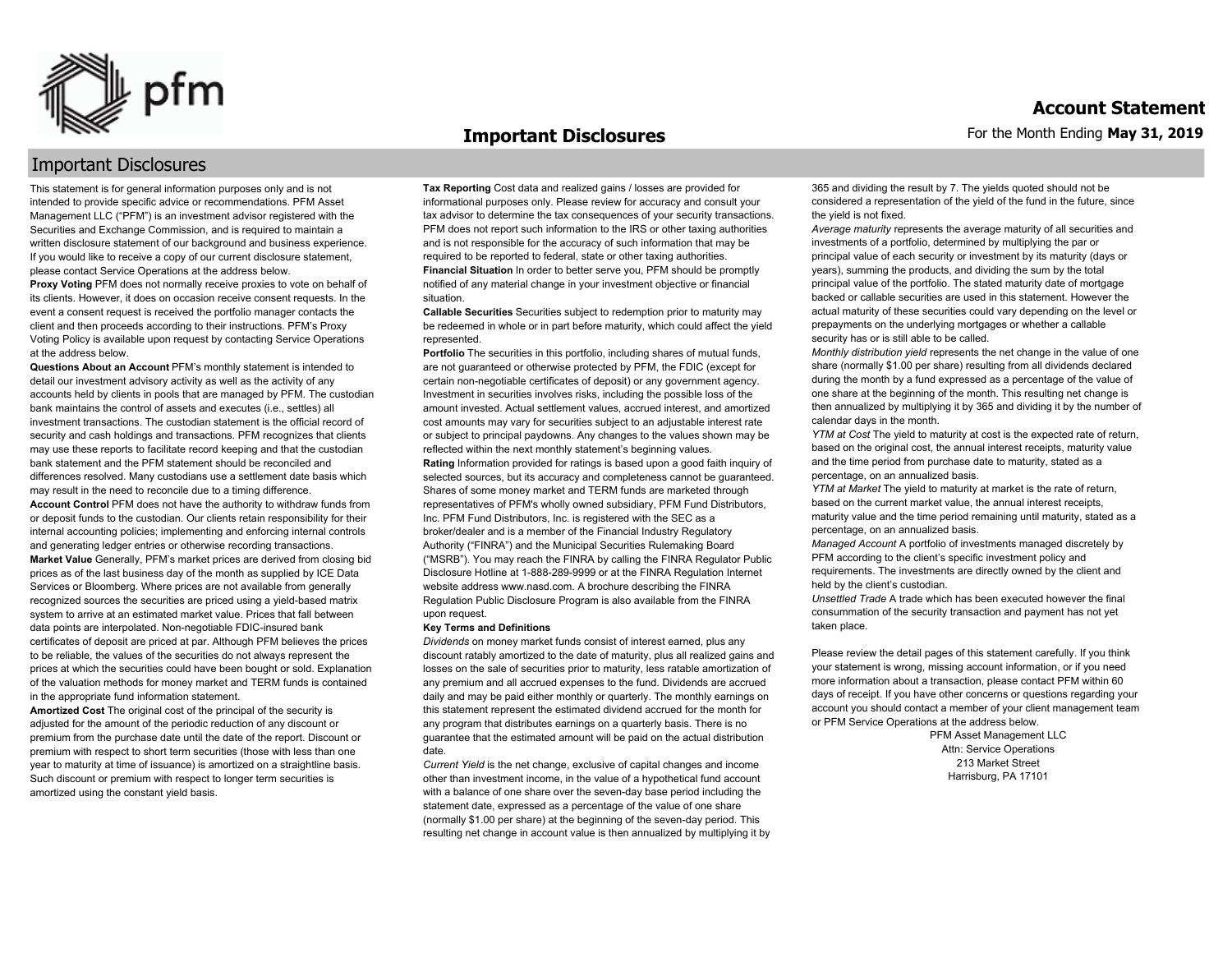

# **Managed Account Summary Statement** For the Month Ending May 31, 2019

| <b>Transaction Summary - Managed Account</b> | <b>Cash Transactions Summary - Managed Account</b> |                                 |                |  |
|----------------------------------------------|----------------------------------------------------|---------------------------------|----------------|--|
| <b>Opening Market Value</b>                  | \$122,504,779.43                                   | Maturities/Calls                | 0.00           |  |
| Maturities/Calls                             | (206, 902.94)                                      | Sale Proceeds                   | 4,363,183.28   |  |
| Principal Dispositions                       | (4,064,465.14)                                     | Coupon/Interest/Dividend Income | 269,102.61     |  |
| <b>Principal Acquisitions</b>                | 4,652,590.96                                       | Principal Payments              | 206,902.94     |  |
|                                              |                                                    | <b>Security Purchases</b>       | (4,876,775.47) |  |
| Unsettled Trades                             | 0.00                                               | Net Cash Contribution           | 37,586.64      |  |
| Change in Current Value                      | 603,646.37                                         | Reconciling Transactions        | 0.00           |  |
| <b>Closing Market Value</b>                  | \$123,489,648.68                                   |                                 |                |  |

| <b>Earnings Reconciliation (Cash Basis) - Managed Account</b>                              |                          | <b>Cash Balance</b>         |        |
|--------------------------------------------------------------------------------------------|--------------------------|-----------------------------|--------|
| Interest/Dividends/Coupons Received<br>Less Purchased Interest Related to Interest/Coupons | 289,178.75<br>(9,231.77) | <b>Closing Cash Balance</b> | \$0.00 |
| Plus Net Realized Gains/Losses                                                             | (28, 345.60)             |                             |        |
| <b>Total Cash Basis Earnings</b>                                                           | \$251,601.38             |                             |        |
| <b>Earnings Reconciliation (Accrual Basis)</b>                                             | <b>Total</b>             |                             |        |
| Ending Amortized Value of Securities                                                       | 122,646,063.38           |                             |        |
| <b>Ending Accrued Interest</b>                                                             | 651,438.56               |                             |        |
| Plus Proceeds from Sales                                                                   | 4,083,327.95             |                             |        |
| Plus Proceeds of Maturities/Calls/Principal Payments                                       | 206,902.94               |                             |        |
| Plus Coupons/Dividends Received                                                            | 269,102.61               |                             |        |
| Less Cost of New Purchases                                                                 | (4,661,822.73)           |                             |        |
| Less Beginning Amortized Value of Securities                                               | (122, 285, 379.76)       |                             |        |
| Less Beginning Accrued Interest                                                            | (693,077.68)             |                             |        |
| <b>Total Accrual Basis Earnings</b>                                                        | \$216,555.27             |                             |        |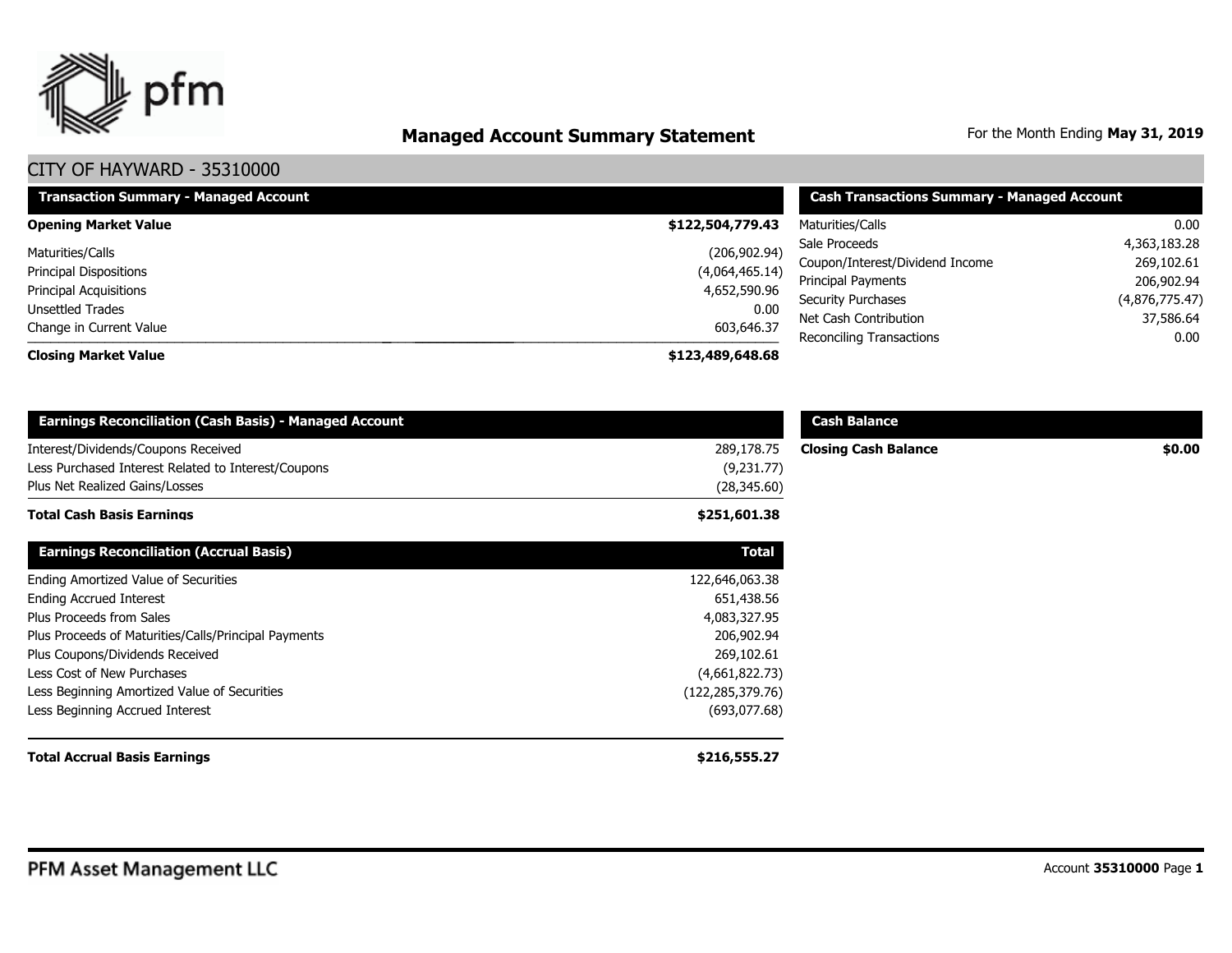

### **Portfolio Summary and Statistics** For the Month Ending May 31, 2019

### CITY OF HAYWARD - 35310000

| <b>Account Summary</b>                 |                  |                        |                |  |  |  |  |  |  |  |
|----------------------------------------|------------------|------------------------|----------------|--|--|--|--|--|--|--|
| <b>Description</b>                     | <b>Par Value</b> | <b>Market Value</b>    | <b>Percent</b> |  |  |  |  |  |  |  |
| U.S. Treasury Bond / Note              | 66,475,000,00    | 66,591,893.09          | 53.92          |  |  |  |  |  |  |  |
| Supra-National Agency Bond / Note      | 7,485,000.00     | 7,524,577.93           | 6.09           |  |  |  |  |  |  |  |
| Municipal Bond / Note                  | 4,845,000.00     | 4,875,199.45           | 3.95           |  |  |  |  |  |  |  |
| Federal Agency Collateralized Mortgage | 9,609,284.46     | 9,683,954.43           | 7.84           |  |  |  |  |  |  |  |
| Obligation                             |                  |                        |                |  |  |  |  |  |  |  |
| Federal Agency Bond / Note             | 17,520,000.00    | 17,640,234.75          | 14.28          |  |  |  |  |  |  |  |
| Corporate Note                         | 6,580,000.00     | 6,626,900.30           | 5.37           |  |  |  |  |  |  |  |
| Certificate of Deposit                 | 6,000,000.00     | 6,033,036.96           | 4.89           |  |  |  |  |  |  |  |
| <b>Asset-Backed Security</b>           | 4,473,424.62     | 4,513,851.77           | 3.66           |  |  |  |  |  |  |  |
| <b>Managed Account Sub-Total</b>       | 122,987,709.08   | 123,489,648.68 100.00% |                |  |  |  |  |  |  |  |
| <b>Accrued Interest</b>                |                  | 651,438.56             |                |  |  |  |  |  |  |  |
| <b>Total Portfolio</b>                 | 122,987,709.08   | 124,141,087.24         |                |  |  |  |  |  |  |  |

#### **Unsettled Trades** 0.00 **0.00** 0.00 **0.00**



#### **Sector Allocation**



| Characteristics                   |       |
|-----------------------------------|-------|
| Yield to Maturity at Cost         | 2.40% |
| Yield to Maturity at Market       | 2.13% |
| Duration to Worst                 | 1.73  |
| Weighted Average Days to Maturity | 736   |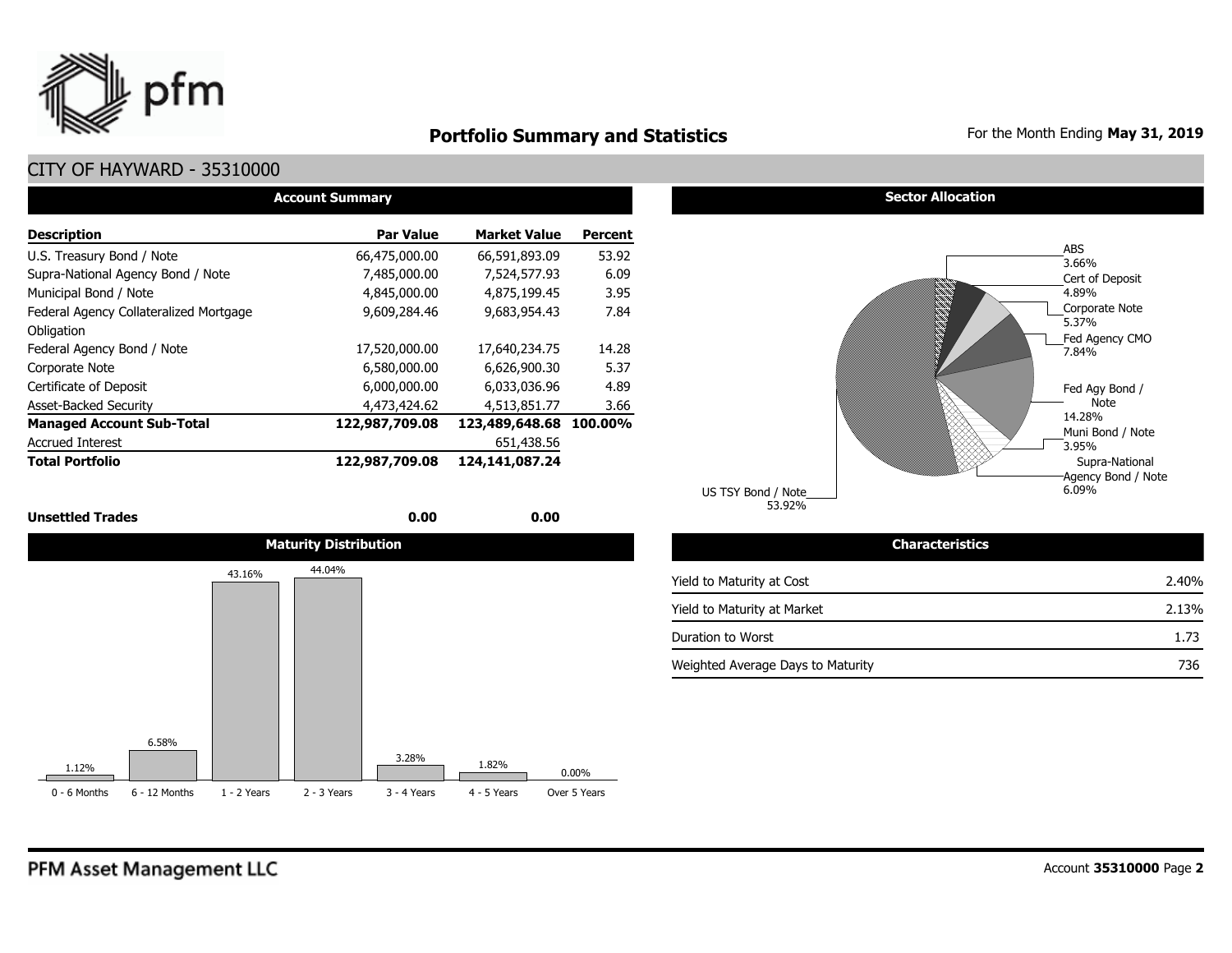### **Managed Account Issuer Summary** For the Month Ending May 31, 2019

### CITY OF HAYWARD - 35310000

pfm

| <b>Issuer Summary</b>                  |                     |         |
|----------------------------------------|---------------------|---------|
|                                        | <b>Market Value</b> |         |
| Issuer                                 | of Holdings         | Percent |
| <b>3M COMPANY</b>                      | 147,388.44          | 0.12    |
| ABBOTT LABORATORIES                    | 302,720.70          | 0.25    |
| ALLY AUTO RECEIVABLES TRUST            | 339,811.55          | 0.28    |
| AMERICAN EXPRESS CO                    | 607,348.20          | 0.49    |
| <b>BANK OF AMERICA CO</b>              | 587,303.70          | 0.48    |
| <b>BANK OF MONTREAL</b>                | 602,469.60          | 0.49    |
| <b>BANK OF NOVA SCOTIA</b>             | 603,745.20          | 0.49    |
| BMW FINANCIAL SERVICES NA LLC          | 126,478.13          | 0.10    |
| <b>CALIFORNIA ST</b>                   | 2,452,532.00        | 1.99    |
| CANADIAN IMPERIAL BANK OF COMMERCE     | 601,404.00          | 0.49    |
| CAPITAL ONE PRIME AUTO REC TRUST       | 176,339.75          | 0.14    |
| CARMAX AUTO OWNER TRUST                | 520,365.62          | 0.42    |
| CATERPILLAR INC                        | 329,541.88          | 0.27    |
| <b>CHARLES SCHWAB</b>                  | 238,696.55          | 0.19    |
| CITIGROUP INC                          | 301,007.70          | 0.24    |
| <b>CREDIT AGRICOLE SA</b>              | 600,046.20          | 0.49    |
| <b>CREDIT SUISSE GROUP</b>             | 600,647.40          | 0.49    |
| <b>DEERE &amp; COMPANY</b>             | 302,575.80          | 0.25    |
| <b>FANNIE MAE</b>                      | 8,939,971.70        | 7.24    |
| FEDERAL HOME LOAN BANKS                | 9,401,019.36        | 7.61    |
| FIFTH THIRD AUTO TRUST                 | 217,095.76          | 0.18    |
| FORD CREDIT AUTO LEASE TRUST           | 479,731.11          | 0.39    |
| FORD CREDIT AUTO OWNER TRUST           | 203,697.64          | 0.16    |
| FREDDIE MAC                            | 8,983,198.12        | 7.27    |
| <b>GM FINANCIAL AUTO LEASING TRUST</b> | 373,551.61          | 0.30    |
| <b>GM FINANCIAL SECURITIZED TERM</b>   | 348,436.75          | 0.28    |
| <b>GOLDMAN SACHS GROUP INC</b>         | 602,068.20          | 0.49    |
| HOME DEPOT INC                         | 179,896.15          | 0.15    |
| <b>HONDA AUTO RECEIVABLES</b>          | 324,901.15          | 0.26    |
| <b>HYUNDAI AUTO RECEIVABLES</b>        | 593,937.11          | 0.48    |
| <b>IBM CORP</b>                        | 597,903.00          | 0.48    |
| INTER-AMERICAN DEVELOPMENT BANK        | 2,630,134.60        | 2.13    |

**Credit Quality (S&P Ratings)**



PFM Asset Management LLC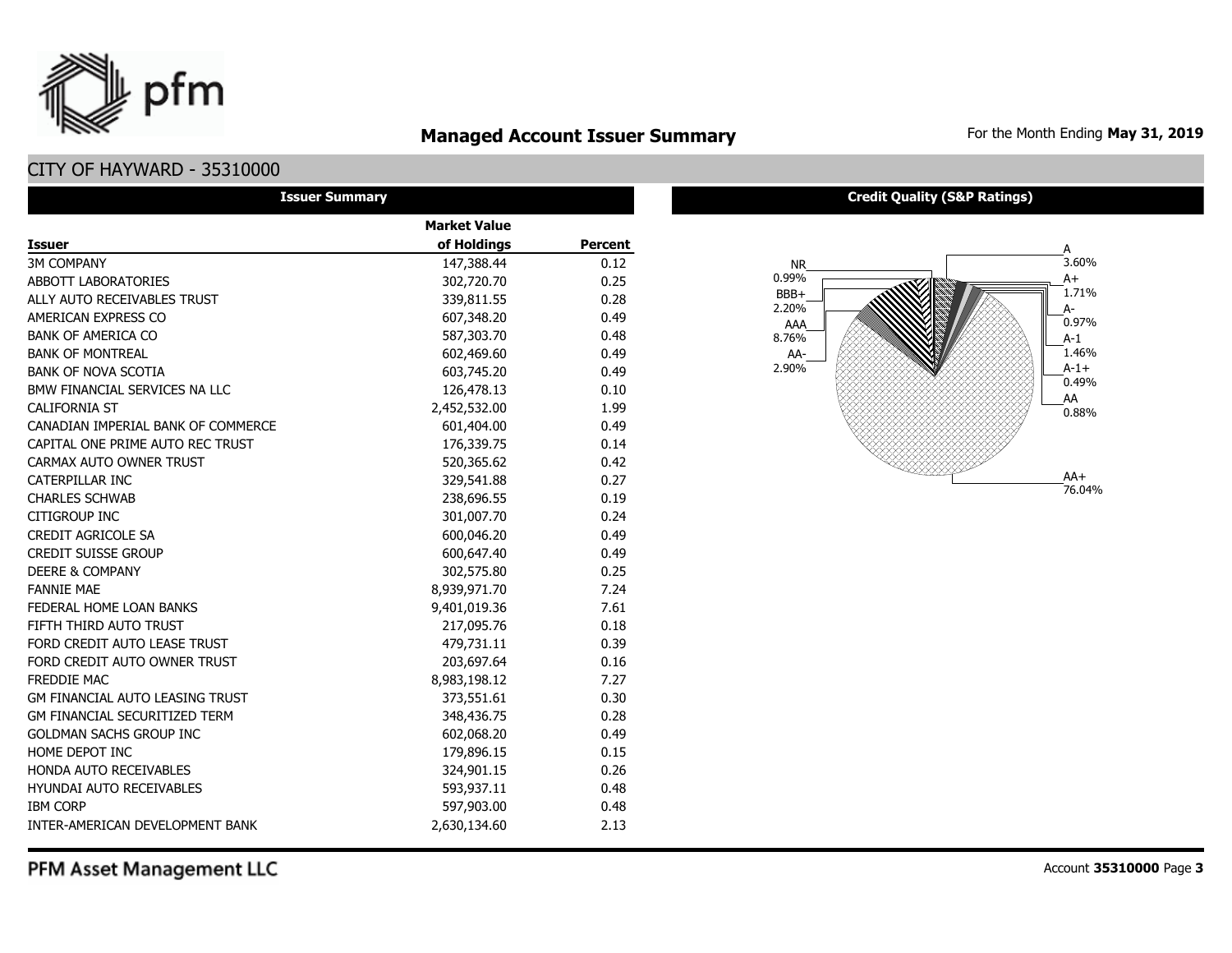

# **Managed Account Issuer Summary** For the Month Ending May 31, 2019

|                                          | <b>Market Value</b> |                |
|------------------------------------------|---------------------|----------------|
| <b>Issuer</b>                            | of Holdings         | <b>Percent</b> |
| INTERNATIONAL FINANCE CORPORATION        | 1,855,888.55        | 1.50           |
| INTL BANK OF RECONSTRUCTION AND DEV      | 3,038,554.78        | 2.46           |
| JOHN DEERE OWNER TRUST                   | 63,109.89           | 0.05           |
| JP MORGAN CHASE & CO                     | 609,557.40          | 0.49           |
| MITSUBISHI UFJ FINANCIAL GROUP INC       | 605,634.36          | 0.49           |
| MORGAN STANI FY                          | 599,106.60          | 0.49           |
| NATIONAL RURAL UTILITIES CO FINANCE CORP | 252,340.50          | 0.20           |
| NISSAN AUTO LEASE TRUST                  | 227,628.77          | 0.18           |
| NISSAN AUTO RECEIVABLES                  | 437,265.00          | 0.35           |
| NORDEA BANK AB                           | 601,230.60          | 0.49           |
| PACCAR FINANCIAL CORP                    | 299,874.88          | 0.24           |
| ROYAL BANK OF CANADA                     | 608,701.20          | 0.49           |
| STATE OF CONNECTICUT                     | 1,336,690.20        | 1.08           |
| SUMITOMO MITSUI FINANCIAL GROUP INC      | 607,448.40          | 0.49           |
| SUNTRUST BANKS INC                       | 300,853.80          | 0.24           |
| TOYOTA MOTOR CORP                        | 450,218.73          | 0.36           |
| UBS AG                                   | 601,710.00          | 0.49           |
| UNITED STATES TREASURY                   | 66,591,893.09       | 53.94          |
| UNIVERSITY OF CALIFORNIA                 | 1,085,977.25        | 0.88           |
| <b>Total</b>                             | \$123,489,648.68    | 100.00%        |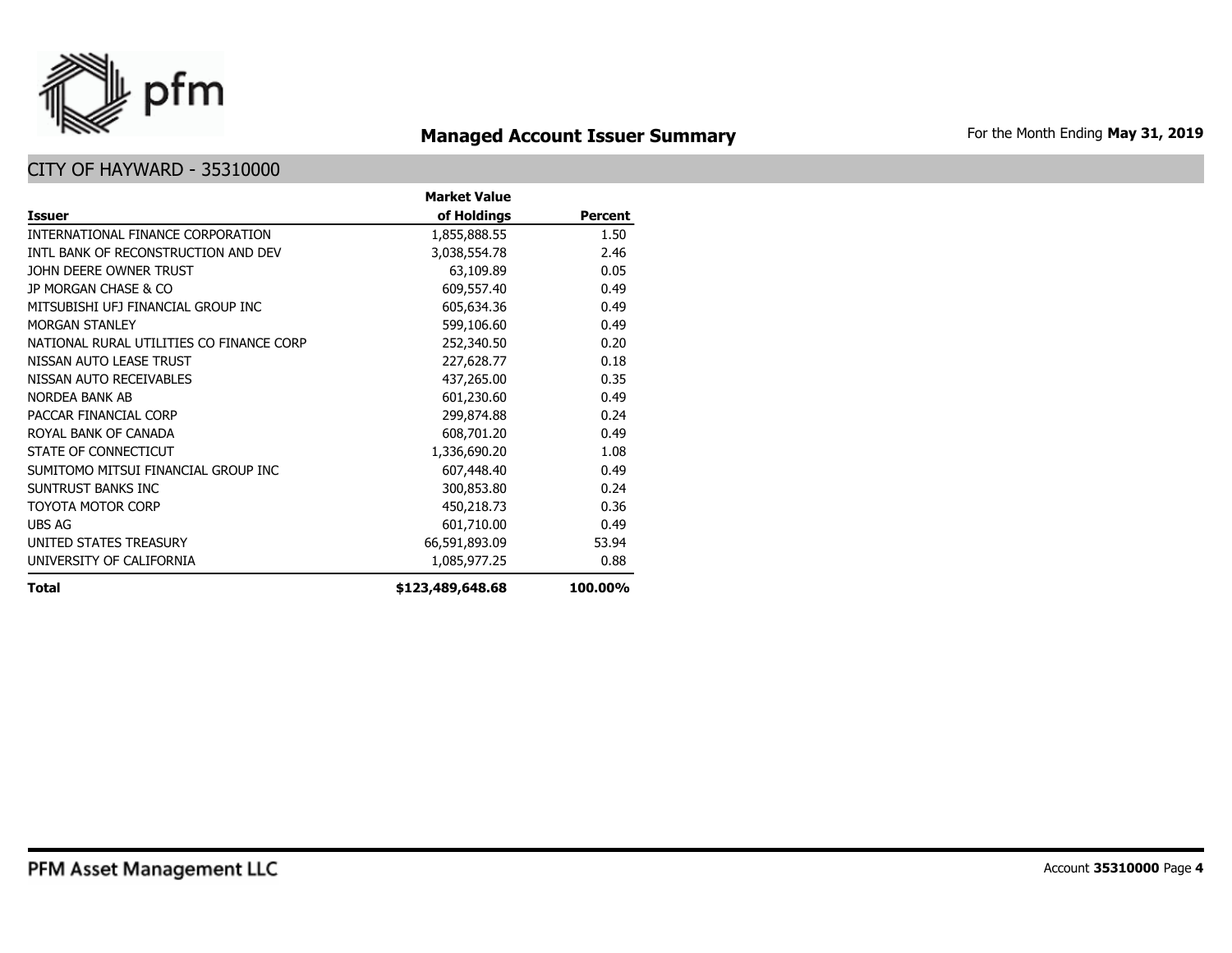

| <b>Security Type/Description</b><br><b>Dated Date/Coupon/Maturity</b> | <b>CUSIP</b> |                  | S&P<br>Par Rating | Moody's<br>Rating | <b>Trade</b><br><b>Date</b> | Settle<br><b>Date</b> | <b>Original</b><br>Cost | <b>YTM</b><br>at Cost | <b>Accrued</b><br><b>Interest</b> | <b>Amortized</b><br>Cost | Market<br><b>Value</b> |
|-----------------------------------------------------------------------|--------------|------------------|-------------------|-------------------|-----------------------------|-----------------------|-------------------------|-----------------------|-----------------------------------|--------------------------|------------------------|
| <b>U.S. Treasury Bond / Note</b>                                      |              |                  |                   |                   |                             |                       |                         |                       |                                   |                          |                        |
| <b>US TREASURY NOTES</b><br>DTD 06/30/2015 1.625% 06/30/2020          | 912828XH8    | 7,650,000.00 AA+ |                   | Aaa               | 06/26/17                    | 06/28/17              | 7,677,492.19 1.50       |                       | 52,197.51                         | 7,660,021.27             | 7,601,292.45           |
| US TREASURY NOTES<br>DTD 07/31/2015 1.625% 07/31/2020                 | 912828XM7    | 2,750,000.00 AA+ |                   | Aaa               | 07/05/17                    | 07/05/17              | 2,750,537.11            | 1.62                  | 14,936.98                         | 2,750,211.17             | 2,732,276.25           |
| US TREASURY NOTES<br>DTD 08/31/2015 1.375% 08/31/2020                 | 912828L32    | 1,275,000.00 AA+ |                   | Aaa               | 08/31/17                    | 09/01/17              | 1,272,559.57            | 1.44                  | 4,430.45                          | 1,273,972.10             | 1,263,146.33           |
| <b>US TREASURY NOTES</b><br>DTD 11/30/2015 1.625% 11/30/2020          | 912828M98    | 500,000.00 AA+   |                   | Aaa               | 10/31/17                    | 10/31/17              | 498,125.00              | 1.75                  | 22.20                             | 499,077.72               | 496,738.50             |
| <b>US TREASURY NOTES</b><br>DTD 11/30/2015 1.625% 11/30/2020          | 912828M98    | 3,600,000.00 AA+ |                   | Aaa               | 11/01/17                    | 11/03/17              | 3,584,390.63            | 1.77                  | 159.84                            | 3,592,298.92             | 3,576,517.20           |
| <b>US TREASURY NOTES</b><br>DTD 12/31/2015 1.750% 12/31/2020          | 912828N48    | 4,600,000.00 AA+ |                   | Aaa               | 12/01/17                    | 12/05/17              | 4,578,078.13            | 1.91                  | 33,801.10                         | 4,588,573.97             | 4,579,516.20           |
| <b>US TREASURY NOTES</b><br>DTD 01/31/2016 1.375% 01/31/2021          | 912828N89    | 400,000.00 AA+   |                   | Aaa               | 02/02/18                    | 02/02/18              | 388,718.75              | 2.36                  | 1,838.40                          | 393,629.56               | 395,765.60             |
| US TREASURY NOTES<br>DTD 01/31/2016 1.375% 01/31/2021                 | 912828N89    | 450,000.00 AA+   |                   | Aaa               | 12/27/17                    | 12/28/17              | 441,052.73              | 2.04                  | 2,068.20                          | 445,113.62               | 445,236.30             |
| US TREASURY NOTES<br>DTD 01/31/2016 1.375% 01/31/2021                 | 912828N89    | 3,500,000.00 AA+ |                   | Aaa               | 01/02/18                    | 01/04/18              | 3,430,000.00            | 2.05                  | 16,085.98                         | 3,461,537.73             | 3,462,949.00           |
| <b>US TREASURY NOTES</b><br>DTD 02/29/2016 1.125% 02/28/2021          | 912828P87    | 625,000.00 AA+   |                   | Aaa               | 02/07/18                    | 02/08/18              | 602,319.34              | 2.36                  | 1,776.92                          | 611,836.72               | 615,576.25             |
| US TREASURY NOTES<br>DTD 02/29/2016 1.125% 02/28/2021                 | 912828P87    | 3,100,000.00 AA+ |                   | Aaa               | 02/15/18                    | 02/16/18              | 2,983,628.91            | 2.42                  | 8,813.52                          | 3,031,962.44             | 3,053,258.20           |
| <b>US TREASURY NOTES</b><br>DTD 05/15/2018 2.625% 05/15/2021          | 9128284P2    | 2,350,000.00 AA+ |                   | Aaa               | 02/28/19                    | 02/28/19              | 2,354,957.03            | 2.53                  | 2,849.69                          | 2,354,437.72             | 2,379,283.35           |
| <b>US TREASURY NOTES</b><br>DTD 05/15/2018 2.625% 05/15/2021          | 9128284P2    | 4,200,000.00 AA+ |                   | Aaa               | 02/08/19                    | 02/11/19              | 4,216,242.19            | 2.45                  | 5,093.07                          | 4,214,183.27             | 4,252,336.20           |
| <b>US TREASURY NOTES</b><br>DTD 06/02/2014 2.000% 05/31/2021          | 912828WN6    | 3,225,000.00 AA+ |                   | Aaa               | 06/04/18                    | 06/06/18              | 3,167,680.66            | 2.62                  | 176.23                            | 3,186,143.56             | 3,227,392.95           |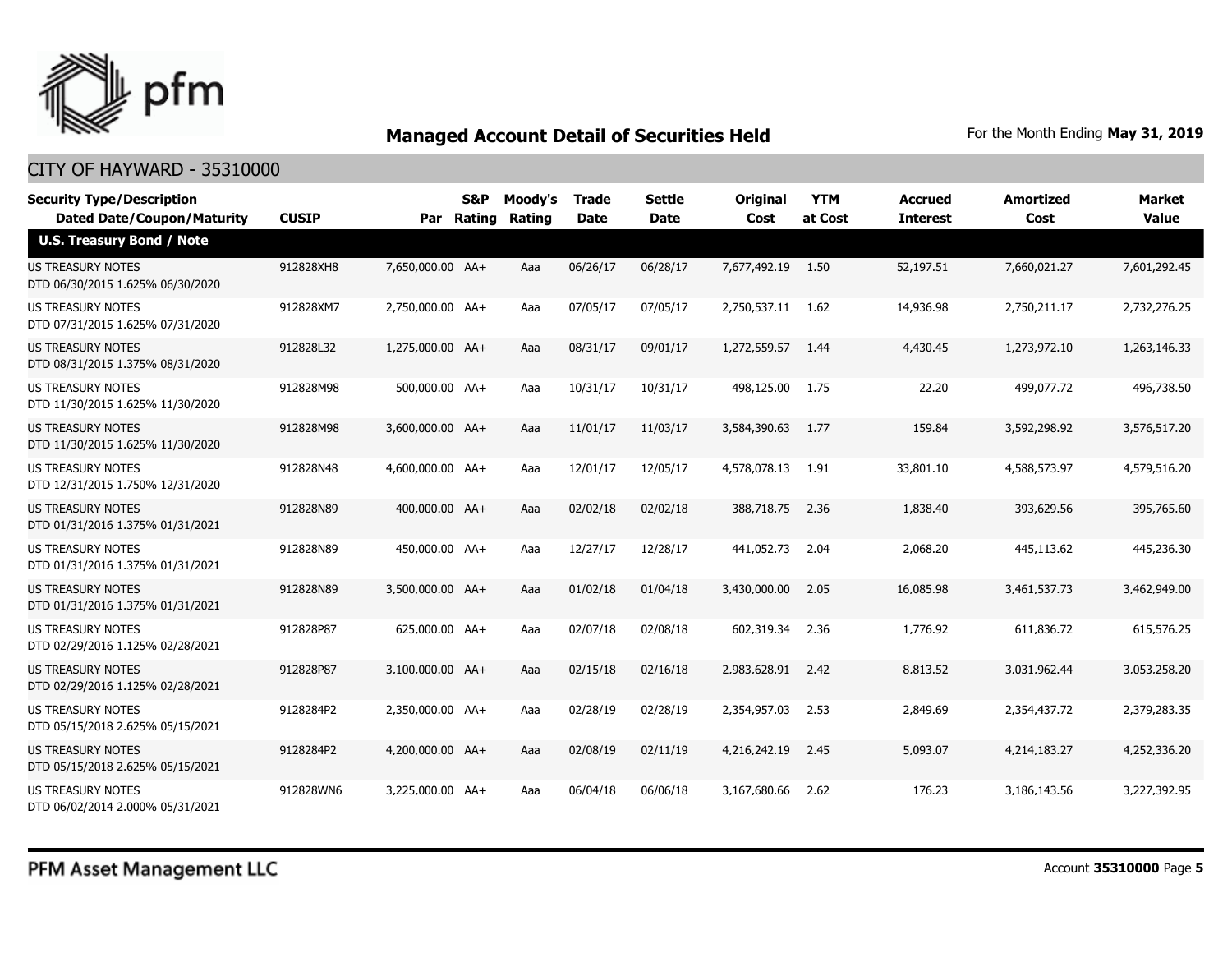

| <b>Security Type/Description</b><br><b>Dated Date/Coupon/Maturity</b>                  | <b>CUSIP</b> |                  | <b>S&amp;P</b><br>Par Rating | Moody's<br>Rating | <b>Trade</b><br><b>Date</b> | <b>Settle</b><br><b>Date</b> | <b>Original</b><br>Cost | <b>YTM</b><br>at Cost | Accrued<br><b>Interest</b> | <b>Amortized</b><br>Cost | <b>Market</b><br><b>Value</b> |
|----------------------------------------------------------------------------------------|--------------|------------------|------------------------------|-------------------|-----------------------------|------------------------------|-------------------------|-----------------------|----------------------------|--------------------------|-------------------------------|
| <b>U.S. Treasury Bond / Note</b>                                                       |              |                  |                              |                   |                             |                              |                         |                       |                            |                          |                               |
| <b>US TREASURY NOTES</b><br>DTD 06/30/2014 2.125% 06/30/2021                           | 912828WR7    | 1,500,000.00 AA+ |                              | Aaa               | 07/03/18                    | 07/06/18                     | 1,477,031.25            | 2.66                  | 13,383.98                  | 1,483,802.52             | 1,505,508.00                  |
| <b>US TREASURY NOTES</b><br>DTD 08/15/2018 2.750% 08/15/2021                           | 9128284W7    | 1,575,000.00 AA+ |                              | Aaa               | 09/05/18                    | 09/07/18                     | 1,576,291.99            | 2.72                  | 12,682.67                  | 1,575,992.06             | 1,602,255.38                  |
| <b>US TREASURY NOTES</b><br>DTD 08/15/2018 2.750% 08/15/2021                           | 9128284W7    | 1,725,000.00 AA+ |                              | Aaa               | 09/26/18                    | 09/28/18                     | 1,717,655.27            | 2.91                  | 13,890.54                  | 1,719,343.97             | 1,754,851.13                  |
| <b>US TREASURY NOTES</b><br>DTD 01/15/2019 2.500% 01/15/2022                           | 9128285V8    | 1,500,000.00 AA+ |                              | Aaa               | 02/08/19                    | 02/11/19                     | 1,502,988.28            | 2.43                  | 14,191.99                  | 1,502,695.97             | 1,521,913.50                  |
| US TREASURY NOTES<br>DTD 01/15/2019 2.500% 01/15/2022                                  | 9128285V8    | 6,000,000.00 AA+ |                              | Aaa               | 01/29/19                    | 01/31/19                     | 5,991,328.13            | 2.55                  | 56,767.96                  | 5,992,301.82             | 6,087,654,00                  |
| <b>US TREASURY NOTES</b><br>DTD 01/31/2017 1.875% 01/31/2022                           | 912828V72    | 8,750,000.00 AA+ |                              | Aaa               | 01/07/19                    | 01/09/19                     | 8,590,722.66            | 2.50                  | 54,838.57                  | 8,610,644.09             | 8,739,062.50                  |
| <b>US TREASURY NOTES</b><br>DTD 02/15/2019 2.500% 02/15/2022                           | 9128286C9    | 2,500,000.00 AA+ |                              | Aaa               | 04/01/19                    | 04/03/19                     | 2,514,550.78            | 2.29                  | 18,301.10                  | 2,513,760.98             | 2,538,672.50                  |
| <b>US TREASURY NOTES</b><br>DTD 02/15/2019 2.500% 02/15/2022                           | 9128286C9    | 2,650,000.00 AA+ |                              | Aaa               | 03/01/19                    | 03/05/19                     | 2,647,101.56            | 2.54                  | 19,399.17                  | 2,647,341.52             | 2,690,992.85                  |
| UNITED STATES TREASURY NOTES<br>DTD 04/15/2019 2.250% 04/15/2022                       | 9128286M7    | 2.050.000.00 AA+ |                              | Aaa               | 05/01/19                    | 05/03/19                     | 2,051,441.41            | 2.23                  | 5,923.16                   | 2,051,405.46             | 2,069,698.45                  |
| <b>Security Type Sub-Total</b>                                                         |              | 66,475,000.00    |                              |                   |                             |                              | 66,014,893.57           | 2.22                  | 353,629.23                 | 66,160,288.16            | 66,591,893.09                 |
| <b>Supra-National Agency Bond / Note</b>                                               |              |                  |                              |                   |                             |                              |                         |                       |                            |                          |                               |
| INTL BANK OF RECONSTRUCTION AND DEV<br><b>NOTE</b><br>DTD 09/19/2017 1.561% 09/12/2020 | 45905UP32    | 1,225,000.00 AAA |                              | Aaa               | 09/12/17                    | 09/19/17                     | 1,222,060.00            | 1.64                  | 4,196.27                   | 1,223,719.14             | 1,215,784.33                  |
| INTER-AMERICAN DEVELOPMENT BANK<br>DTD 11/08/2013 2.125% 11/09/2020                    | 4581X0CD8    | 1,215,000.00 AAA |                              | Aaa               | 10/02/17                    | 10/10/17                     | 1,226,261.96            | 1.81                  | 1,577.81                   | 1,220,341.19             | 1,215,777.60                  |
| INTERNATIONAL FINANCE CORPORATION<br><b>NOTE</b><br>DTD 03/16/2018 2.635% 03/09/2021   | 45950VLQ7    | 1,850,000.00 AAA |                              | Aaa               | 03/09/18                    | 03/16/18                     | 1,848,612.50            | 2.66                  | 11,103.60                  | 1,849,158.64             | 1,855,888.55                  |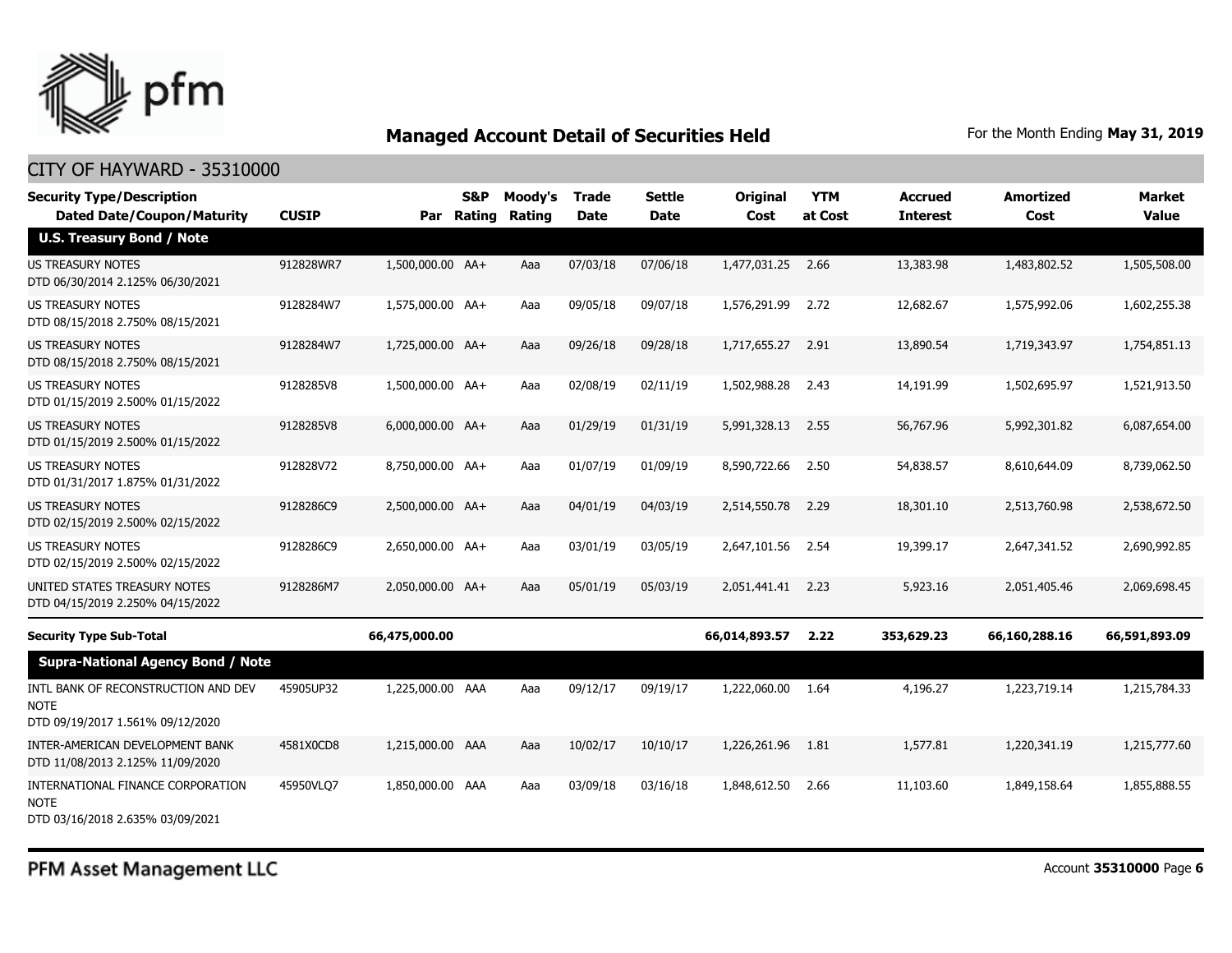

| <b>Security Type/Description</b><br><b>Dated Date/Coupon/Maturity</b>                     | <b>CUSIP</b> | Par              | S&P<br>Rating | Moody's<br>Rating | <b>Trade</b><br><b>Date</b> | <b>Settle</b><br>Date | <b>Original</b><br>Cost | <b>YTM</b><br>at Cost | <b>Accrued</b><br><b>Interest</b> | <b>Amortized</b><br>Cost | <b>Market</b><br><b>Value</b> |
|-------------------------------------------------------------------------------------------|--------------|------------------|---------------|-------------------|-----------------------------|-----------------------|-------------------------|-----------------------|-----------------------------------|--------------------------|-------------------------------|
| <b>Supra-National Agency Bond / Note</b>                                                  |              |                  |               |                   |                             |                       |                         |                       |                                   |                          |                               |
| <b>INTER-AMERICAN DEVELOPMENT BANK</b><br><b>NOTE</b><br>DTD 04/19/2018 2.625% 04/19/2021 | 4581X0DB1    | 1,400,000.00 AAA |               | Aaa               | 04/12/18                    | 04/19/18              | 1,396,920.00            | 2.70                  | 4,287.50                          | 1,398,038.18             | 1,414,357.00                  |
| INTL BANK OF RECONSTRUCTION AND DEV<br><b>NOTE</b><br>DTD 07/25/2018 2.750% 07/23/2021    | 459058GH0    | 1,795,000.00 AAA |               | Aaa               | 07/18/18                    | 07/25/18              | 1,790,799.70            | 2.83                  | 17,551.11                         | 1,791,955.90             | 1,822,770.45                  |
| <b>Security Type Sub-Total</b>                                                            |              | 7,485,000.00     |               |                   |                             |                       | 7,484,654.16            | 2.41                  | 38,716.29                         | 7,483,213.05             | 7,524,577.93                  |
| <b>Municipal Bond / Note</b>                                                              |              |                  |               |                   |                             |                       |                         |                       |                                   |                          |                               |
| CT ST TXBL GO BONDS<br>DTD 08/17/2016 1.300% 08/15/2019                                   | 20772J3D2    | 1,340,000.00     | A             | A1                | 08/03/16                    | 08/17/16              | 1,342,894.40            | 1.23                  | 5,129.22                          | 1,340,201.71             | 1,336,690,20                  |
| UNIV OF CAL TXBL REV BOND<br>DTD 05/18/2017 1.900% 05/15/2020                             | 91412GS89    | 625,000.00       | AA            | Aa2               | 05/05/17                    | 05/18/17              | 625,000.00              | 1.90                  | 527.78                            | 625,000,00               | 623,037.50                    |
| CA ST TXBL GO BONDS<br>DTD 04/27/2017 2.625% 04/01/2021                                   | 13063DAC2    | 1,000,000.00 AA- |               | Aa3               | 02/12/19                    | 02/14/19              | 997,000.00              | 2.77                  | 4,375,00                          | 997,424.15               | 1,009,520,00                  |
| CA ST TXBL GO BONDS<br>DTD 04/25/2018 2.800% 04/01/2021                                   | 13063DGA0    | 1,425,000.00 AA- |               | Aa3               | 04/18/18                    | 04/25/18              | 1,425,057.00            | 2.80                  | 6,650.00                          | 1,425,026.09             | 1,443,012.00                  |
| UNIV OF CAL TXBL REV BONDS<br>DTD 06/05/2018 3.029% 05/15/2021                            | 91412HBH5    | 455,000.00       | AA            | Aa2               | 05/23/18                    | 06/05/18              | 455,000.00              | 3.03                  | 612.53                            | 455,000.00               | 462,939.75                    |
| <b>Security Type Sub-Total</b>                                                            |              | 4,845,000.00     |               |                   |                             |                       | 4,844,951.40            | 2.27                  | 17,294.53                         | 4,842,651.95             | 4,875,199.45                  |
| <b>Federal Agency Collateralized Mortgage Obligation</b>                                  |              |                  |               |                   |                             |                       |                         |                       |                                   |                          |                               |
| FANNIE MAE SERIES 2015-M13 ASO2<br>DTD 10/01/2015 1.646% 09/01/2019                       | 3136AQDQ0    | 34,013.58 AA+    |               | Aaa               | 10/07/15                    | 10/30/15              | 34,354.18               | 1.08                  | 46.66                             | 34,013.58                | 33,913.38                     |
| FREDDIE MAC SERIES 4459 NB<br>DTD 04/01/2015 4.500% 01/01/2020                            | 3137BHU39    | 279.66 AA+       |               | Aaa               | 06/08/15                    | 06/11/15              | 293.21                  | 0.77                  | 1.05                              | 281.20                   | 280.69                        |
| FHMS K006 A2<br>DTD 04/01/2010 4.251% 01/25/2020                                          | 31398VJ98    | 1,203,345.15 AA+ |               | Aaa               | 06/12/18                    | 06/15/18              | 1,227,788.10            | 1.57                  | 4,262.85                          | 1,212,847.00             | 1,207,932.30                  |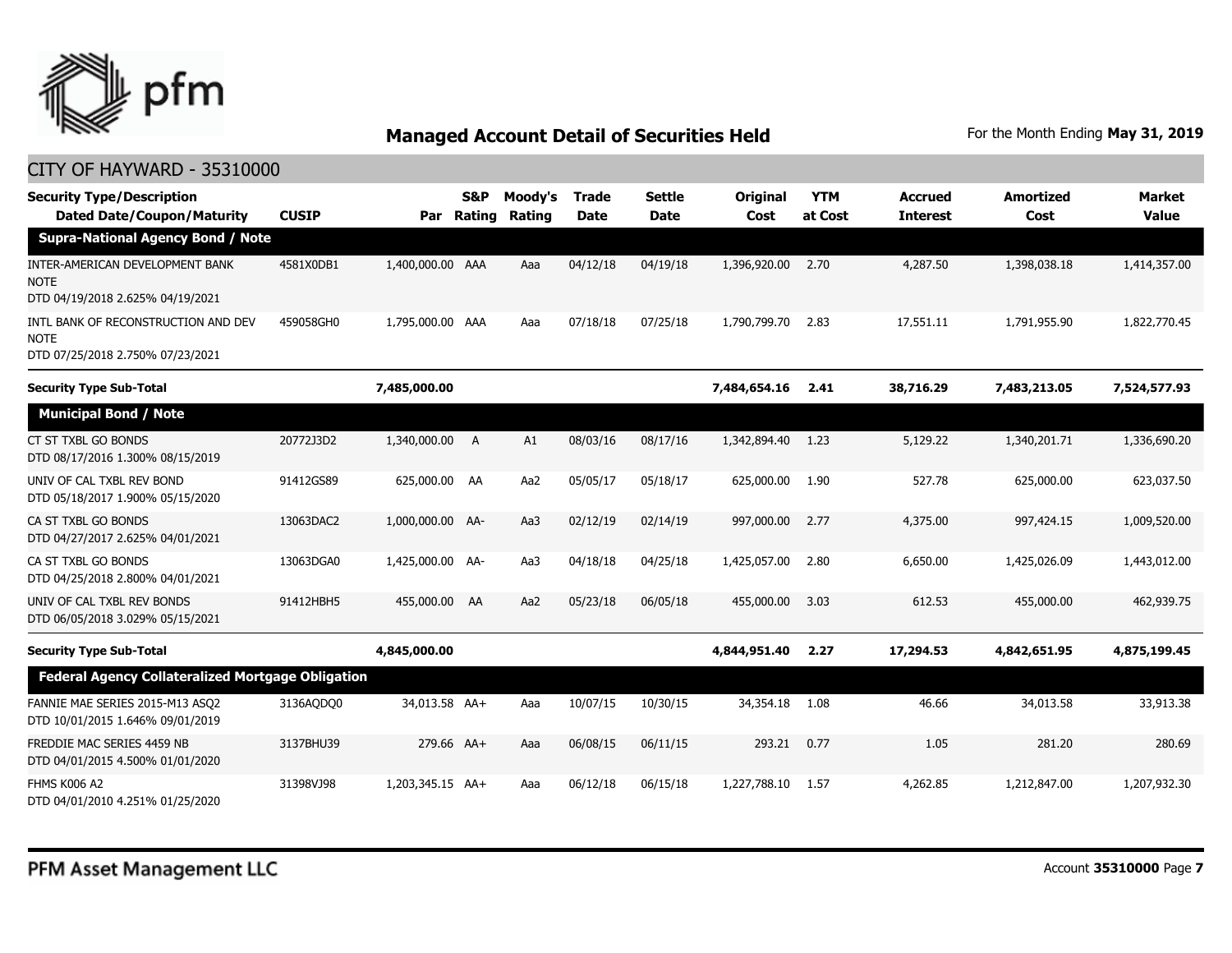

| <b>Security Type/Description</b><br><b>Dated Date/Coupon/Maturity</b> | <b>CUSIP</b> |                  | S&P<br>Par Rating | Moody's<br>Rating | Trade<br><b>Date</b> | <b>Settle</b><br><b>Date</b> | <b>Original</b><br>Cost | <b>YTM</b><br>at Cost | <b>Accrued</b><br><b>Interest</b> | <b>Amortized</b><br>Cost | <b>Market</b><br><b>Value</b> |
|-----------------------------------------------------------------------|--------------|------------------|-------------------|-------------------|----------------------|------------------------------|-------------------------|-----------------------|-----------------------------------|--------------------------|-------------------------------|
| <b>Federal Agency Collateralized Mortgage Obligation</b>              |              |                  |                   |                   |                      |                              |                         |                       |                                   |                          |                               |
| FNMA SERIES 2015-M12 FA<br>DTD 09/01/2015 2.822% 04/01/2020           | 3136AP3Z3    | 25,533.64 AA+    |                   | Aaa               | 09/10/15             | 09/30/15                     | 25,524.45               | 0.54                  | 60.05                             | 25,533.64                | 25,492.12                     |
| FHLMC SERIES K013 A1<br>DTD 05/01/2011 2.902% 08/25/2020              | 3137AA4V2    | 360,615.71 AA+   |                   | Aaa               | 06/23/17             | 06/28/17                     | 367,475.85              | 1.60                  | 872.09                            | 362,475.71               | 360,615.85                    |
| <b>FHMS K714 A2</b><br>DTD 01/01/2014 3.034% 10/25/2020               | 3137B6ZM6    | 866,223.20 AA+   |                   | Aaa               | 09/21/17             | 09/26/17                     | 890,281.21              | 1.15                  | 2,190.10                          | 877,092.46               | 870,141.56                    |
| FNA 2018-M5 A2<br>DTD 04/01/2018 3.560% 09/25/2021                    | 3136B1XP4    | 630,733.67 AA+   |                   | Aaa               | 04/11/18             | 04/30/18                     | 643,279.60              | 2.27                  | 1,871.18                          | 639,221.32               | 641,350.81                    |
| FHMS KJ23 A1<br>DTD 12/01/2018 3.174% 03/01/2022                      | 3137FKK70    | 1,204,108.72 AA+ |                   | Aaa               | 12/07/18             | 12/14/18                     | 1,204,099.08            | 3.05                  | 3,184.87                          | 1,204,099.09             | 1,227,593.54                  |
| FHMS K019 A2<br>DTD 08/01/2012 2.272% 03/25/2022                      | 3137ASNJ9    | 600,000.00 AA+   |                   | Aaa               | 03/29/19             | 04/03/19                     | 595,570.31              | 2.65                  | 1,136.00                          | 595,743.48               | 601,738.14                    |
| FHMS K023 A1<br>DTD 12/01/2012 1.583% 04/25/2022                      | 3137AWOG3    | 88,823.80 AA+    |                   | Aaa               | 03/06/18             | 03/09/18                     | 86,894.65               | 2.58                  | 117.17                            | 87,405.33                | 87,848.99                     |
| FHMS K023 A1<br>DTD 12/01/2012 1.583% 04/25/2022                      | 3137AWQG3    | 389,958.13 AA+   |                   | Aaa               | 07/12/18             | 07/17/18                     | 380,102.56              | 2.87                  | 514.42                            | 382,077.24               | 385,678.50                    |
| FHMS K023 A1<br>DTD 12/01/2012 1.583% 04/25/2022                      | 3137AWQG3    | 801,580.60 AA+   |                   | Aaa               | 03/07/18             | 03/09/18                     | 784,046.03              | 2.59                  | 1,057.42                          | 788,689.04               | 792,783.57                    |
| FHLMC MULTIFAMILY STRUCTURED P<br>DTD 11/01/2015 2.716% 06/25/2022    | 3137BLUR7    | 600,000.00 AA+   |                   | Aaa               | 03/13/19             | 03/18/19                     | 599,253.52              | 2.68                  | 1,358.00                          | 599,253.52               | 607,391.46                    |
| FHLMC MULTIFAMILY STRUCTURED P<br>DTD 12/01/2012 2.355% 07/25/2022    | 3137AVXN2    | 1,227,386.00 AA+ |                   | Aaa               | 03/28/19             | 04/02/19                     | 1,222,591.52            | 2.49                  | 2,408.75                          | 1,222,723.47             | 1,231,532.85                  |
| <b>FHMS J22F A1</b><br>DTD 11/01/2018 3.454% 05/25/2023               | 3137FJYA1    | 1,051,568.67 AA+ |                   | Aaa               | 11/07/18             | 11/19/18                     | 1,051,540.29            | 3.28                  | 3,026.77                          | 1,051,540.28             | 1,077,245,66                  |
| FHMS KP05 A<br>DTD 12/01/2018 3.203% 07/01/2023                       | 3137FKK39    | 525,113.93 AA+   |                   | Aaa               | 12/07/18             | 12/17/18                     | 525,112.34              | 3.11                  | 1,401.62                          | 525,112.35               | 532,415.01                    |
| <b>Security Type Sub-Total</b>                                        |              | 9,609,284.46     |                   |                   |                      |                              | 9,638,206.90            | 2.44                  | 23,509.00                         | 9,608,108.71             | 9,683,954.43                  |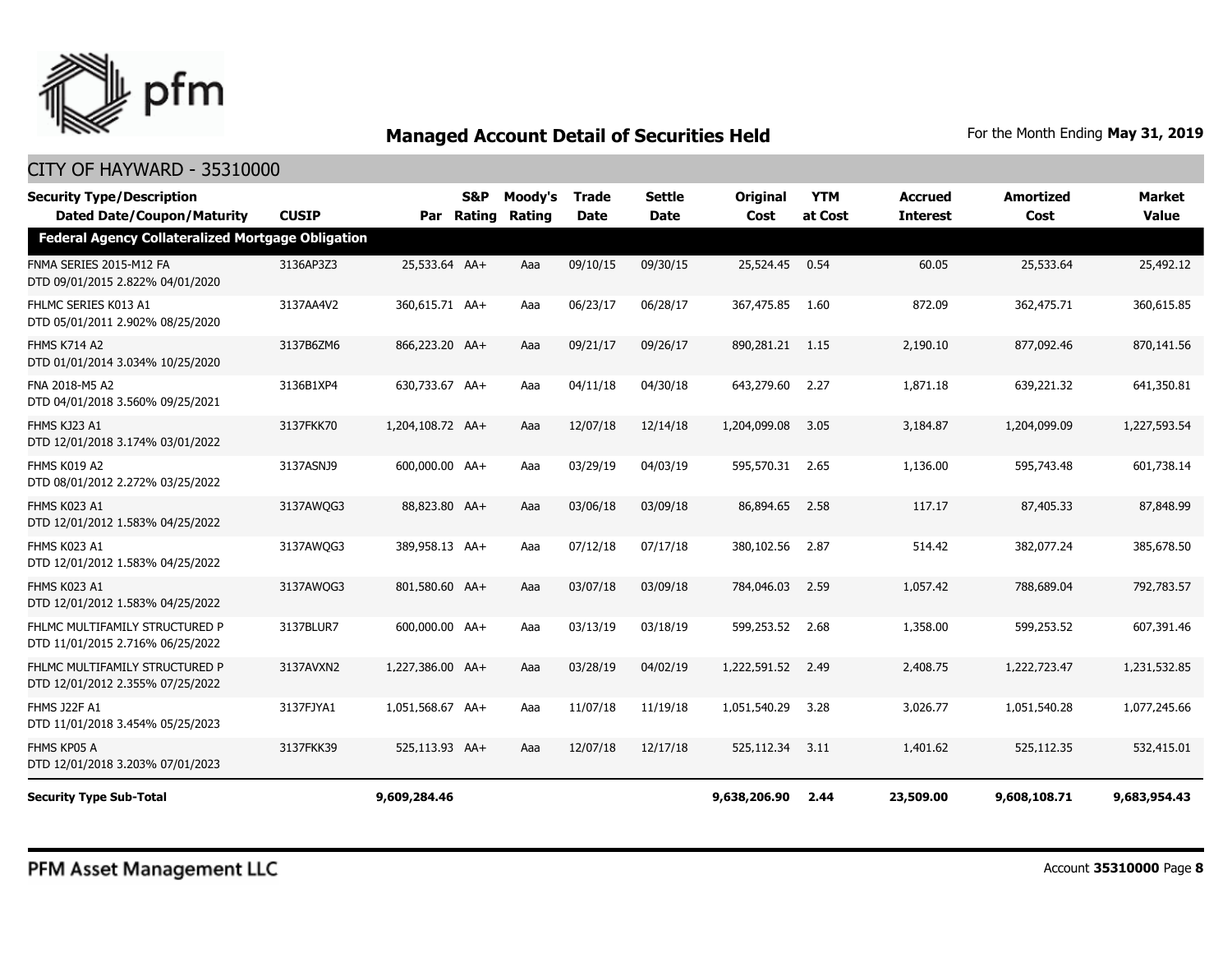

| <b>Security Type/Description</b><br><b>Dated Date/Coupon/Maturity</b>           | <b>CUSIP</b> | Par              | S&P<br><b>Rating</b> | Moody's<br>Rating | <b>Trade</b><br><b>Date</b> | <b>Settle</b><br>Date | <b>Original</b><br>Cost | <b>YTM</b><br>at Cost | <b>Accrued</b><br><b>Interest</b> | <b>Amortized</b><br>Cost | <b>Market</b><br><b>Value</b> |
|---------------------------------------------------------------------------------|--------------|------------------|----------------------|-------------------|-----------------------------|-----------------------|-------------------------|-----------------------|-----------------------------------|--------------------------|-------------------------------|
| <b>Federal Agency Bond / Note</b>                                               |              |                  |                      |                   |                             |                       |                         |                       |                                   |                          |                               |
| FEDERAL HOME LOAN BANKS NOTES<br>DTD 05/21/2018 2.625% 05/28/2020               | 3130AECJ7    | 3,250,000.00 AA+ |                      | Aaa               | 06/04/18                    | 06/06/18              | 3,254,745.00            | 2.55                  | 710.94                            | 3,252,414.56             | 3,262,415.00                  |
| <b>FNMA NOTES</b><br>DTD 08/01/2017 1.500% 07/30/2020                           | 3135G0T60    | 3,600,000.00 AA+ |                      | Aaa               | 07/28/17                    | 08/01/17              | 3,589,092.00            | 1.60                  | 18,150.00                         | 3,595,703.40             | 3,572,445.60                  |
| <b>FANNIE MAE NOTES</b><br>DTD 06/25/2018 2.750% 06/22/2021                     | 3135G0U35    | 1,745,000.00 AA+ |                      | Aaa               | 06/22/18                    | 06/25/18              | 1,744,598.65            | 2.76                  | 21,194.48                         | 1,744,718.55             | 1,770,602.64                  |
| FEDERAL HOME LOAN BANKS NOTES<br>(CALLABLE)<br>DTD 09/20/2018 3.000% 09/20/2021 | 3130AEXV7    | 1,825,000.00 AA+ |                      | Aaa               | 09/13/18                    | 09/20/18              | 1,825,000.00            | 3.00                  | 10,797.92                         | 1,825,000.00             | 1,828,823.38                  |
| FEDERAL HOME LOAN BANKS NOTES<br>DTD 10/12/2018 3.000% 10/12/2021               | 3130AF5B9    | 2,425,000.00 AA+ |                      | Aaa               | 11/02/18                    | 11/06/18              | 2,423,593.50            | 3.02                  | 9,902.08                          | 2,423,882.85             | 2,482,339.13                  |
| <b>FANNIE MAE NOTES</b><br>DTD 01/11/2019 2.625% 01/11/2022                     | 3135G0U92    | 1,200,000.00 AA+ |                      | Aaa               | 01/29/19                    | 01/31/19              | 1,200,312.00            | 2.62                  | 12,250.00                         | 1,200,284.22             | 1,219,438.80                  |
| <b>FANNIE MAE NOTES</b><br>DTD 01/11/2019 2.625% 01/11/2022                     | 3135G0U92    | 1,650,000.00 AA+ |                      | Aaa               | 01/09/19                    | 01/11/19              | 1,648,812.00            | 2.65                  | 16,843.75                         | 1,648,960.98             | 1,676,728.35                  |
| FHLB (CALLABLE) NOTES<br>DTD 04/29/2019 2.700% 04/29/2022                       | 3130AGD36    | 1,825,000.00 AA+ |                      | Aaa               | 05/02/19                    | 05/03/19              | 1,825,000.00            | 2.70                  | 4,380.00                          | 1,825,000.00             | 1,827,441.85                  |
| <b>Security Type Sub-Total</b>                                                  |              | 17,520,000.00    |                      |                   |                             |                       | 17,511,153.15           | 2.52                  | 94,229.17                         | 17,515,964.56            | 17,640,234.75                 |
| <b>Corporate Note</b>                                                           |              |                  |                      |                   |                             |                       |                         |                       |                                   |                          |                               |
| <b>IBM CORP NOTES</b><br>DTD 01/27/2017 1.900% 01/27/2020                       | 459200JN2    | 600,000.00 A     |                      | A1                | 01/24/17                    | 01/27/17              | 599,424.00              | 1.93                  | 3,926.67                          | 599,871.38               | 597,903.00                    |
| AMERICAN EXPRESS CO CORP NOTES<br>DTD 02/22/2019 3.000% 02/22/2021              | 025816CB3    | 400,000.00 BBB+  |                      | A3                | 02/19/19                    | 02/22/19              | 399,600.00              | 3.05                  | 3,300.00                          | 399,653.76               | 402,550.00                    |
| JOHN DEERE CAPITAL CORP NOTES<br>DTD 03/13/2018 2.875% 03/12/2021               | 24422EUD9    | 300,000.00 A     |                      | A <sub>2</sub>    | 03/08/18                    | 03/13/18              | 299,796.00              | 2.90                  | 1,892.71                          | 299,876.65               | 302,575.80                    |
| NATIONAL RURAL UTIL COOP NOTE<br>DTD 02/26/2018 2.900% 03/15/2021               | 63743HER9    | 250,000.00       | A                    | A2                | 02/21/18                    | 02/26/18              | 249,722.50              | 2.94                  | 1,530.56                          | 249,833,00               | 252,340.50                    |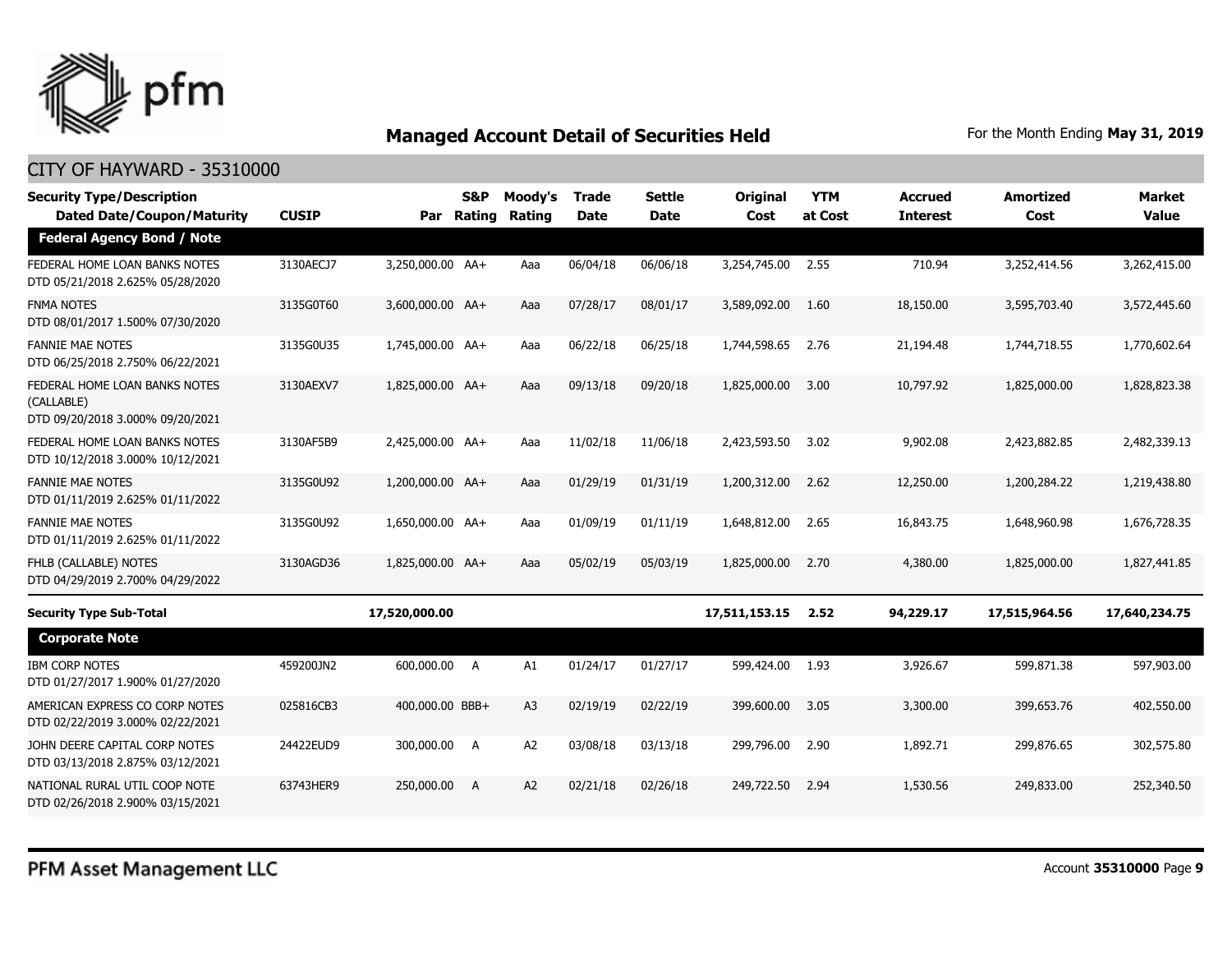

| <b>Security Type/Description</b><br><b>Dated Date/Coupon/Maturity</b>                  | <b>CUSIP</b> | Par             | S&P<br>Rating | Moody's<br>Rating | Trade<br><b>Date</b> | <b>Settle</b><br><b>Date</b> | <b>Original</b><br>Cost | <b>YTM</b><br>at Cost | <b>Accrued</b><br><b>Interest</b> | Amortized<br>Cost | <b>Market</b><br><b>Value</b> |
|----------------------------------------------------------------------------------------|--------------|-----------------|---------------|-------------------|----------------------|------------------------------|-------------------------|-----------------------|-----------------------------------|-------------------|-------------------------------|
| <b>Corporate Note</b>                                                                  |              |                 |               |                   |                      |                              |                         |                       |                                   |                   |                               |
| TOYOTA MOTOR CREDIT CORP NOTES<br>DTD 04/13/2018 2.950% 04/13/2021                     | 89236TEU5    | 365,000.00 AA-  |               | Aa3               | 04/10/18             | 04/13/18                     | 364,854.00              | 2.96                  | 1,435.67                          | 364,907.68        | 368,716.80                    |
| MORGAN STANLEY CORP NOTES<br>DTD 04/21/2016 2.500% 04/21/2021                          | 61746BEA0    | 300,000.00 BBB+ |               | A3                | 02/13/18             | 02/15/18                     | 294,960.00              | 3.06                  | 833.33                            | 296,955.92        | 299,256.30                    |
| <b>CHARLES SCHWAB CORP NOTES</b><br>DTD 05/22/2018 3.250% 05/21/2021                   | 808513AW5    | 235,000.00 A    |               | A <sub>2</sub>    | 05/17/18             | 05/22/18                     | 234,992.95              | 3.25                  | 212.15                            | 234,995.17        | 238,696.55                    |
| PACCAR FINANCIAL CORP BONDS<br>DTD 08/09/2018 3.150% 08/09/2021                        | 69371RP42    | 295,000.00 A+   |               | A1                | 08/06/18             | 08/09/18                     | 294,908.55              | 3.16                  | 2,891.00                          | 294,932.46        | 299,874.88                    |
| CATERPILLAR FINANCIAL SERVICES CORP<br><b>CORP</b><br>DTD 09/07/2018 3.150% 09/07/2021 | 14913Q2N8    | 325,000.00 A    |               | A <sub>3</sub>    | 09/04/18             | 09/07/18                     | 324,749.75              | 3.18                  | 2,388.75                          | 324,808.84        | 329,541.88                    |
| <b>3M COMPANY</b><br>DTD 09/14/2018 3.000% 09/14/2021                                  | 88579YBA8    | 145,000.00 AA-  |               | A1                | 09/11/18             | 09/14/18                     | 144,702.75              | 3.07                  | 930.42                            | 144,771.13        | 147,388.44                    |
| BANK OF AMERICA CORP (CALLABLE)<br>DTD 09/18/2017 2.328% 10/01/2021                    | 06051GGS2    | 200,000.00 A-   |               | A2                | 11/27/17             | 11/29/17                     | 199,026.00              | 2.46                  | 776.00                            | 199,399.22        | 199,086.00                    |
| BANK OF AMERICA CORP (CALLABLE)<br>DTD 09/18/2017 2.328% 10/01/2021                    | 06051GGS2    | 390,000.00 A-   |               | A2                | 09/13/17             | 09/18/17                     | 390,000.00              | 2.33                  | 1,513.20                          | 390,000.00        | 388,217.70                    |
| AMERICAN EXPRESS CREDIT CORP NOTES<br>DTD 11/06/2018 3.700% 11/05/2021                 | 025816BY4    | 200,000.00 BBB+ |               | A <sub>3</sub>    | 11/01/18             | 11/06/18                     | 199,956.00              | 3.71                  | 534.44                            | 199,963.85        | 204,798.20                    |
| ABBOTT LABORATORIES CORP NOTES<br>DTD 11/22/2016 2.900% 11/30/2021                     | 002824BD1    | 300,000.00 BBB+ |               | A3                | 05/10/19             | 05/14/19                     | 301,683.00              | 2.67                  | 24.17                             | 301,655.08        | 302,720.70                    |
| CITIGROUP INC CORP (CALLABLE) NOTE<br>DTD 12/08/2016 2.900% 12/08/2021                 | 172967LC3    | 300,000.00 BBB+ |               | A3                | 01/15/19             | 01/17/19                     | 294,543.00              | 3.57                  | 4,180.83                          | 295,220.17        | 301,007.70                    |
| SUNTRUST BANKS INC CORP NOTES<br>(CALLABLE)<br>DTD 12/01/2016 2.700% 01/27/2022        | 867914BM4    | 300,000.00 BBB+ |               | Baa1              | 05/14/19             | 05/16/19                     | 299,502.00              | 2.76                  | 2,790.00                          | 299,510.74        | 300,853.80                    |
| HOME DEPOT INC<br>DTD 12/06/2018 3.250% 03/01/2022                                     | 437076BV3    | 175,000.00 A    |               | A2                | 11/27/18             | 12/06/18                     | 174,520.50              | 3.34                  | 1,421.88                          | 174,584.45        | 179,896.15                    |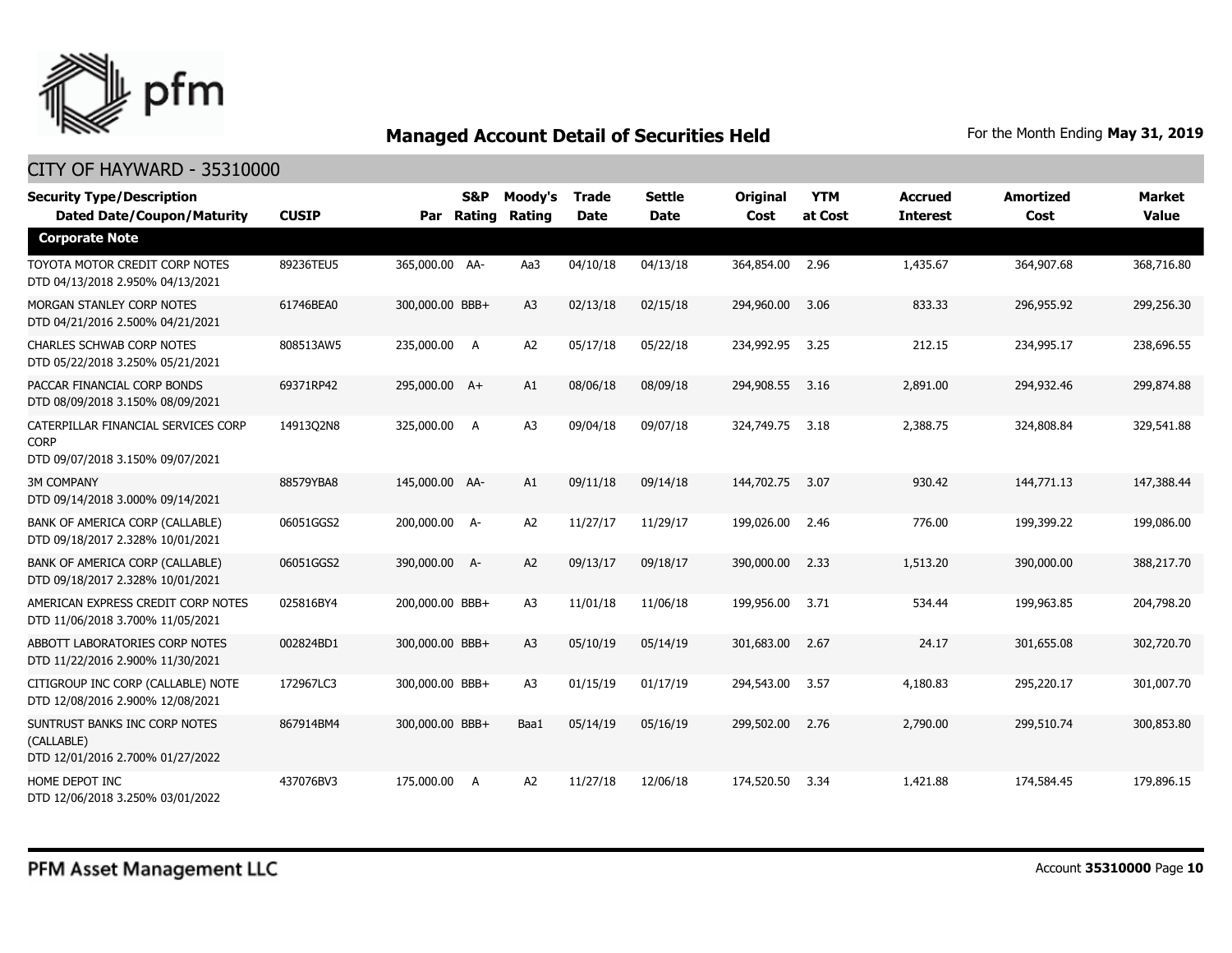

| <b>Security Type/Description</b><br><b>Dated Date/Coupon/Maturity</b>                | <b>CUSIP</b> |                 | S&P<br>Par Rating | Moody's<br>Rating | Trade<br>Date | <b>Settle</b><br>Date | Original<br>Cost | <b>YTM</b><br>at Cost | <b>Accrued</b><br>Interest | <b>Amortized</b><br>Cost | <b>Market</b><br><b>Value</b> |
|--------------------------------------------------------------------------------------|--------------|-----------------|-------------------|-------------------|---------------|-----------------------|------------------|-----------------------|----------------------------|--------------------------|-------------------------------|
| <b>Corporate Note</b>                                                                |              |                 |                   |                   |               |                       |                  |                       |                            |                          |                               |
| GOLDMAN SACHS GROUP INC (CALLABLE)<br>NOTE<br>DTD 01/26/2017 3.000% 04/26/2022       | 38141GWC4    | 600,000.00 BBB+ |                   | A <sub>3</sub>    | 02/13/19      | 02/15/19              | 593,412.00       | 3.36                  | 1,750.00                   | 594,007.42               | 602,068.20                    |
| MORGAN STANLEY CORP NOTES<br>DTD 05/19/2017 2.750% 05/19/2022                        | 61744YAH1    | 300,000.00 BBB+ |                   | A <sub>3</sub>    | 04/05/19      | 04/09/19              | 298,011.00       | 2.97                  | 275.00                     | 298,104.53               | 299,850.30                    |
| JPMORGAN CHASE & CO CORP NOTES<br>DTD 06/18/2018 3.514% 06/18/2022                   | 46647PAS5    | 600,000,00      | $A-$              | A2                | 06/11/18      | 06/18/18              | 600,000.00       | 3.51                  | 9,546.37                   | 600,000,00               | 609,557.40                    |
| <b>Security Type Sub-Total</b>                                                       |              | 6,580,000.00    |                   |                   |               |                       | 6,558,364.00     | 2.98                  | 42,153.15                  | 6,563,051.45             | 6,626,900.30                  |
| <b>Certificate of Deposit</b>                                                        |              |                 |                   |                   |               |                       |                  |                       |                            |                          |                               |
| CREDIT SUISSE NEW YORK CERT DEPOS<br>DTD 02/08/2018 2.670% 02/07/2020                | 22549LFR1    | 600,000.00 A-1  |                   | $P-1$             | 02/07/18      | 02/08/18              | 600,000.00       | 2.67                  | 21,048.50                  | 600,000.00               | 600,647.40                    |
| NORDEA BANK AB NY CD<br>DTD 02/22/2018 2.720% 02/20/2020                             | 65590ASN7    | 600,000.00 A-1+ |                   | $P-1$             | 02/20/18      | 02/22/18              | 600,000.00       | 2.72                  | 4,578.67                   | 600,000.00               | 601,230.60                    |
| UBS AG STAMFORD CT LT CD<br>DTD 03/06/2018 2.900% 03/02/2020                         | 90275DHG8    | 600,000.00 A-1  |                   | $P-1$             | 03/02/18      | 03/06/18              | 600,000,00       | 2.93                  | 4,301.67                   | 600,000.00               | 601,710.00                    |
| CANADIAN IMP BK COMM NY FLT CERT<br><b>DEPOS</b><br>DTD 04/10/2018 2.984% 04/10/2020 | 13606BVF0    | 600,000.00 A-1  |                   | $P-1$             | 04/06/18      | 04/10/18              | 600,000.00       | 2.78                  | 2,586.13                   | 600,000.00               | 601,404.00                    |
| BANK OF NOVA SCOTIA HOUSTON CD<br>DTD 06/07/2018 3.080% 06/05/2020                   | 06417GU22    | 600,000.00 A+   |                   | Aa2               | 06/05/18      | 06/07/18              | 599,772.00       | 3.10                  | 9.034.67                   | 599,882.28               | 603,745.20                    |
| BANK OF MONTREAL CHICAGO CERT DEPOS<br>DTD 08/03/2018 3.190% 08/03/2020              | 06370REU9    | 600,000.00 A+   |                   | Aa2               | 08/01/18      | 08/03/18              | 600,000.00       | 3.23                  | 16,056.33                  | 600,000.00               | 602,469.60                    |
| SUMITOMO MITSUI BANK NY CERT DEPOS<br>DTD 10/18/2018 3.390% 10/16/2020               | 86565BPC9    | 600,000.00      | A                 | A1                | 10/16/18      | 10/18/18              | 599,184.00       | 3.46                  | 2,599.00                   | 599,882.35               | 607,448.40                    |
| MUFG BANK LTD/NY CERT DEPOS<br>DTD 02/28/2019 2.970% 02/26/2021                      | 55379WZT6    | 600,000.00      | A                 | A1                | 02/27/19      | 02/28/19              | 600,000.00       | 2.99                  | 4,603.50                   | 600,000.00               | 605,634.36                    |
| CREDIT AGRICOLE CIB NY CERT DEPOS<br>DTD 04/04/2019 2.830% 04/02/2021                | 22535CDU2    | 600,000.00 A+   |                   | A1                | 04/03/19      | 04/04/19              | 600,000.00       | 2.85                  | 2,735.67                   | 600,000.00               | 600,046.20                    |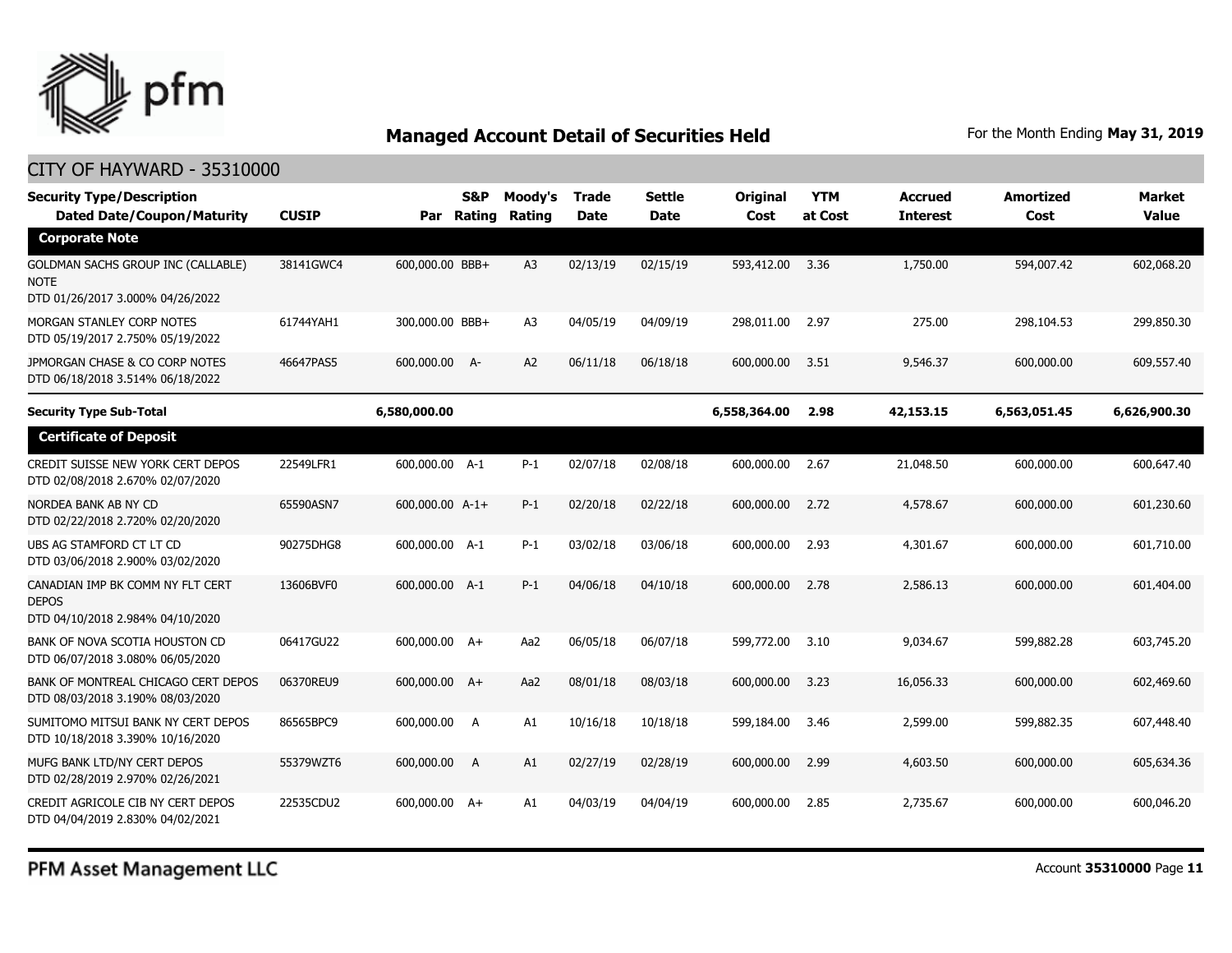

#### CITY OF HAYWARD - 35310000

| <b>Security Type/Description</b><br><b>Dated Date/Coupon/Maturity</b> | <b>CUSIP</b> | Par            | S&P<br>Rating | Moody's<br>Rating | <b>Trade</b><br><b>Date</b> | <b>Settle</b><br>Date | Original<br>Cost | <b>YTM</b><br>at Cost | <b>Accrued</b><br><b>Interest</b> | <b>Amortized</b><br>Cost | Market<br><b>Value</b> |
|-----------------------------------------------------------------------|--------------|----------------|---------------|-------------------|-----------------------------|-----------------------|------------------|-----------------------|-----------------------------------|--------------------------|------------------------|
| <b>Certificate of Deposit</b>                                         |              |                |               |                   |                             |                       |                  |                       |                                   |                          |                        |
| ROYAL BANK OF CANADA NY CD<br>DTD 06/08/2018 3.240% 06/07/2021        | 78012UEE1    | 600,000.00 AA- |               | Aa2               | 06/07/18                    | 06/08/18              | 600,000.00       | 3.24                  | 9,396.00                          | 600,000.00               | 608,701.20             |
| <b>Security Type Sub-Total</b>                                        |              | 6,000,000.00   |               |                   |                             |                       | 5,998,956.00     | 3.00                  | 76,940.14                         | 5,999,764.63             | 6,033,036.96           |
| <b>Asset-Backed Security</b>                                          |              |                |               |                   |                             |                       |                  |                       |                                   |                          |                        |
| TOYOTA ABS 2017-A A3<br>DTD 03/15/2017 1.730% 02/15/2021              | 89238MAD0    | 81,763.38 AAA  |               | Aaa               | 03/07/17                    | 03/15/17              | 81,753.75 1.74   |                       | 62.87                             | 81,759.05                | 81,501.93              |
| JOHN DEERE ABS 2017-A A3<br>DTD 03/02/2017 1.780% 04/15/2021          | 47787XAC1    | 63,299.08 NR   |               | Aaa               | 02/22/17                    | 03/02/17              | 63,290.07        | 1.79                  | 50.08                             | 63,294.18                | 63,109.89              |
| ALLY ABS 2017-1 A3<br>DTD 01/31/2017 1.700% 06/15/2021                | 02007PAC7    | 65,773.36 NR   |               | Aaa               | 01/24/17                    | 01/31/17              | 65,767.61 1.70   |                       | 49.70                             | 65,770.85                | 65,545.05              |
| GMALT 2018-3 A3<br>DTD 09/26/2018 3.180% 06/20/2021                   | 36256GAD1    | 170,000.00 AAA |               | Aaa               | 09/18/18                    | 09/26/18              | 169,986.57       | 3.19                  | 165.18                            | 169,989.79               | 171,515.23             |
| BMWLT 2018-1 A3<br>DTD 10/17/2018 3.260% 07/20/2021                   | 05586CAC8    | 125,000.00 AAA |               | Aaa               | 10/10/18                    | 10/17/18              | 124,982.63       | 3.27                  | 124.51                            | 124,986.45               | 126,478.13             |
| <b>HONDA ABS 2017-1 A3</b><br>DTD 03/28/2017 1.720% 07/21/2021        | 43814TAC6    | 153,141.92 NR  |               | Aaa               | 03/21/17                    | 03/28/17              | 153,132.80       | 1.72                  | 73.17                             | 153,136.36               | 152,539.80             |
| HYUNDAI ABS 2017-A A3<br>DTD 03/29/2017 1.760% 08/15/2021             | 44931PAD8    | 189,910.92 AAA |               | <b>NR</b>         | 03/22/17                    | 03/29/17              | 189,895.57       | 1.76                  | 148.55                            | 189.899.51               | 189,166.49             |
| NISSAN ABS 2017-A A3<br>DTD 03/28/2017 1.740% 08/15/2021              | 654747AD6    | 234,336.87 NR  |               | Aaa               | 03/21/17                    | 03/28/17              | 234,312.05       | 1.74                  | 181.22                            | 234,322.69               | 233,422.98             |
| ALLY ABS 2017-2 A3<br>DTD 03/29/2017 1.780% 08/15/2021                | 02007HAC5    | 275,199.09 NR  |               | Aaa               | 03/21/17                    | 03/29/17              | 275,166.64       | 1.79                  | 217.71                            | 275,183.61               | 274,266.50             |
| NISSAN AUTO LEASE TRUST<br>DTD 10/24/2018 3.250% 09/15/2021           | 65478BAD3    | 225,000.00 AAA |               | Aaa               | 10/16/18                    | 10/24/18              | 224,980.34       | 3.26                  | 325.00                            | 224,984.28               | 227,628.77             |
| FORDL 2018-B A3<br>DTD 09/21/2018 3.190% 12/15/2021                   | 34531LAD2    | 230,000.00 NR  |               | Aaa               | 09/18/18                    | 09/21/18              | 229,980.57       | 3.41                  | 326.09                            | 229,984.61               | 232,470.64             |
| GMALT 2019-1 A3<br>DTD 02/21/2019 2.980% 12/20/2021                   | 36256UAD0    | 200,000.00 AAA |               | Aaa               | 02/13/19                    | 02/21/19              | 199,968.60       | 2.99                  | 182.11                            | 199,971.55               | 202,036.38             |

PFM Asset Management LLC

Account **35310000** Page **12**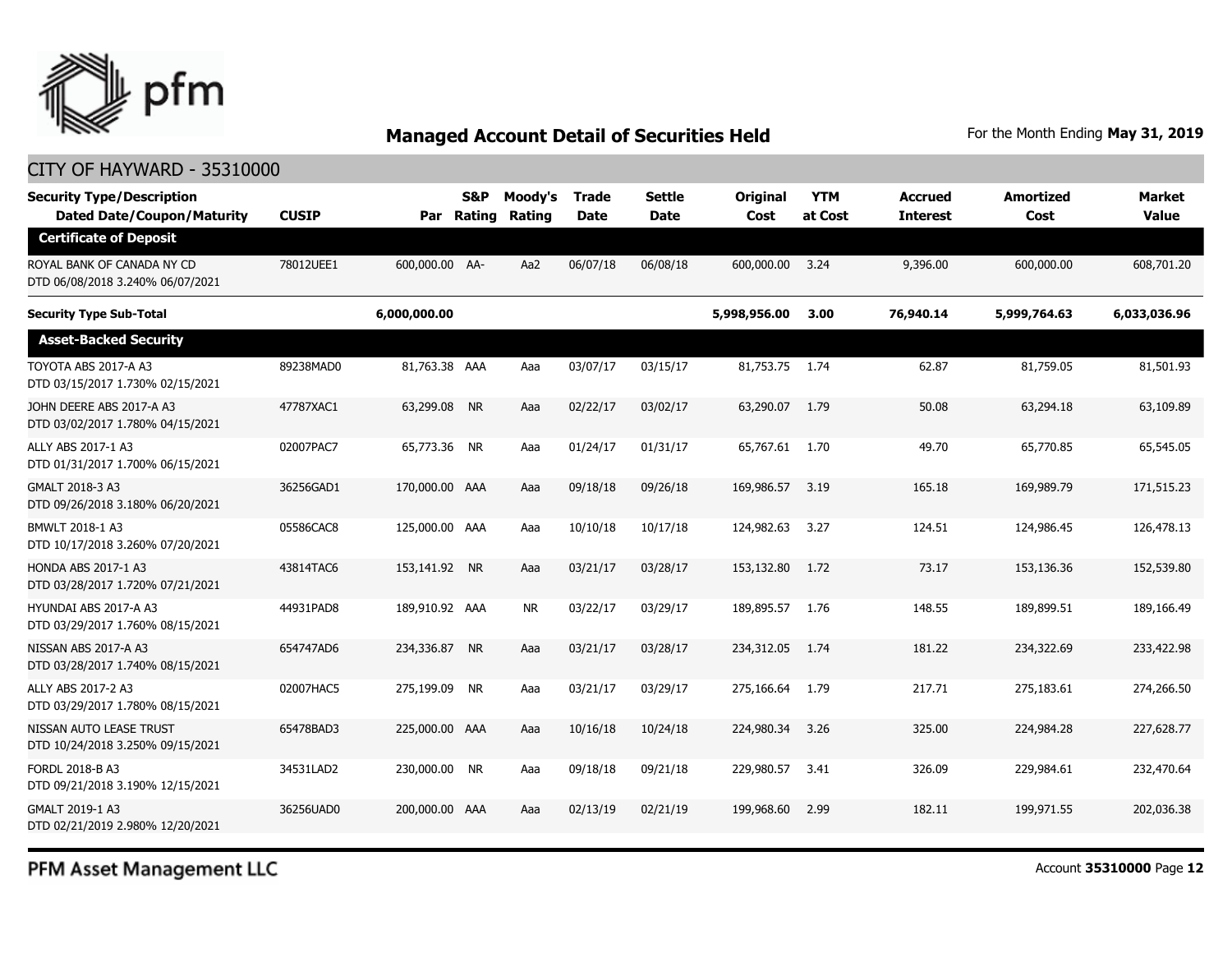

| <b>Security Type/Description</b><br><b>Dated Date/Coupon/Maturity</b> | <b>CUSIP</b> | Par            | <b>S&amp;P</b><br>Rating | Moody's<br>Rating | <b>Trade</b><br><b>Date</b> | <b>Settle</b><br><b>Date</b> | Original<br>Cost | <b>YTM</b><br>at Cost | <b>Accrued</b><br><b>Interest</b> | <b>Amortized</b><br>Cost | <b>Market</b><br><b>Value</b> |
|-----------------------------------------------------------------------|--------------|----------------|--------------------------|-------------------|-----------------------------|------------------------------|------------------|-----------------------|-----------------------------------|--------------------------|-------------------------------|
| <b>Asset-Backed Security</b>                                          |              |                |                          |                   |                             |                              |                  |                       |                                   |                          |                               |
| FORDL 2019-A A3<br>DTD 02/25/2019 2.900% 05/15/2022                   | 34532FAD4    | 245,000.00 AAA |                          | Aaa               | 02/20/19                    | 02/25/19                     | 244,980.84       | 2.90                  | 315.78                            | 244,982.79               | 247,260.47                    |
| <b>HART 2018-B A3</b><br>DTD 12/12/2018 3.200% 12/15/2022             | 44933AAC1    | 150,000.00 AAA |                          | Aaa               | 12/04/18                    | 12/12/18                     | 149,998.20       | 3.48                  | 213.33                            | 149,998.45               | 152,344.89                    |
| HAROT 2019-1 A3<br>DTD 02/27/2019 2.830% 03/20/2023                   | 43814WAC9    | 170,000.00 AAA |                          | <b>NR</b>         | 02/19/19                    | 02/27/19                     | 169,995.44       | 2.83                  | 173.73                            | 169,995.80               | 172,361.35                    |
| FORD CREDIT AUTO OWNER TRUST<br>DTD 10/23/2018 3.240% 04/15/2023      | 34532TAD4    | 200,000.00 NR  |                          | Aaa               | 10/16/18                    | 10/23/18                     | 199,965.80       | 3.34                  | 288.00                            | 199,970.23               | 203,697.64                    |
| <b>NAROT 2018-C A3</b><br>DTD 12/12/2018 3.220% 06/15/2023            | 65478NAD7    | 200,000.00 AAA |                          | Aaa               | 12/04/18                    | 12/12/18                     | 199,961.68       | 3.53                  | 286.22                            | 199,965.63               | 203,842.02                    |
| HYUNDAI AUTO RECEIVABLES TRUST<br>DTD 04/10/2019 2.660% 06/15/2023    | 44932NAD2    | 250,000.00 AAA |                          | <b>NR</b>         | 04/03/19                    | 04/10/19                     | 249,967.10       | 2.67                  | 295.56                            | 249,968.35               | 252,425.73                    |
| CARMAX AUTO OWNER TRUST<br>DTD 07/25/2018 3.130% 06/15/2023           | 14313FAD1    | 285,000.00 AAA |                          | <b>NR</b>         | 07/18/18                    | 07/25/18                     | 284,961.15       | 3.36                  | 396.47                            | 284,967.66               | 289,628.46                    |
| CARMAX AUTO OWNER TRUST<br>DTD 10/24/2018 3.360% 09/15/2023           | 14315EAC4    | 225,000.00 AAA |                          | <b>NR</b>         | 10/17/18                    | 10/24/18                     | 224,997.93       | 3.36                  | 336.00                            | 224,998.33               | 230,737.16                    |
| COPAR 2019-1 A3<br>DTD 05/30/2019 2.510% 11/15/2023                   | 14042WAC4    | 175,000.00 AAA |                          | Aaa               | 05/21/19                    | 05/30/19                     | 174,964.55       | 2.52                  | 12.20                             | 174,964.55               | 176,339.75                    |
| FIFTH THIRD AUTO TRUST<br>DTD 05/08/2019 2.640% 12/15/2023            | 31680YAD9    | 215,000.00 AAA |                          | Aaa               | 04/30/19                    | 05/08/19                     | 214,952.74       | 2.72                  | 362.63                            | 214,953.54               | 217,095.76                    |
| GMCAR 2019-2 A3<br>DTD 04/17/2019 2.650% 02/16/2024                   | 36257FAD2    | 345,000.00 AAA |                          | Aaa               | 04/09/19                    | 04/17/19                     | 344,971.92       | 3.13                  | 380.94                            | 344,972.61               | 348,436.75                    |
| <b>Security Type Sub-Total</b>                                        |              | 4,473,424.62   |                          |                   |                             |                              | 4,472,934.55     | 2.80                  | 4,967.05                          | 4,473,020.87             | 4,513,851.77                  |
| <b>Managed Account Sub-Total</b>                                      |              | 122,987,709.08 |                          |                   |                             |                              | 122,524,113.73   | 2.40                  | 651,438.56                        | 122,646,063.38           | 123,489,648.68                |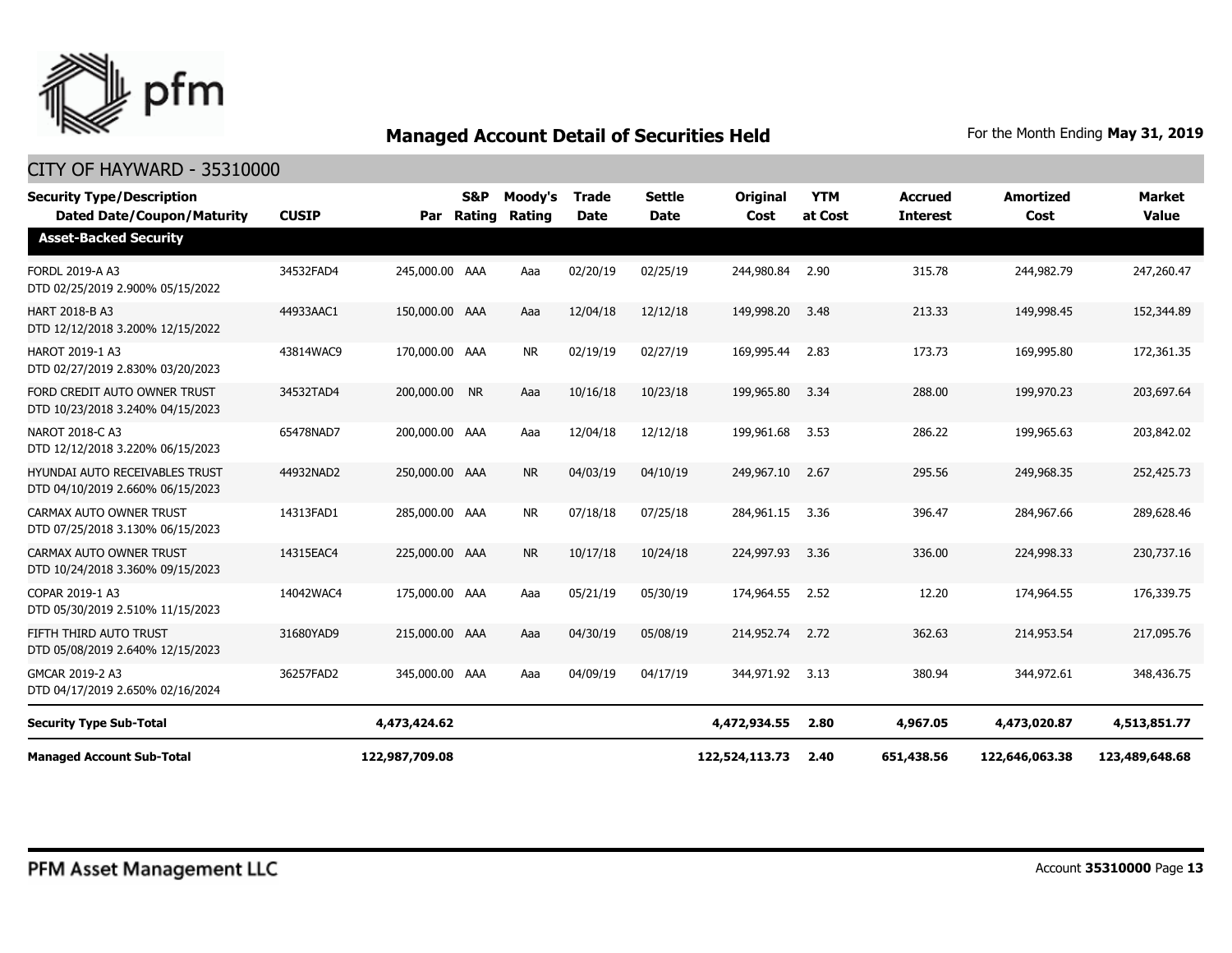

#### CITY OF HAYWARD - 35310000 **\$122,987,709.08 \$122,524,113.73 2.40% \$651,438.56 \$122,646,063.38 \$123,489,648.68 \$124,141,087.24 \$651,438.56 Total Investments Accrued Interest Securities Sub-Total**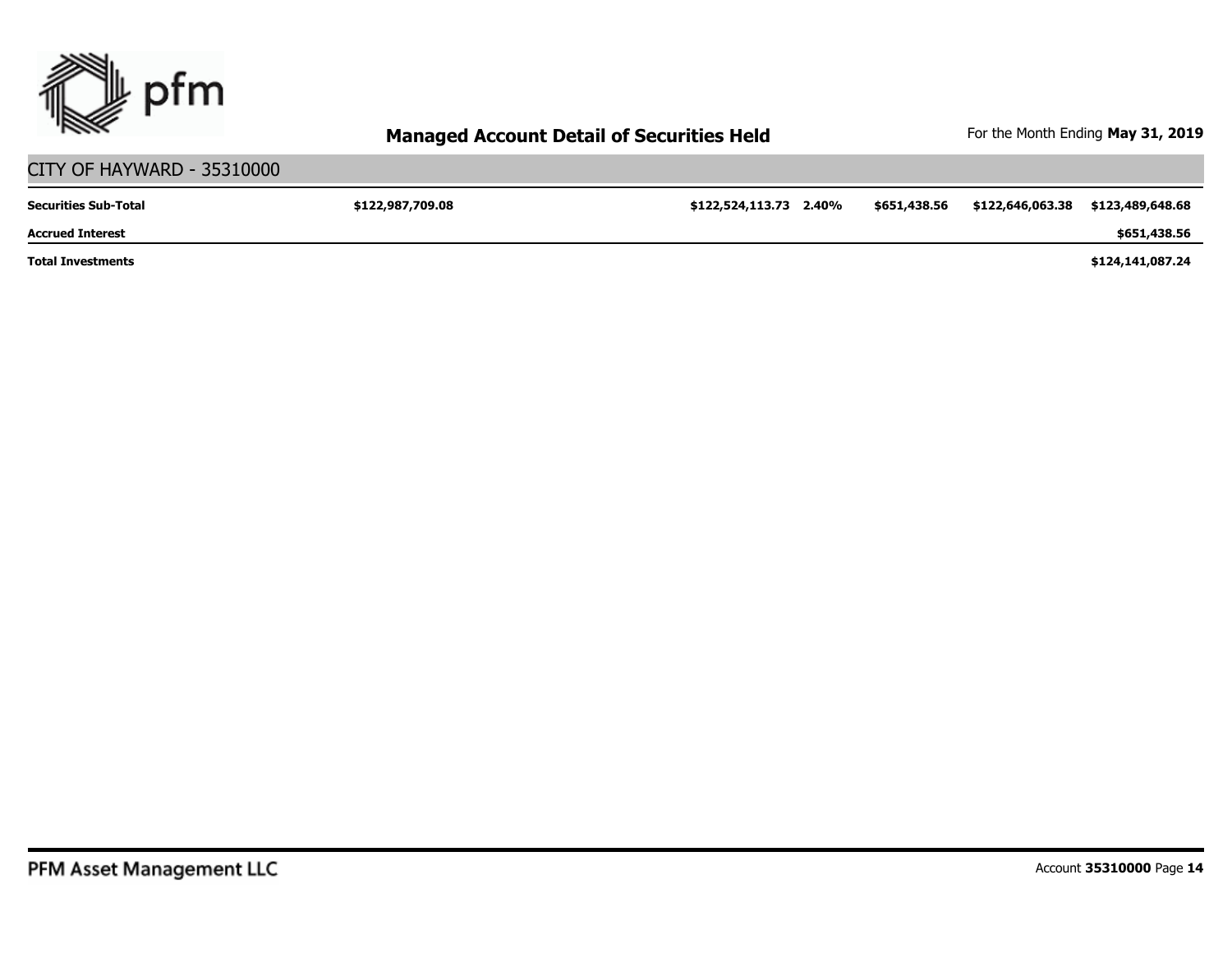

#### CITY OF HAYWARD - 35310000

| <b>Security Type/Description</b>  |              |                       |                       | <b>Next Call</b> | <b>Market</b> | Market       | <b>Unreal G/L</b> | Unreal G/L        | <b>Effective</b> | <b>Duration YTM</b> |      |
|-----------------------------------|--------------|-----------------------|-----------------------|------------------|---------------|--------------|-------------------|-------------------|------------------|---------------------|------|
| <b>Dated Date/Coupon/Maturity</b> | <b>CUSIP</b> | Par                   | <b>Broker</b>         | <b>Date</b>      | <b>Price</b>  | <b>Value</b> | <b>On Cost</b>    | <b>Amort Cost</b> | <b>Duration</b>  | to Worst at Mkt     |      |
| <b>U.S. Treasury Bond / Note</b>  |              |                       |                       |                  |               |              |                   |                   |                  |                     |      |
| <b>US TREASURY NOTES</b>          | 912828XH8    | 7,650,000.00 CITIGRP  |                       |                  | 99.36         | 7,601,292.45 | (76, 199.74)      | (58, 728.82)      | 1.06             | 1.06                | 2.22 |
| DTD 06/30/2015 1.625% 06/30/2020  |              |                       |                       |                  |               |              |                   |                   |                  |                     |      |
| <b>US TREASURY NOTES</b>          | 912828XM7    | 2,750,000.00 MERRILL  |                       |                  | 99.36         | 2,732,276.25 | (18, 260.86)      | (17, 934.92)      | 1.14             | 1.14                | 2.19 |
| DTD 07/31/2015 1.625% 07/31/2020  |              |                       |                       |                  |               |              |                   |                   |                  |                     |      |
| <b>US TREASURY NOTES</b>          | 912828L32    | 1,275,000.00 JPM_CHAS |                       |                  | 99.07         | 1,263,146.33 | (9,413.24)        | (10, 825.77)      | 1.23             | 1.23                | 2.13 |
| DTD 08/31/2015 1.375% 08/31/2020  |              |                       |                       |                  |               |              |                   |                   |                  |                     |      |
| <b>US TREASURY NOTES</b>          | 912828M98    |                       | 500,000.00 MORGAN_S   |                  | 99.35         | 496,738.50   | (1,386.50)        | (2,339.22)        | 1.47             | 1.47                | 2.07 |
| DTD 11/30/2015 1.625% 11/30/2020  |              |                       |                       |                  |               |              |                   |                   |                  |                     |      |
| <b>US TREASURY NOTES</b>          | 912828M98    |                       | 3,600,000.00 MORGAN S |                  | 99.35         | 3,576,517.20 | (7, 873.43)       | (15,781.72)       | 1.47             | 1.47                | 2.07 |
| DTD 11/30/2015 1.625% 11/30/2020  |              |                       |                       |                  |               |              |                   |                   |                  |                     |      |
| <b>US TREASURY NOTES</b>          | 912828N48    | 4,600,000.00 GOLDMAN  |                       |                  | 99.55         | 4,579,516.20 | 1,438.07          | (9,057.77)        | 1.54             | 1.54                | 2.04 |
| DTD 12/31/2015 1.750% 12/31/2020  |              |                       |                       |                  |               |              |                   |                   |                  |                     |      |
| <b>US TREASURY NOTES</b>          | 912828N89    |                       | 400,000.00 MORGAN S   |                  | 98.94         | 395,765.60   | 7,046.85          | 2,136.04          | 1.63             | 1.63                | 2.02 |
| DTD 01/31/2016 1.375% 01/31/2021  |              |                       |                       |                  |               |              |                   |                   |                  |                     |      |
| <b>US TREASURY NOTES</b>          | 912828N89    | 450,000.00 CITIGRP    |                       |                  | 98.94         | 445,236.30   | 4,183.57          | 122.68            | 1.63             | 1.63                | 2.02 |
| DTD 01/31/2016 1.375% 01/31/2021  |              |                       |                       |                  |               |              |                   |                   |                  |                     |      |
| <b>US TREASURY NOTES</b>          | 912828N89    |                       | 3,500,000.00 MORGAN_S |                  | 98.94         | 3,462,949.00 | 32,949.00         | 1,411.27          | 1.63             | 1.63                | 2.02 |
| DTD 01/31/2016 1.375% 01/31/2021  |              |                       |                       |                  |               |              |                   |                   |                  |                     |      |
| <b>US TREASURY NOTES</b>          | 912828P87    |                       | 625,000.00 MORGAN_S   |                  | 98.49         | 615,576.25   | 13,256.91         | 3,739.53          | 1.72             | 1.72                | 2.01 |
| DTD 02/29/2016 1.125% 02/28/2021  |              |                       |                       |                  |               |              |                   |                   |                  |                     |      |
| <b>US TREASURY NOTES</b>          | 912828P87    |                       | 3,100,000.00 MORGAN_S |                  | 98.49         | 3,053,258.20 | 69,629.29         | 21,295.76         | 1.72             | 1.72                | 2.01 |
| DTD 02/29/2016 1.125% 02/28/2021  |              |                       |                       |                  |               |              |                   |                   |                  |                     |      |
| <b>US TREASURY NOTES</b>          | 9128284P2    |                       | 2,350,000.00 MORGAN S |                  | 101.25        | 2,379,283.35 | 24,326.32         | 24,845.63         | 1.90             | 1.90                | 1.97 |
| DTD 05/15/2018 2.625% 05/15/2021  |              |                       |                       |                  |               |              |                   |                   |                  |                     |      |
| <b>US TREASURY NOTES</b>          | 9128284P2    | 4,200,000.00 CITIGRP  |                       |                  | 101.25        | 4,252,336.20 | 36,094.01         | 38,152.93         | 1.90             | 1.90                | 1.97 |
| DTD 05/15/2018 2.625% 05/15/2021  |              |                       |                       |                  |               |              |                   |                   |                  |                     |      |
| <b>US TREASURY NOTES</b>          | 912828WN6    | 3,225,000.00 JPM_CHAS |                       |                  | 100.07        | 3,227,392.95 | 59,712.29         | 41,249.39         | 1.95             | 1.95                | 1.96 |
| DTD 06/02/2014 2.000% 05/31/2021  |              |                       |                       |                  |               |              |                   |                   |                  |                     |      |
| <b>US TREASURY NOTES</b>          | 912828WR7    | 1,500,000.00 MERRILL  |                       |                  | 100.37        | 1,505,508.00 | 28,476.75         | 21,705.48         | 2.01             | 2.01                | 1.94 |
| DTD 06/30/2014 2.125% 06/30/2021  |              |                       |                       |                  |               |              |                   |                   |                  |                     |      |
| <b>US TREASURY NOTES</b>          | 9128284W7    | 1,575,000.00 MERRILL  |                       |                  | 101.73        | 1,602,255.38 | 25,963.39         | 26,263.32         | 2.12             | 2.12                | 1.95 |
| DTD 08/15/2018 2.750% 08/15/2021  |              |                       |                       |                  |               |              |                   |                   | 2.12             | 2.12                | 1.95 |
| <b>US TREASURY NOTES</b>          | 9128284W7    | 1,725,000.00 NOMURA   |                       |                  | 101.73        | 1,754,851.13 | 37,195.86         | 35,507.16         |                  |                     |      |
| DTD 08/15/2018 2.750% 08/15/2021  |              |                       |                       |                  |               |              |                   |                   |                  |                     |      |

PFM Asset Management LLC

Account **35310000** Page **15**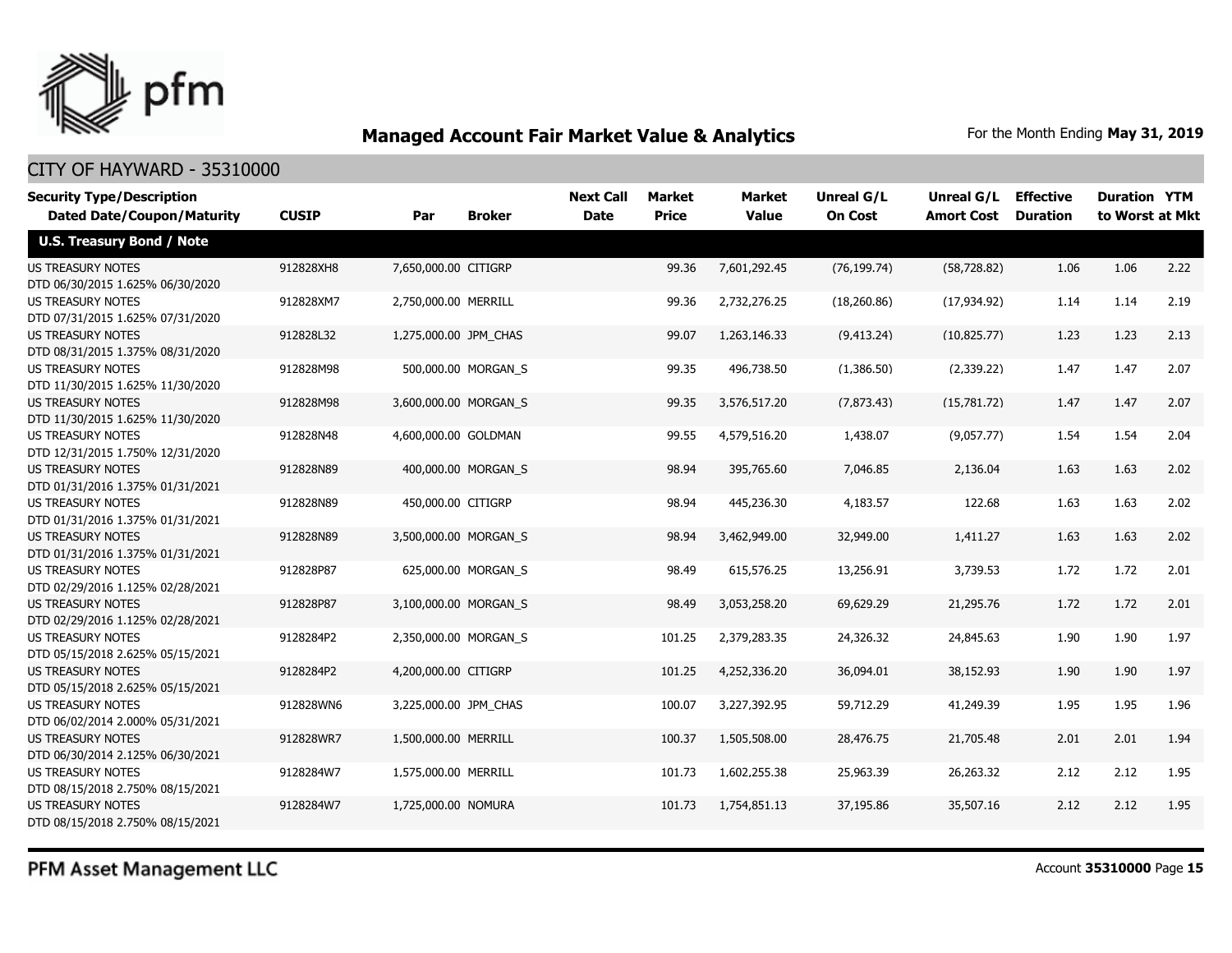

#### CITY OF HAYWARD - 35310000

| <b>Security Type/Description</b><br><b>Dated Date/Coupon/Maturity</b>                                               | <b>CUSIP</b> | Par                   | <b>Broker</b> | <b>Next Call</b><br><b>Date</b> | <b>Market</b><br><b>Price</b> | <b>Market</b><br><b>Value</b> | <b>Unreal G/L</b><br><b>On Cost</b> | <b>Unreal G/L Effective</b><br><b>Amort Cost</b> | <b>Duration</b> | <b>Duration YTM</b><br>to Worst at Mkt |      |
|---------------------------------------------------------------------------------------------------------------------|--------------|-----------------------|---------------|---------------------------------|-------------------------------|-------------------------------|-------------------------------------|--------------------------------------------------|-----------------|----------------------------------------|------|
| <b>U.S. Treasury Bond / Note</b>                                                                                    |              |                       |               |                                 |                               |                               |                                     |                                                  |                 |                                        |      |
| <b>US TREASURY NOTES</b><br>DTD 01/15/2019 2.500% 01/15/2022                                                        | 9128285V8    | 1,500,000.00 JPM_CHAS |               |                                 | 101.46                        | 1,521,913.50                  | 18,925.22                           | 19,217.53                                        | 2.51            | 2.51                                   | 1.93 |
| <b>US TREASURY NOTES</b><br>DTD 01/15/2019 2.500% 01/15/2022                                                        | 9128285V8    | 6,000,000.00 MORGAN_S |               |                                 | 101.46                        | 6,087,654.00                  | 96,325.87                           | 95,352.18                                        | 2.51            | 2.51                                   | 1.93 |
| <b>US TREASURY NOTES</b><br>DTD 01/31/2017 1.875% 01/31/2022                                                        | 912828V72    | 8,750,000.00 CITIGRP  |               |                                 | 99.88                         | 8,739,062.50                  | 148,339.84                          | 128,418.41                                       | 2.57            | 2.57                                   | 1.92 |
| <b>US TREASURY NOTES</b><br>DTD 02/15/2019 2.500% 02/15/2022                                                        | 9128286C9    | 2,500,000.00 TD       |               |                                 | 101.55                        | 2,538,672.50                  | 24,121.72                           | 24,911.52                                        | 2.60            | 2.60                                   | 1.91 |
| <b>US TREASURY NOTES</b><br>DTD 02/15/2019 2.500% 02/15/2022                                                        | 9128286C9    | 2,650,000.00 MORGAN_S |               |                                 | 101.55                        | 2,690,992.85                  | 43,891.29                           | 43,651.33                                        | 2.60            | 2.60                                   | 1.91 |
| UNITED STATES TREASURY NOTES<br>DTD 04/15/2019 2.250% 04/15/2022                                                    | 9128286M7    | 2,050,000.00 NOMURA   |               |                                 | 100.96                        | 2,069,698.45                  | 18,257.04                           | 18,292.99                                        | 2.77            | 2.77                                   | 1.90 |
| <b>Security Type Sub-Total</b>                                                                                      |              | 66,475,000.00         |               |                                 |                               | 66,591,893.09                 | 576,999.52                          | 431,604.93                                       | 1.94            | 1.94                                   | 2.01 |
| <b>Supra-National Agency Bond / Note</b>                                                                            |              |                       |               |                                 |                               |                               |                                     |                                                  |                 |                                        |      |
| INTL BANK OF RECONSTRUCTION AND<br>DEV NOTE<br>DTD 09/19/2017 1.561% 09/12/2020                                     | 45905UP32    | 1,225,000.00 HSBC     |               |                                 | 99.25                         | 1,215,784.33                  | (6, 275.67)                         | (7,934.81)                                       | 1.26            | 1.26                                   | 2.16 |
| INTER-AMERICAN DEVELOPMENT BANK<br>DTD 11/08/2013 2.125% 11/09/2020                                                 | 4581X0CD8    | 1,215,000.00 HSBC     |               |                                 | 100.06                        | 1,215,777,60                  | (10.484.36)                         | (4, 563.59)                                      | 1.41            | 1.41                                   | 2.08 |
| INTERNATIONAL FINANCE CORPORATION<br><b>NOTE</b><br>DTD 03/16/2018 2.635% 03/09/2021                                | 45950VLQ7    | 1,850,000.00 HSBC     |               |                                 | 100.32                        | 1,855,888.55                  | 7,276.05                            | 6,729.91                                         | 1.71            | 1.71                                   | 2.45 |
| INTER-AMERICAN DEVELOPMENT BANK<br><b>NOTE</b>                                                                      | 4581X0DB1    | 1,400,000.00 CITIGRP  |               |                                 | 101.03                        | 1,414,357,00                  | 17,437.00                           | 16,318.82                                        | 1.83            | 1.83                                   | 2.07 |
| DTD 04/19/2018 2.625% 04/19/2021<br>INTL BANK OF RECONSTRUCTION AND<br>DEV NOTE<br>DTD 07/25/2018 2.750% 07/23/2021 | 459058GH0    | 1,795,000.00 MORGAN S |               |                                 | 101.55                        | 1,822,770,45                  | 31,970.75                           | 30.814.55                                        | 2.06            | 2.06                                   | 2.01 |
| <b>Security Type Sub-Total</b>                                                                                      |              | 7,485,000.00          |               |                                 |                               | 7,524,577.93                  | 39,923.77                           | 41,364.88                                        | 1.70            | 1.70                                   | 2.16 |
| <b>Municipal Bond / Note</b>                                                                                        |              |                       |               |                                 |                               |                               |                                     |                                                  |                 |                                        |      |

PFM Asset Management LLC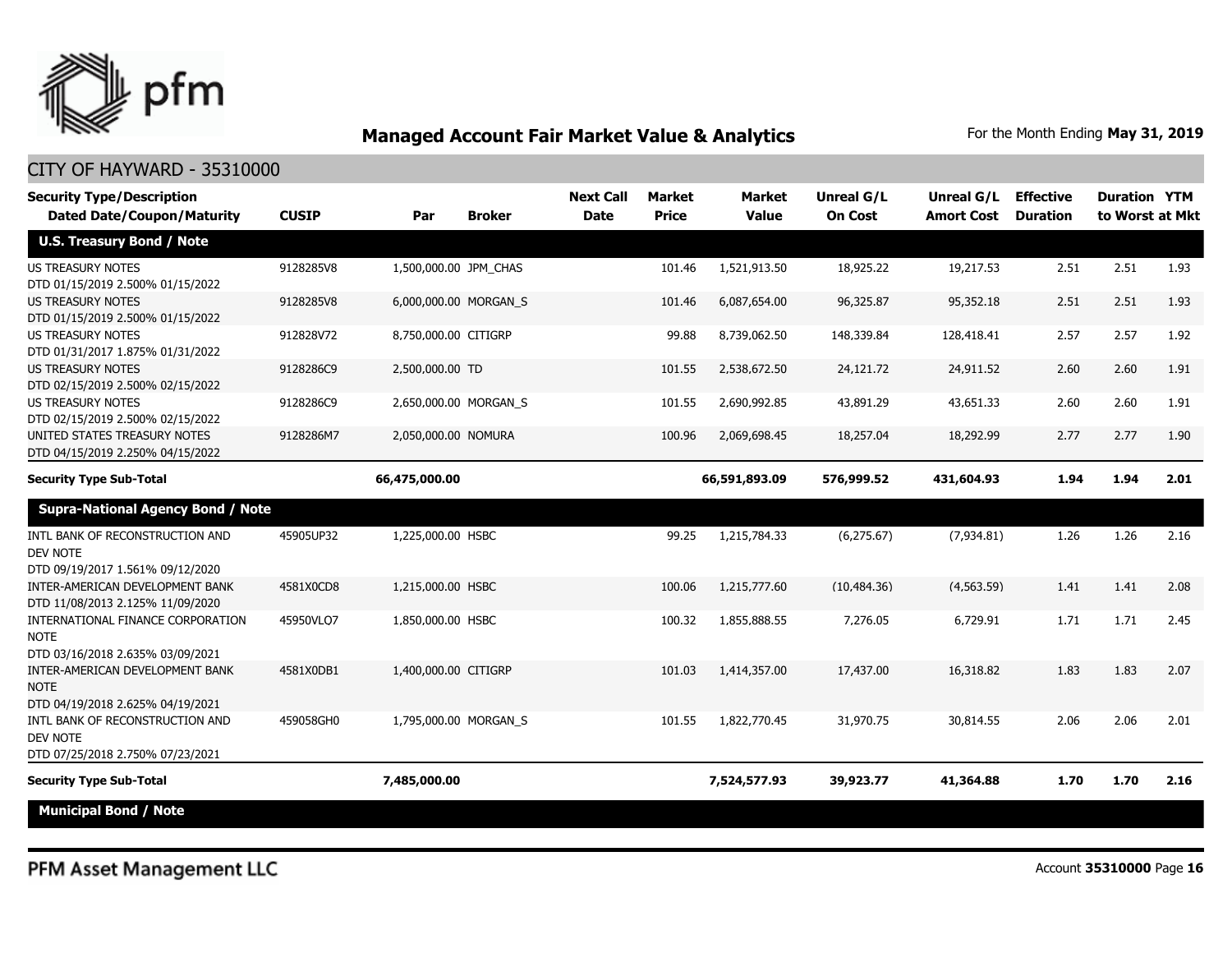

| <b>Security Type/Description</b><br><b>Dated Date/Coupon/Maturity</b> | <b>CUSIP</b> | Par                   | <b>Broker</b>       | <b>Next Call</b><br><b>Date</b> | <b>Market</b><br><b>Price</b> | <b>Market</b><br><b>Value</b> | Unreal G/L<br><b>On Cost</b> | Unreal G/L<br><b>Amort Cost</b> | <b>Effective</b><br><b>Duration</b> | <b>Duration YTM</b><br>to Worst at Mkt |      |
|-----------------------------------------------------------------------|--------------|-----------------------|---------------------|---------------------------------|-------------------------------|-------------------------------|------------------------------|---------------------------------|-------------------------------------|----------------------------------------|------|
| <b>Municipal Bond / Note</b>                                          |              |                       |                     |                                 |                               |                               |                              |                                 |                                     |                                        |      |
| CT ST TXBL GO BONDS<br>DTD 08/17/2016 1.300% 08/15/2019               | 20772J3D2    | 1,340,000.00 MORGANST |                     |                                 | 99.75                         | 1,336,690.20                  | (6,204.20)                   | (3,511.51)                      | 0.21                                | 0.21                                   | 2.46 |
| UNIV OF CAL TXBL REV BOND<br>DTD 05/18/2017 1.900% 05/15/2020         | 91412GS89    | 625,000.00 JEFFERIE   |                     |                                 | 99.69                         | 623,037.50                    | (1,962.50)                   | (1,962.50)                      | 0.94                                | 0.94                                   | 2.23 |
| CA ST TXBL GO BONDS<br>DTD 04/27/2017 2.625% 04/01/2021               | 13063DAC2    | 1,000,000.00 JPM_CHAS |                     |                                 | 100.95                        | 1,009,520.00                  | 12,520.00                    | 12,095.85                       | 1.78                                | 1.78                                   | 2.09 |
| CA ST TXBL GO BONDS<br>DTD 04/25/2018 2.800% 04/01/2021               | 13063DGA0    | 1,425,000.00 JPM_CHAS |                     |                                 | 101.26                        | 1,443,012.00                  | 17,955.00                    | 17,985.91                       | 1.77                                | 1.77                                   | 2.09 |
| UNIV OF CAL TXBL REV BONDS<br>DTD 06/05/2018 3.029% 05/15/2021        | 91412HBH5    | 455,000.00 MERRILL    |                     |                                 | 101.75                        | 462,939.75                    | 7,939.75                     | 7,939.75                        | 1.89                                | 1.89                                   | 2.11 |
| <b>Security Type Sub-Total</b>                                        |              | 4,845,000.00          |                     |                                 |                               | 4,875,199.45                  | 30,248.05                    | 32,547.50                       | 1.25                                | 1.25                                   | 2.21 |
| Federal Agency Collateralized Mortgage Obligation                     |              |                       |                     |                                 |                               |                               |                              |                                 |                                     |                                        |      |
| FANNIE MAE SERIES 2015-M13 ASQ2<br>DTD 10/01/2015 1.646% 09/01/2019   | 3136AODO0    |                       | 34,013.58 MORGANST  |                                 | 99.71                         | 33,913.38                     | (440.80)                     | (100.20)                        | 0.16                                | 0.22                                   | 2.48 |
| FREDDIE MAC SERIES 4459 NB<br>DTD 04/01/2015 4.500% 01/01/2020        | 3137BHU39    |                       | 279.66 CITIGRP      |                                 | 100.37                        | 280.69                        | (12.52)                      | (0.51)                          | 0.31                                | 0.33                                   | 2.86 |
| FHMS K006 A2<br>DTD 04/01/2010 4.251% 01/25/2020                      | 31398VJ98    | 1,203,345.15 CITIGRP  |                     |                                 | 100.38                        | 1,207,932.30                  | (19, 855.80)                 | (4,914.70)                      | 0.51                                | 0.36                                   | 2.39 |
| FNMA SERIES 2015-M12 FA<br>DTD 09/01/2015 2.822% 04/01/2020           | 3136AP3Z3    | 25,533.64 MERRILL     |                     |                                 | 99.84                         | 25,492.12                     | (32.33)                      | (41.52)                         | 0.08                                | 0.48                                   | 2.77 |
| FHLMC SERIES K013 A1<br>DTD 05/01/2011 2.902% 08/25/2020              | 3137AA4V2    |                       | 360,615.71 WELLS FA |                                 | 100.00                        | 360,615.85                    | (6,860.00)                   | (1,859.86)                      | 0.63                                | 0.86                                   | 2.68 |
| <b>FHMS K714 A2</b><br>DTD 01/01/2014 3.034% 10/25/2020               | 3137B6ZM6    | 866,223.20 CITIGRP    |                     |                                 | 100.45                        | 870,141.56                    | (20, 139.65)                 | (6,950.90)                      | 1.10                                | 0.73                                   | 2.14 |
| FNA 2018-M5 A2<br>DTD 04/01/2018 3.560% 09/25/2021                    | 3136B1XP4    |                       | 630,733.67 JPM CHAS |                                 | 101.68                        | 641,350.81                    | (1,928.79)                   | 2,129.49                        | 1.72                                | 1.18                                   | 1.94 |
| FHMS KJ23 A1<br>DTD 12/01/2018 3.174% 03/01/2022                      | 3137FKK70    | 1,204,108.72 GOLDMAN  |                     |                                 | 101.95                        | 1,227,593.54                  | 23,494.46                    | 23,494.45                       | 2.23                                | 1.43                                   | 1.67 |
| FHMS K019 A2<br>DTD 08/01/2012 2.272% 03/25/2022                      | 3137ASNJ9    |                       | 600,000.00 MORGAN S |                                 | 100.29                        | 601,738.14                    | 6,167.83                     | 5,994.66                        | 2.52                                | 1.43                                   | 1.96 |
| <b>FHMS K023 A1</b><br>DTD 12/01/2012 1.583% 04/25/2022               | 3137AWQG3    | 88,823.80 BAIRD       |                     |                                 | 98.90                         | 87,848.99                     | 954.34                       | 443.66                          | 1.47                                | 1.46                                   | 2.26 |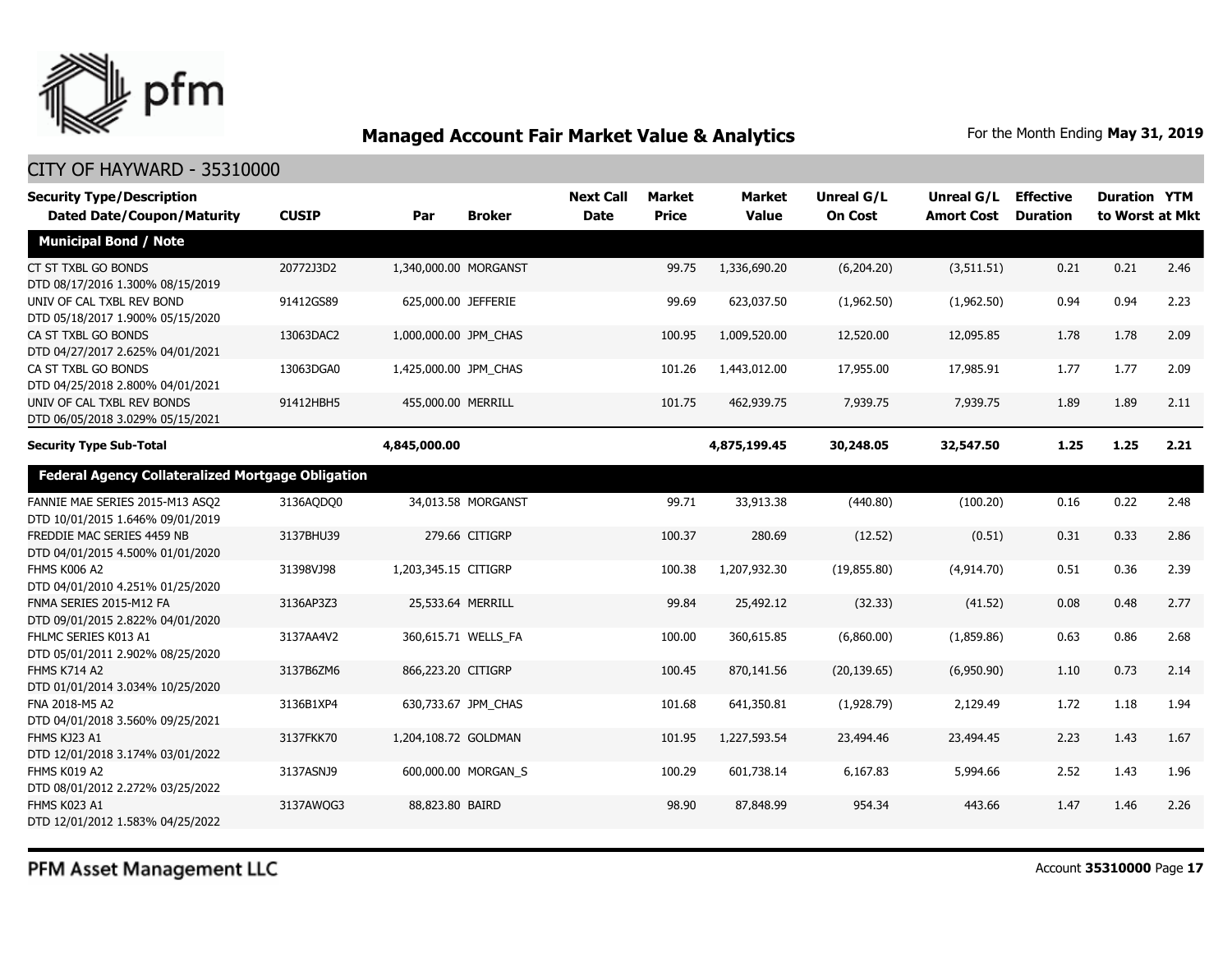

#### CITY OF HAYWARD - 35310000

| <b>Security Type/Description</b><br><b>Dated Date/Coupon/Maturity</b>           | <b>CUSIP</b> | Par                   | <b>Broker</b>       | <b>Next Call</b><br><b>Date</b> | Market<br><b>Price</b> | Market<br><b>Value</b> | <b>Unreal G/L</b><br><b>On Cost</b> | Unreal G/L<br><b>Amort Cost</b> | <b>Effective</b><br><b>Duration</b> | <b>Duration YTM</b><br>to Worst at Mkt |      |
|---------------------------------------------------------------------------------|--------------|-----------------------|---------------------|---------------------------------|------------------------|------------------------|-------------------------------------|---------------------------------|-------------------------------------|----------------------------------------|------|
| <b>Federal Agency Collateralized Mortgage Obligation</b>                        |              |                       |                     |                                 |                        |                        |                                     |                                 |                                     |                                        |      |
| FHMS K023 A1<br>DTD 12/01/2012 1.583% 04/25/2022                                | 3137AWQG3    |                       | 389,958.13 BARCLAYS |                                 | 98.90                  | 385,678.50             | 5,575.94                            | 3,601.26                        | 1.47                                | 1.46                                   | 2.26 |
| FHMS K023 A1<br>DTD 12/01/2012 1.583% 04/25/2022                                | 3137AWQG3    | 801,580.60 BAIRD      |                     |                                 | 98.90                  | 792,783.57             | 8,737.54                            | 4,094.53                        | 1.47                                | 1.46                                   | 2.26 |
| FHLMC MULTIFAMILY STRUCTURED P<br>DTD 11/01/2015 2.716% 06/25/2022              | 3137BLUR7    |                       | 600,000.00 JPM_CHAS |                                 | 101.23                 | 607,391.46             | 8,137.94                            | 8,137.94                        | 2.70                                | 1.55                                   | 1.81 |
| FHLMC MULTIFAMILY STRUCTURED P<br>DTD 12/01/2012 2.355% 07/25/2022              | 3137AVXN2    | 1,227,386.00 WELLS_FA |                     |                                 | 100.34                 | 1,231,532.85           | 8,941.33                            | 8,809.38                        | 2.93                                | 1.59                                   | 2.04 |
| <b>FHMS J22F A1</b><br>DTD 11/01/2018 3.454% 05/25/2023                         | 3137FJYA1    | 1,051,568.67 MORGAN S |                     |                                 | 102.44                 | 1,077,245.66           | 25,705.37                           | 25,705.38                       | 2.30                                | 1.99                                   | 2.13 |
| FHMS KP05 A<br>DTD 12/01/2018 3.203% 07/01/2023                                 | 3137FKK39    | 525,113.93 CSFB       |                     |                                 | 101.39                 | 532,415.01             | 7,302.67                            | 7,302.66                        | 1.77                                | 2.07                                   | 2.43 |
| <b>Security Type Sub-Total</b>                                                  |              | 9,609,284.46          |                     |                                 |                        | 9,683,954.43           | 45,747.53                           | 75,845.72                       | 1.83                                | 1.32                                   | 2.11 |
| <b>Federal Agency Bond / Note</b>                                               |              |                       |                     |                                 |                        |                        |                                     |                                 |                                     |                                        |      |
| FEDERAL HOME LOAN BANKS NOTES<br>DTD 05/21/2018 2.625% 05/28/2020               | 3130AECJ7    | 3,250,000.00 NOMURA   |                     |                                 | 100.38                 | 3,262,415.00           | 7,670.00                            | 10,000.44                       | 0.97                                | 0.97                                   | 2.23 |
| <b>FNMA NOTES</b><br>DTD 08/01/2017 1.500% 07/30/2020                           | 3135G0T60    | 3,600,000.00 BARCLAYS |                     |                                 | 99.23                  | 3,572,445.60           | (16,646.40)                         | (23, 257.80)                    | 1.14                                | 1.14                                   | 2.17 |
| <b>FANNIE MAE NOTES</b><br>DTD 06/25/2018 2.750% 06/22/2021                     | 3135G0U35    | 1,745,000.00 NOMURA   |                     |                                 | 101.47                 | 1,770,602.64           | 26,003.99                           | 25,884.09                       | 1.97                                | 1.97                                   | 2.02 |
| FEDERAL HOME LOAN BANKS NOTES<br>(CALLABLE)<br>DTD 09/20/2018 3.000% 09/20/2021 | 3130AEXV7    | 1,825,000.00 CITIGRP  |                     | 09/20/19                        | 100.21                 | 1,828,823,38           | 3,823,38                            | 3,823,38                        | 0.59                                | 0.30                                   | 2.90 |
| FEDERAL HOME LOAN BANKS NOTES<br>DTD 10/12/2018 3.000% 10/12/2021               | 3130AF5B9    | 2,425,000.00 CITIGRP  |                     |                                 | 102.36                 | 2,482,339.13           | 58,745.63                           | 58,456.28                       | 2.27                                | 2.27                                   | 1.97 |
| <b>FANNIE MAE NOTES</b><br>DTD 01/11/2019 2.625% 01/11/2022                     | 3135G0U92    | 1,200,000.00 NOMURA   |                     |                                 | 101.62                 | 1,219,438.80           | 19,126.80                           | 19,154.58                       | 2.49                                | 2.49                                   | 1.98 |
| <b>FANNIE MAE NOTES</b><br>DTD 01/11/2019 2.625% 01/11/2022                     | 3135G0U92    | 1,650,000.00 NOMURA   |                     |                                 | 101.62                 | 1,676,728.35           | 27,916.35                           | 27,767.37                       | 2.49                                | 2.49                                   | 1.98 |
| FHLB (CALLABLE) NOTES<br>DTD 04/29/2019 2.700% 04/29/2022                       | 3130AGD36    | 1,825,000.00 NOMURA   |                     | 10/29/19                        | 100.13                 | 1,827,441.85           | 2,441.85                            | 2,441.85                        | 0.99                                | 0.41                                   | 2.65 |
| <b>Security Type Sub-Total</b>                                                  |              | 17,520,000.00         |                     |                                 |                        | 17,640,234.75          | 129,081.60                          | 124,270.19                      | 1.50                                | 1.41                                   | 2.23 |

PFM Asset Management LLC

Account **35310000** Page **18**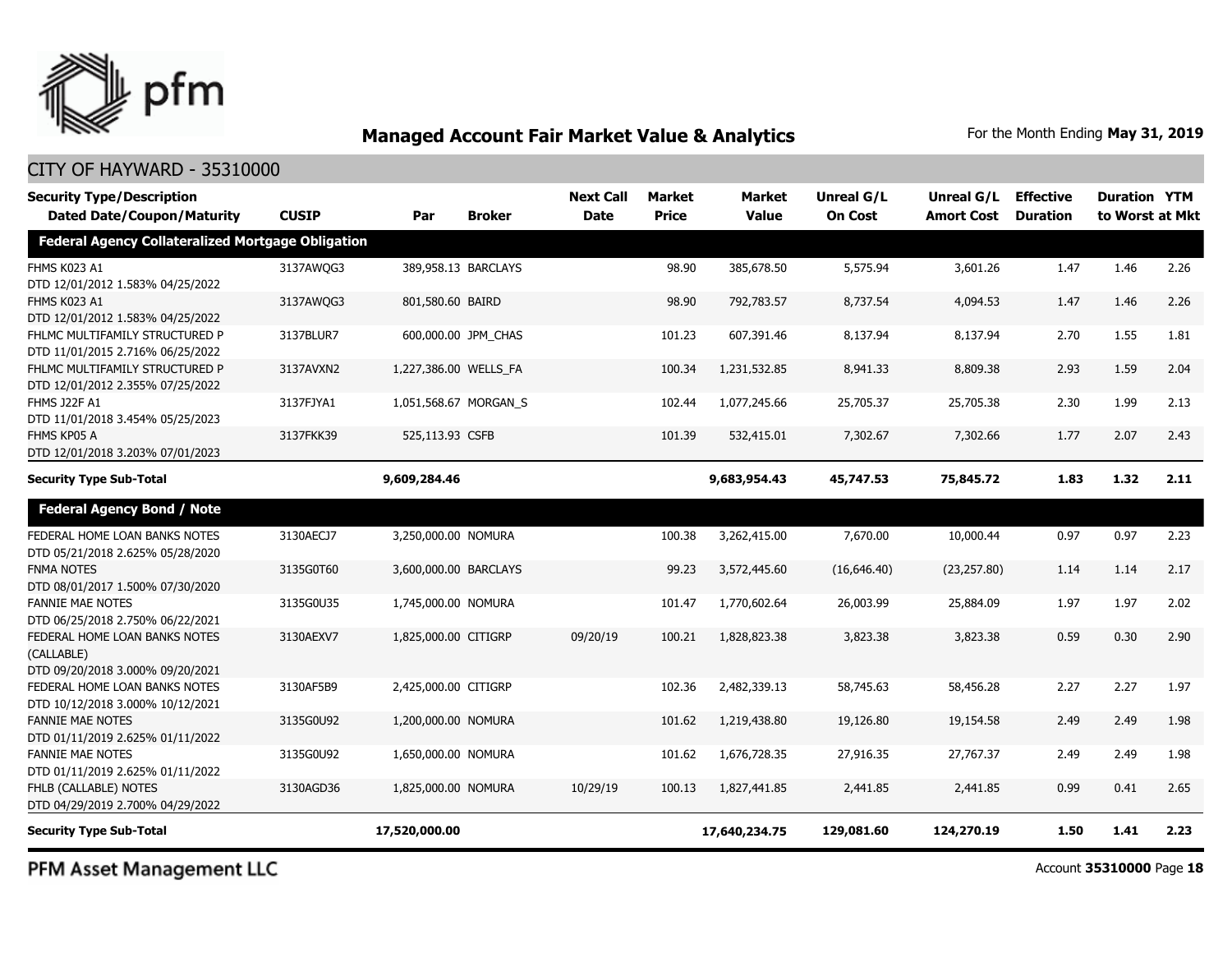

| <b>Security Type/Description</b><br><b>Dated Date/Coupon/Maturity</b> | <b>CUSIP</b> | <b>Broker</b><br>Par | <b>Next Call</b><br><b>Date</b> | <b>Market</b><br><b>Price</b> | Market<br><b>Value</b> | <b>Unreal G/L</b><br><b>On Cost</b> | Unreal G/L<br><b>Amort Cost</b> | <b>Effective</b><br><b>Duration</b> | <b>Duration YTM</b><br>to Worst at Mkt |      |
|-----------------------------------------------------------------------|--------------|----------------------|---------------------------------|-------------------------------|------------------------|-------------------------------------|---------------------------------|-------------------------------------|----------------------------------------|------|
| <b>Corporate Note</b>                                                 |              |                      |                                 |                               |                        |                                     |                                 |                                     |                                        |      |
| <b>IBM CORP NOTES</b>                                                 | 459200JN2    | 600,000.00 RBC       |                                 | 99.65                         | 597,903.00             | (1,521.00)                          | (1,968.38)                      | 0.64                                | 0.64                                   | 2.44 |
| DTD 01/27/2017 1.900% 01/27/2020                                      |              |                      |                                 |                               |                        |                                     |                                 |                                     |                                        |      |
| AMERICAN EXPRESS CO CORP NOTES                                        | 025816CB3    | 400,000.00 CSFB      |                                 | 100.64                        | 402,550.00             | 2,950.00                            | 2,896.24                        | 1.66                                | 1.66                                   | 2.62 |
| DTD 02/22/2019 3.000% 02/22/2021                                      |              |                      |                                 |                               |                        |                                     |                                 |                                     |                                        |      |
| JOHN DEERE CAPITAL CORP NOTES                                         | 24422EUD9    | 300,000.00 BARCLAYS  |                                 | 100.86                        | 302,575.80             | 2,779.80                            | 2,699.15                        | 1.72                                | 1.72                                   | 2.38 |
| DTD 03/13/2018 2.875% 03/12/2021                                      |              |                      |                                 |                               |                        |                                     |                                 |                                     |                                        |      |
| NATIONAL RURAL UTIL COOP NOTE                                         | 63743HER9    | 250,000.00 RBC       |                                 | 100.94                        | 252,340.50             | 2,618.00                            | 2,507.50                        | 1.73                                | 1.73                                   | 2.36 |
| DTD 02/26/2018 2.900% 03/15/2021                                      |              |                      |                                 |                               |                        |                                     |                                 |                                     |                                        |      |
| TOYOTA MOTOR CREDIT CORP NOTES                                        | 89236TEU5    | 365,000.00 JPM_CHAS  |                                 | 101.02                        | 368,716.80             | 3,862.80                            | 3,809.12                        | 1.80                                | 1.80                                   | 2.39 |
| DTD 04/13/2018 2.950% 04/13/2021                                      |              |                      |                                 |                               |                        |                                     |                                 |                                     |                                        |      |
| MORGAN STANLEY CORP NOTES                                             | 61746BEA0    | 300,000.00 GOLDMAN   |                                 | 99.75                         | 299,256.30             | 4,296.30                            | 2,300.38                        | 1.83                                | 1.83                                   | 2.63 |
| DTD 04/21/2016 2.500% 04/21/2021                                      |              |                      |                                 |                               |                        |                                     |                                 |                                     |                                        |      |
| CHARLES SCHWAB CORP NOTES                                             | 808513AW5    | 235,000.00 CSFB      |                                 | 101.57                        | 238,696.55             | 3,703.60                            | 3,701.38                        | 1.90                                | 1.90                                   | 2.43 |
| DTD 05/22/2018 3.250% 05/21/2021                                      |              |                      |                                 |                               |                        |                                     |                                 |                                     |                                        |      |
| PACCAR FINANCIAL CORP BONDS                                           | 69371RP42    | 295,000.00 CITIGRP   |                                 | 101.65                        | 299,874.88             | 4,966.33                            | 4,942.42                        | 2.09                                | 2.09                                   | 2.37 |
| DTD 08/09/2018 3.150% 08/09/2021                                      |              |                      |                                 |                               |                        |                                     |                                 |                                     |                                        |      |
| CATERPILLAR FINANCIAL SERVICES CORP                                   | 1491302N8    | 325,000.00 BARCLAYS  |                                 | 101.40                        | 329,541.88             | 4,792.13                            | 4,733.04                        | 2.16                                | 2.16                                   | 2.51 |
| <b>CORP</b>                                                           |              |                      |                                 |                               |                        |                                     |                                 |                                     |                                        |      |
| DTD 09/07/2018 3.150% 09/07/2021                                      |              |                      |                                 |                               |                        |                                     |                                 |                                     |                                        |      |
| <b>3M COMPANY</b>                                                     | 88579YBA8    | 145,000.00 CITIGRP   |                                 | 101.65                        | 147,388.44             | 2,685.69                            | 2,617.31                        | 2.19                                | 2.19                                   | 2.26 |
| DTD 09/14/2018 3.000% 09/14/2021                                      |              |                      |                                 |                               |                        |                                     |                                 |                                     |                                        |      |
| BANK OF AMERICA CORP (CALLABLE)                                       | 06051GGS2    | 200,000.00 MERRILL   | 10/01/20                        | 99.54                         | 199,086.00             | 60.00                               | (313.22)                        | 1.32                                | 2.25                                   | 2.53 |
| DTD 09/18/2017 2.328% 10/01/2021                                      |              |                      |                                 |                               |                        |                                     |                                 |                                     |                                        |      |
| BANK OF AMERICA CORP (CALLABLE)                                       | 06051GGS2    | 390,000.00 MERRILL   | 10/01/20                        | 99.54                         | 388,217.70             | (1,782.30)                          | (1,782.30)                      | 1.32                                | 2.25                                   | 2.53 |
| DTD 09/18/2017 2.328% 10/01/2021                                      |              |                      |                                 |                               |                        |                                     |                                 |                                     |                                        |      |
| AMERICAN EXPRESS CREDIT CORP NOTES                                    | 025816BY4    | 200,000.00 RBC       |                                 | 102.40                        | 204,798.20             | 4,842.20                            | 4,834.35                        | 2.31                                | 2.31                                   | 2.67 |
| DTD 11/06/2018 3.700% 11/05/2021                                      |              |                      |                                 |                               |                        |                                     |                                 |                                     |                                        |      |
| ABBOTT LABORATORIES CORP NOTES                                        | 002824BD1    | 300,000.00 GOLDMAN   |                                 | 100.91                        | 302,720.70             | 1,037.70                            | 1,065.62                        | 2.40                                | 2.40                                   | 2.52 |
| DTD 11/22/2016 2.900% 11/30/2021                                      |              |                      |                                 |                               |                        |                                     |                                 |                                     |                                        |      |
| CITIGROUP INC CORP (CALLABLE) NOTE                                    | 172967LC3    | 300,000.00 RBC       | 11/08/21                        | 100.34                        | 301,007.70             | 6,464.70                            | 5,787.53                        | 2.33                                | 2.31                                   | 2.76 |
| DTD 12/08/2016 2.900% 12/08/2021                                      |              |                      |                                 |                               |                        |                                     |                                 |                                     |                                        |      |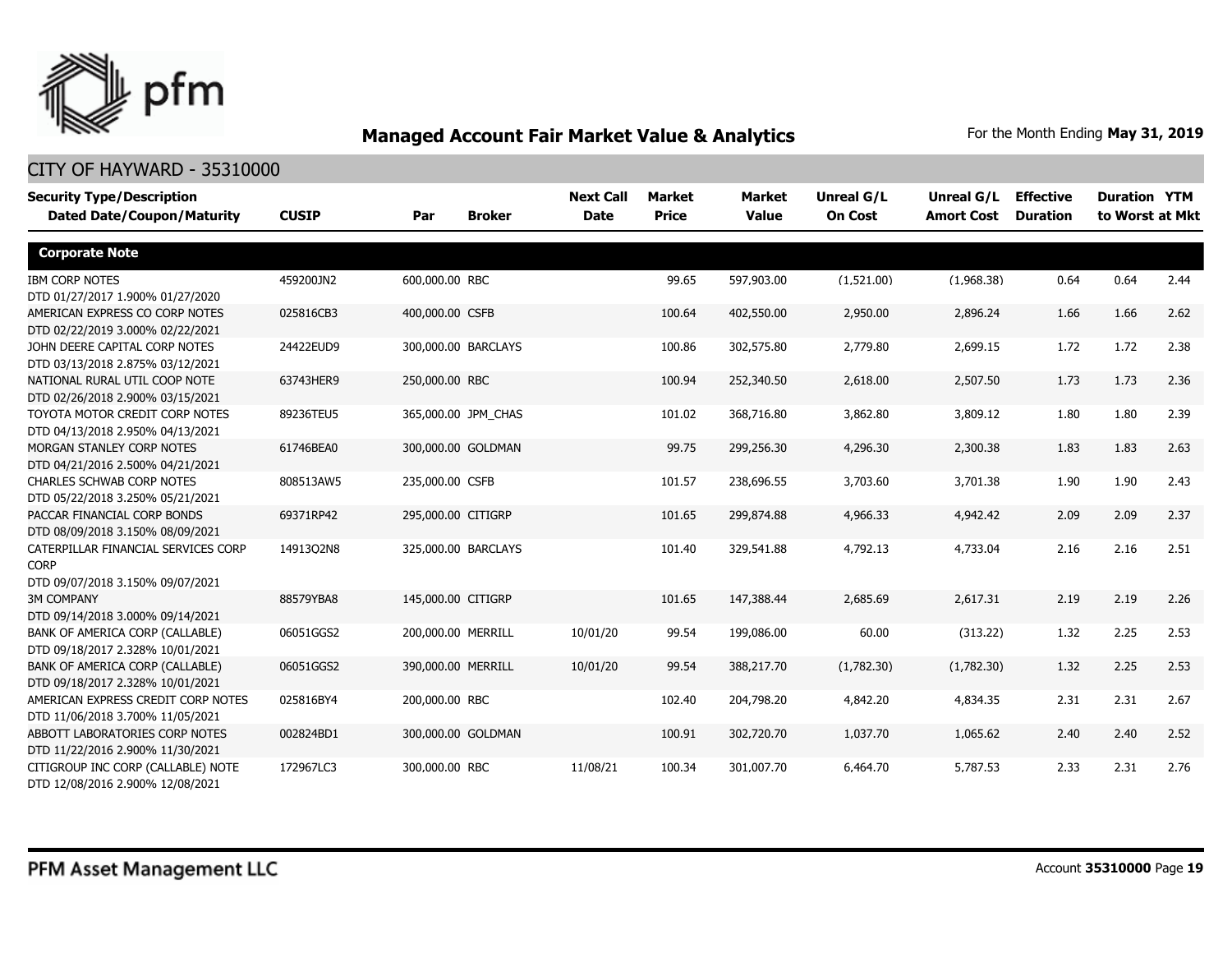

| <b>Security Type/Description</b><br><b>Dated Date/Coupon/Maturity</b>                        | <b>CUSIP</b> | Par                | <b>Broker</b>       | <b>Next Call</b><br><b>Date</b> | <b>Market</b><br><b>Price</b> | <b>Market</b><br><b>Value</b> | Unreal G/L<br><b>On Cost</b> | Unreal G/L<br><b>Amort Cost</b> | <b>Effective</b><br><b>Duration</b> | <b>Duration YTM</b><br>to Worst at Mkt |      |
|----------------------------------------------------------------------------------------------|--------------|--------------------|---------------------|---------------------------------|-------------------------------|-------------------------------|------------------------------|---------------------------------|-------------------------------------|----------------------------------------|------|
| <b>Corporate Note</b>                                                                        |              |                    |                     |                                 |                               |                               |                              |                                 |                                     |                                        |      |
| SUNTRUST BANKS INC CORP NOTES<br>(CALLABLE)<br>DTD 12/01/2016 2.700% 01/27/2022              | 867914BM4    |                    | 300,000.00 ACADEMY  | 12/27/21                        | 100.28                        | 300,853.80                    | 1,351.80                     | 1,343.06                        | 2.48                                | 2.45                                   | 2.59 |
| HOME DEPOT INC<br>DTD 12/06/2018 3.250% 03/01/2022                                           | 437076BV3    |                    | 175,000.00 JPM_CHAS |                                 | 102.80                        | 179,896.15                    | 5,375.65                     | 5,311.70                        | 2.61                                | 2.61                                   | 2.20 |
| <b>GOLDMAN SACHS GROUP INC (CALLABLE)</b><br><b>NOTE</b><br>DTD 01/26/2017 3.000% 04/26/2022 | 38141GWC4    |                    | 600,000.00 GOLDMAN  | 04/26/21                        | 100.34                        | 602,068.20                    | 8,656.20                     | 8,060.78                        | 2.20                                | 1.83                                   | 2.87 |
| MORGAN STANLEY CORP NOTES<br>DTD 05/19/2017 2.750% 05/19/2022                                | 61744YAH1    | 300,000.00 RBC     |                     |                                 | 99.95                         | 299,850.30                    | 1,839.30                     | 1,745.77                        | 2.83                                | 2.83                                   | 2.77 |
| JPMORGAN CHASE & CO CORP NOTES<br>DTD 06/18/2018 3.514% 06/18/2022                           | 46647PAS5    |                    | 600,000.00 JPM CHAS |                                 | 101.59                        | 609,557.40                    | 9,557.40                     | 9,557.40                        | 2.83                                | 2.83                                   | 2.96 |
| <b>Security Type Sub-Total</b>                                                               |              | 6,580,000.00       |                     |                                 |                               | 6,626,900.30                  | 68,536.30                    | 63,848.85                       | 1.98                                | 2.03                                   | 2.58 |
| <b>Certificate of Deposit</b>                                                                |              |                    |                     |                                 |                               |                               |                              |                                 |                                     |                                        |      |
| CREDIT SUISSE NEW YORK CERT DEPOS<br>DTD 02/08/2018 2.670% 02/07/2020                        | 22549LFR1    | 600,000.00 CSFB    |                     |                                 | 100.11                        | 600,647.40                    | 647.40                       | 647.40                          | 0.67                                | 0.67                                   | 2.48 |
| NORDEA BANK AB NY CD<br>DTD 02/22/2018 2.720% 02/20/2020                                     | 65590ASN7    |                    | 600,000.00 GOLDMAN  |                                 | 100.21                        | 601,230.60                    | 1,230.60                     | 1,230.60                        | 0.70                                | 0.70                                   | 2.43 |
| UBS AG STAMFORD CT LT CD<br>DTD 03/06/2018 2.900% 03/02/2020                                 | 90275DHG8    | 600,000.00 UBS     |                     |                                 | 100.29                        | 601,710.00                    | 1,710.00                     | 1,710.00                        | 0.74                                | 0.74                                   | 2.54 |
| CANADIAN IMP BK COMM NY FLT CERT<br><b>DEPOS</b><br>DTD 04/10/2018 2.984% 04/10/2020         | 13606BVF0    | 600,000.00 MERRILL |                     |                                 | 100.23                        | 601,404.00                    | 1,404.00                     | 1,404.00                        | 0.11                                | 0.84                                   | 2.76 |
| BANK OF NOVA SCOTIA HOUSTON CD<br>DTD 06/07/2018 3.080% 06/05/2020                           | 06417GU22    |                    | 600,000.00 GOLDMAN  |                                 | 100.62                        | 603,745.20                    | 3,973.20                     | 3,862.92                        | 0.98                                | 0.98                                   | 2.45 |
| BANK OF MONTREAL CHICAGO CERT<br><b>DEPOS</b><br>DTD 08/03/2018 3.190% 08/03/2020            | 06370REU9    | 600,000.00 BMO     |                     |                                 | 100.41                        | 602,469.60                    | 2,469.60                     | 2,469.60                        | 1.13                                | 1.13                                   | 2.86 |
| SUMITOMO MITSUI BANK NY CERT DEPOS<br>DTD 10/18/2018 3.390% 10/16/2020                       | 86565BPC9    |                    | 600,000.00 GOLDMAN  |                                 | 101.24                        | 607,448.40                    | 8,264.40                     | 7,566.05                        | 1.34                                | 1.34                                   | 2.51 |
| MUFG BANK LTD/NY CERT DEPOS<br>DTD 02/28/2019 2.970% 02/26/2021                              | 55379WZT6    | 600,000.00 MITSU   |                     |                                 | 100.94                        | 605,634.36                    | 5,634.36                     | 5,634.36                        | 1.68                                | 1.68                                   | 2.44 |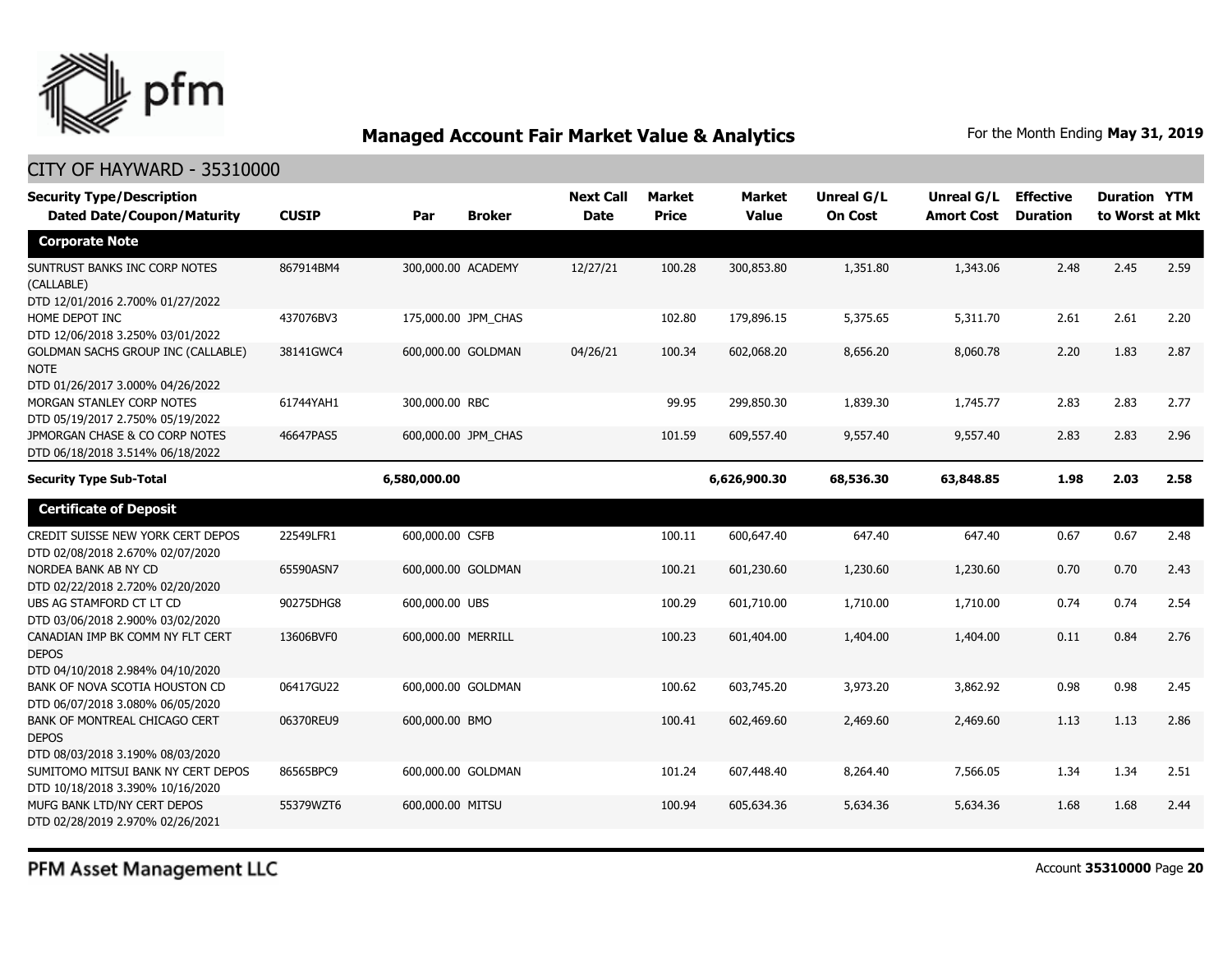

#### CITY OF HAYWARD - 35310000

| <b>Security Type/Description</b><br><b>Dated Date/Coupon/Maturity</b> | <b>CUSIP</b> | Par                 | <b>Next Call</b><br><b>Broker</b><br><b>Date</b> | Market<br><b>Price</b> | <b>Market</b><br><b>Value</b> | <b>Unreal G/L</b><br><b>On Cost</b> | Unreal G/L<br><b>Amort Cost</b> | <b>Effective</b><br><b>Duration</b> | <b>Duration YTM</b><br>to Worst at Mkt |      |
|-----------------------------------------------------------------------|--------------|---------------------|--------------------------------------------------|------------------------|-------------------------------|-------------------------------------|---------------------------------|-------------------------------------|----------------------------------------|------|
| <b>Certificate of Deposit</b>                                         |              |                     |                                                  |                        |                               |                                     |                                 |                                     |                                        |      |
| CREDIT AGRICOLE CIB NY CERT DEPOS<br>DTD 04/04/2019 2.830% 04/02/2021 | 22535CDU2    | 600,000.00 CREDAG   |                                                  | 100.01                 | 600,046.20                    | 46.20                               | 46.20                           | 1.77                                | 1.77                                   | 2.84 |
| ROYAL BANK OF CANADA NY CD<br>DTD 06/08/2018 3.240% 06/07/2021        | 78012UEE1    | 600,000.00 RBC      |                                                  | 101.45                 | 608,701.20                    | 8,701.20                            | 8,701.20                        | 1.92                                | 1.92                                   | 2.50 |
| <b>Security Type Sub-Total</b>                                        |              | 6,000,000.00        |                                                  |                        | 6,033,036.96                  | 34,080.96                           | 33,272.33                       | 1.11                                | 1.18                                   | 2.58 |
| <b>Asset-Backed Security</b>                                          |              |                     |                                                  |                        |                               |                                     |                                 |                                     |                                        |      |
| TOYOTA ABS 2017-A A3<br>DTD 03/15/2017 1.730% 02/15/2021              | 89238MAD0    | 81,763.38 MERRILL   |                                                  | 99.68                  | 81,501.93                     | (251.82)                            | (257.12)                        | 0.39                                | 0.87                                   | 2.10 |
| JOHN DEERE ABS 2017-A A3<br>DTD 03/02/2017 1.780% 04/15/2021          | 47787XAC1    | 63,299.08 MERRILL   |                                                  | 99.70                  | 63,109.89                     | (180.18)                            | (184.29)                        | 0.37                                | 1.12                                   | 2.05 |
| ALLY ABS 2017-1 A3<br>DTD 01/31/2017 1.700% 06/15/2021                | 02007PAC7    | 65,773.36 CITIGRP   |                                                  | 99.65                  | 65,545.05                     | (222.56)                            | (225.80)                        | 0.39                                | 1.72                                   | 1.90 |
| GMALT 2018-3 A3<br>DTD 09/26/2018 3.180% 06/20/2021                   | 36256GAD1    | 170,000.00 RBC      |                                                  | 100.89                 | 171,515.23                    | 1,528.66                            | 1,525.44                        | 1.08                                | 1.04                                   | 2.33 |
| BMWLT 2018-1 A3<br>DTD 10/17/2018 3.260% 07/20/2021                   | 05586CAC8    | 125,000.00 SOCGEN   |                                                  | 101.18                 | 126,478.13                    | 1,495.50                            | 1,491.68                        | 1.29                                | 1.08                                   | 2.17 |
| HONDA ABS 2017-1 A3<br>DTD 03/28/2017 1.720% 07/21/2021               | 43814TAC6    | 153,141.92 MERRILL  |                                                  | 99.61                  | 152,539.80                    | (593.00)                            | (596.56)                        | 0.54                                | 1.31                                   | 2.02 |
| HYUNDAI ABS 2017-A A3<br>DTD 03/29/2017 1.760% 08/15/2021             | 44931PAD8    | 189,910.92 SOCGEN   |                                                  | 99.61                  | 189,166.49                    | (729.08)                            | (733.02)                        | 0.55                                | 1.62                                   | 2.00 |
| NISSAN ABS 2017-A A3<br>DTD 03/28/2017 1.740% 08/15/2021              | 654747AD6    | 234,336.87 MERRILL  |                                                  | 99.61                  | 233,422.98                    | (889.07)                            | (899.71)                        | 0.54                                | 1.23                                   | 2.06 |
| ALLY ABS 2017-2 A3<br>DTD 03/29/2017 1.780% 08/15/2021                | 02007HAC5    | 275,199.09 MERRILL  |                                                  | 99.66                  | 274,266.50                    | (900.14)                            | (917.11)                        | 0.43                                | 1.88                                   | 1.96 |
| NISSAN AUTO LEASE TRUST<br>DTD 10/24/2018 3.250% 09/15/2021           | 65478BAD3    | 225,000.00 CITIGRP  |                                                  | 101.17                 | 227,628.77                    | 2,648.43                            | 2,644.49                        | 1.35                                | 1.15                                   | 2.24 |
| FORDL 2018-B A3<br>DTD 09/21/2018 3.190% 12/15/2021                   | 34531LAD2    | 230,000.00 JPM_CHAS |                                                  | 101.07                 | 232,470.64                    | 2,490.07                            | 2,486.03                        | 1.23                                | 1.27                                   | 2.35 |
| GMALT 2019-1 A3<br>DTD 02/21/2019 2.980% 12/20/2021                   | 36256UAD0    | 200,000.00 WELLS_FA |                                                  | 101.02                 | 202,036.38                    | 2,067.78                            | 2,064.83                        | 1.49                                | 1.29                                   | 2.19 |
| FORDL 2019-A A3<br>DTD 02/25/2019 2.900% 05/15/2022                   | 34532FAD4    | 245,000.00 CITIGRP  |                                                  | 100.92                 | 247,260.47                    | 2,279.63                            | 2,277.68                        | 1.62                                | 1.48                                   | 2.28 |

PFM Asset Management LLC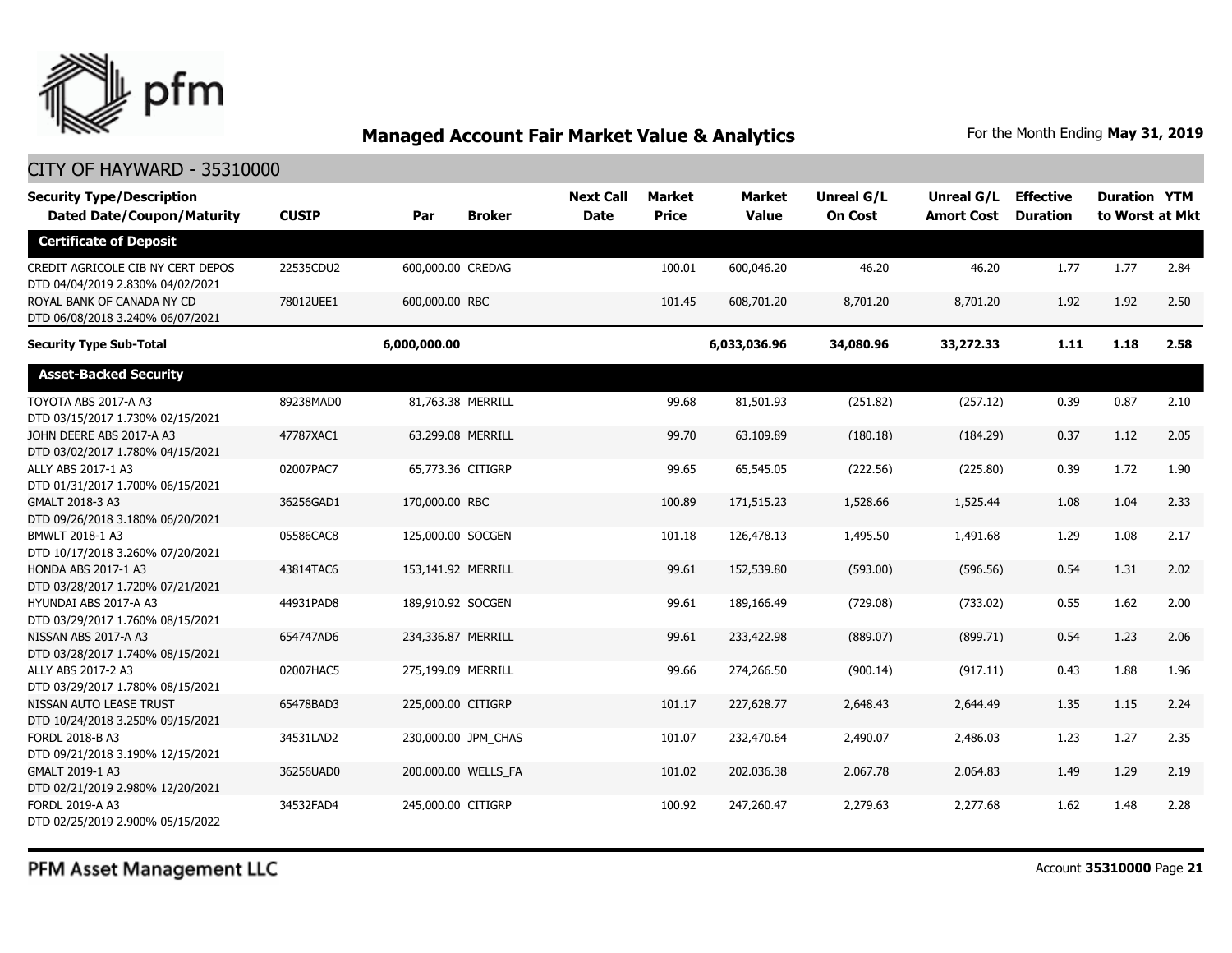

| <b>Security Type/Description</b><br><b>Dated Date/Coupon/Maturity</b> | <b>CUSIP</b> | Par                | <b>Broker</b>       | <b>Next Call</b><br><b>Date</b> | Market<br><b>Price</b> | <b>Market</b><br><b>Value</b> | Unreal G/L<br><b>On Cost</b> | Unreal G/L<br><b>Amort Cost</b> | <b>Effective</b><br><b>Duration</b> | <b>Duration YTM</b> | to Worst at Mkt |
|-----------------------------------------------------------------------|--------------|--------------------|---------------------|---------------------------------|------------------------|-------------------------------|------------------------------|---------------------------------|-------------------------------------|---------------------|-----------------|
| <b>Asset-Backed Security</b>                                          |              |                    |                     |                                 |                        |                               |                              |                                 |                                     |                     |                 |
| HART 2018-B A3<br>DTD 12/12/2018 3.200% 12/15/2022                    | 44933AAC1    |                    | 150,000.00 BARCLAYS |                                 | 101.56                 | 152,344.89                    | 2,346.69                     | 2,346.44                        | 1.70                                | 1.76                | 2.32            |
| HAROT 2019-1 A3<br>DTD 02/27/2019 2.830% 03/20/2023                   | 43814WAC9    | 170,000.00 MERRILL |                     |                                 | 101.39                 | 172,361.35                    | 2,365.91                     | 2,365.55                        | 2.19                                | 1.89                | 2.10            |
| FORD CREDIT AUTO OWNER TRUST<br>DTD 10/23/2018 3.240% 04/15/2023      | 34532TAD4    |                    | 200,000.00 BARCLAYS |                                 | 101.85                 | 203,697.64                    | 3,731.84                     | 3,727.41                        | 1.72                                | 1.92                | 2.29            |
| NAROT 2018-C A3<br>DTD 12/12/2018 3.220% 06/15/2023                   | 65478NAD7    | 200,000.00 MIZUHO  |                     |                                 | 101.92                 | 203,842.02                    | 3,880.34                     | 3,876.39                        | 2.05                                | 2.00                | 2.27            |
| HYUNDAI AUTO RECEIVABLES TRUST<br>DTD 04/10/2019 2.660% 06/15/2023    | 44932NAD2    | 250,000.00 SOCGEN  |                     |                                 | 100.97                 | 252,425.73                    | 2,458.63                     | 2,457.38                        | 2.03                                | 2.01                | 2.18            |
| CARMAX AUTO OWNER TRUST<br>DTD 07/25/2018 3.130% 06/15/2023           | 14313FAD1    |                    | 285,000.00 BARCLAYS |                                 | 101.62                 | 289,628.46                    | 4,667.31                     | 4,660.80                        | 1.64                                | 2.00                | 2.32            |
| CARMAX AUTO OWNER TRUST<br>DTD 10/24/2018 3.360% 09/15/2023           | 14315EAC4    | 225,000.00 MERRILL |                     |                                 | 102.55                 | 230,737.16                    | 5,739.23                     | 5,738.83                        | 1.88                                | 2.13                | 2.17            |
| COPAR 2019-1 A3<br>DTD 05/30/2019 2.510% 11/15/2023                   | 14042WAC4    |                    | 175,000.00 JPM CHAS |                                 | 100.77                 | 176,339.75                    | 1,375.20                     | 1,375.20                        | 2.30                                | 2.21                | 2.16            |
| FIFTH THIRD AUTO TRUST<br>DTD 05/08/2019 2.640% 12/15/2023            | 31680YAD9    | 215,000.00 CSFB    |                     |                                 | 100.97                 | 217,095.76                    | 2,143.02                     | 2,142.22                        | 2.27                                | 2.25                | 2.21            |
| GMCAR 2019-2 A3<br>DTD 04/17/2019 2.650% 02/16/2024                   | 36257FAD2    |                    | 345,000.00 BARCLAYS |                                 | 101.00                 | 348,436.75                    | 3,464.83                     | 3,464.14                        | 2.42                                | 2.33                | 2.22            |
| <b>Security Type Sub-Total</b>                                        |              | 4,473,424.62       |                     |                                 |                        | 4,513,851.77                  | 40,917.22                    | 40,830.90                       | 1.49                                | 1.71                | 2.19            |
| <b>Managed Account Sub-Total</b>                                      |              | 122,987,709.08     |                     |                                 |                        | 123,489,648.68                | 965,534.95                   | 843,585.30                      | 1.77                                | 1.73                | 2.13            |
| <b>Securities Sub-Total</b>                                           |              | \$122,987,709.08   |                     |                                 |                        | \$123,489,648.68              | \$965,534.95                 | \$843,585.30                    | 1.77                                | 1.73                | 2.13%           |
| <b>Accrued Interest</b>                                               |              |                    |                     |                                 |                        | \$651,438.56                  |                              |                                 |                                     |                     |                 |
| <b>Total Investments</b>                                              |              |                    |                     |                                 |                        | \$124,141,087.24              |                              |                                 |                                     |                     |                 |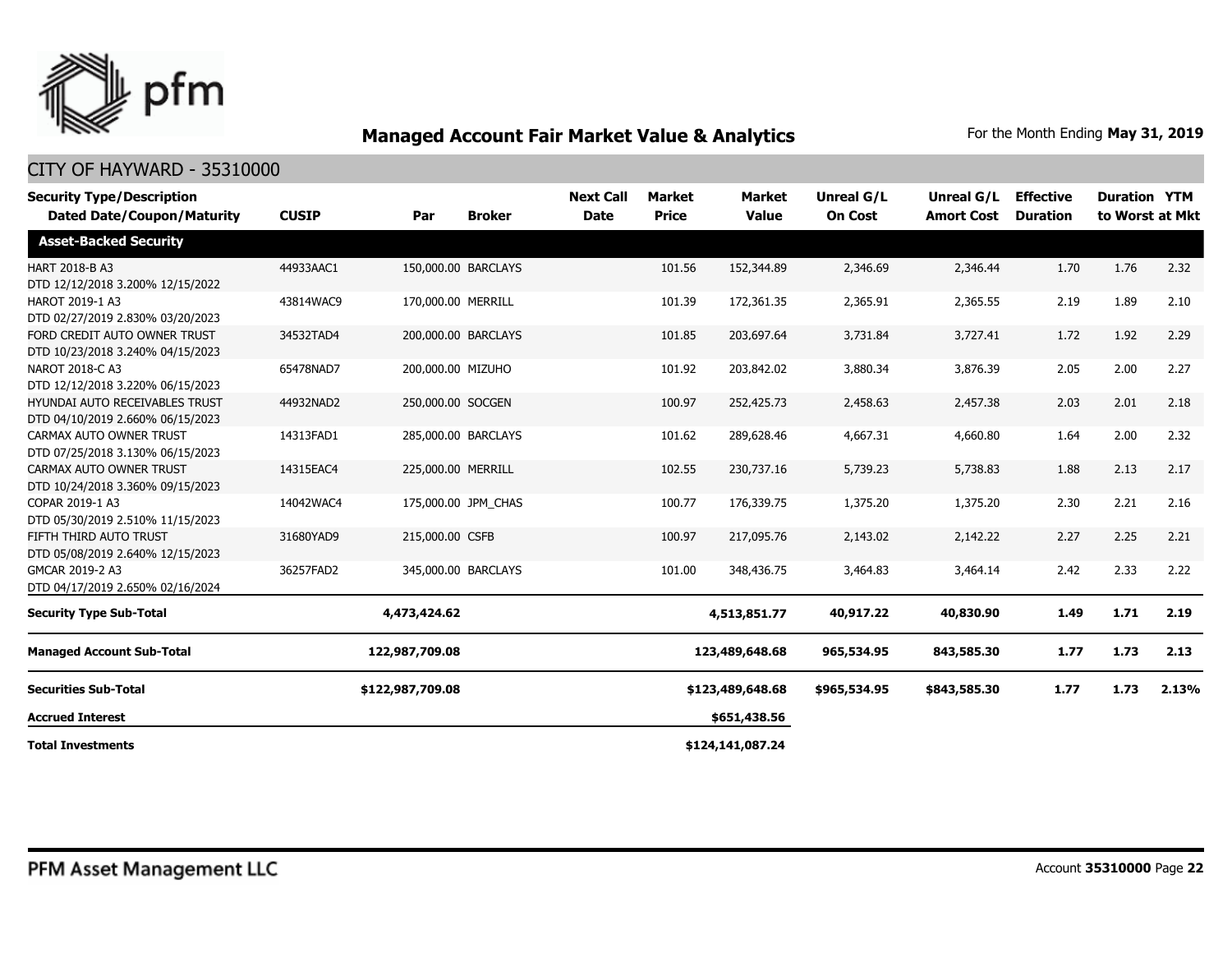

|                                   | <b>Transaction Type</b> |                                                                                 |              |                | <b>Principal</b> | <b>Accrued</b>  |                | <b>Realized G/L</b> | <b>Realized G/L</b> | <b>Sale</b>   |
|-----------------------------------|-------------------------|---------------------------------------------------------------------------------|--------------|----------------|------------------|-----------------|----------------|---------------------|---------------------|---------------|
| <b>Trade</b>                      | <b>Settle</b>           | <b>Security Description</b>                                                     | <b>CUSIP</b> | Par            | <b>Proceeds</b>  | <b>Interest</b> | <b>Total</b>   | Cost                | <b>Amort Cost</b>   | <b>Method</b> |
| <b>BUY</b>                        |                         |                                                                                 |              |                |                  |                 |                |                     |                     |               |
| 04/30/19                          | 05/08/19                | FIFTH THIRD AUTO TRUST<br>DTD 05/08/2019 2.640% 12/15/2023                      | 31680YAD9    | 215,000.00     | (214, 952.74)    | 0.00            | (214, 952.74)  |                     |                     |               |
| 05/01/19                          | 05/03/19                | UNITED STATES TREASURY NOTES<br>DTD 04/15/2019 2.250% 04/15/2022                | 9128286M7    | 2,050,000.00   | (2,051,441.41)   | (2,268.44)      | (2,053,709.85) |                     |                     |               |
| 05/02/19                          | 05/03/19                | FHLB (CALLABLE) NOTES<br>DTD 04/29/2019 2.700% 04/29/2022                       | 3130AGD36    | 1,825,000.00   | (1,825,000.00)   | (547.50)        | (1,825,547.50) |                     |                     |               |
| 05/10/19                          | 05/14/19                | ABBOTT LABORATORIES CORP NOTES<br>DTD 11/22/2016 2.900% 11/30/2021              | 002824BD1    | 300,000.00     | (301, 683.00)    | (3,963.33)      | (305, 646.33)  |                     |                     |               |
| 05/14/19                          | 05/16/19                | SUNTRUST BANKS INC CORP NOTES<br>(CALLABLE)<br>DTD 12/01/2016 2.700% 01/27/2022 | 867914BM4    | 300,000.00     | (299, 502.00)    | (2,452.50)      | (301, 954.50)  |                     |                     |               |
| 05/21/19                          | 05/30/19                | COPAR 2019-1 A3<br>DTD 05/30/2019 2.510% 11/15/2023                             | 14042WAC4    | 175,000.00     | (174, 964.55)    | 0.00            | (174, 964.55)  |                     |                     |               |
| <b>Transaction Type Sub-Total</b> |                         |                                                                                 | 4,865,000.00 | (4,867,543.70) | (9,231.77)       | (4,876,775.47)  |                |                     |                     |               |
| <b>INTEREST</b>                   |                         |                                                                                 |              |                |                  |                 |                |                     |                     |               |
| 05/01/19                          | 05/15/19                | FREDDIE MAC SERIES 4459 NB<br>DTD 04/01/2015 4.500% 01/01/2020                  | 3137BHU39    | 334.62         | 0.00             | 1.25            | 1.25           |                     |                     |               |
| 05/01/19                          | 05/25/19                | FHMS K006 A2<br>DTD 04/01/2010 4.251% 01/25/2020                                | 31398VJ98    | 1,215,557.49   | 0.00             | 4,306.11        | 4,306.11       |                     |                     |               |
| 05/01/19                          | 05/25/19                | FHMS KP05 A<br>DTD 12/01/2018 3.203% 07/01/2023                                 | 3137FKK39    | 526,002.46     | 0.00             | 1,403.99        | 1,403.99       |                     |                     |               |
| 05/01/19                          | 05/25/19                | FHMS K023 A1<br>DTD 12/01/2012 1.583% 04/25/2022                                | 3137AWQG3    | 91,278.56      | 0.00             | 120.41          | 120.41         |                     |                     |               |
| 05/01/19                          | 05/25/19                | FHLMC SERIES K013 A1<br>DTD 05/01/2011 2.902% 08/25/2020                        | 3137AA4V2    | 384,872.99     | 0.00             | 930.75          | 930.75         |                     |                     |               |
| 05/01/19                          | 05/25/19                | FHLMC MULTIFAMILY STRUCTURED P<br>DTD 12/01/2012 2.355% 07/25/2022              | 3137AVXN2    | 1,227,386.00   | 0.00             | 2,408.75        | 2,408.75       |                     |                     |               |
| 05/01/19                          | 05/25/19                | FHMS J22F A1<br>DTD 11/01/2018 3.454% 05/25/2023                                | 3137FJYA1    | 1,054,356.46   | 0.00             | 3,034.79        | 3,034.79       |                     |                     |               |
| 05/01/19                          | 05/25/19                | FANNIE MAE SERIES 2015-M13 ASO2<br>DTD 10/01/2015 1.646% 09/01/2019             | 3136AODO0    | 37,018.32      | 0.00             | 50.78           | 50.78          |                     |                     |               |
| 05/01/19                          | 05/25/19                | FNMA SERIES 2015-M12 FA<br>DTD 09/01/2015 2.822% 04/01/2020                     | 3136AP3Z3    | 33,524.48      | 0.00             | 78.84           | 78.84          |                     |                     |               |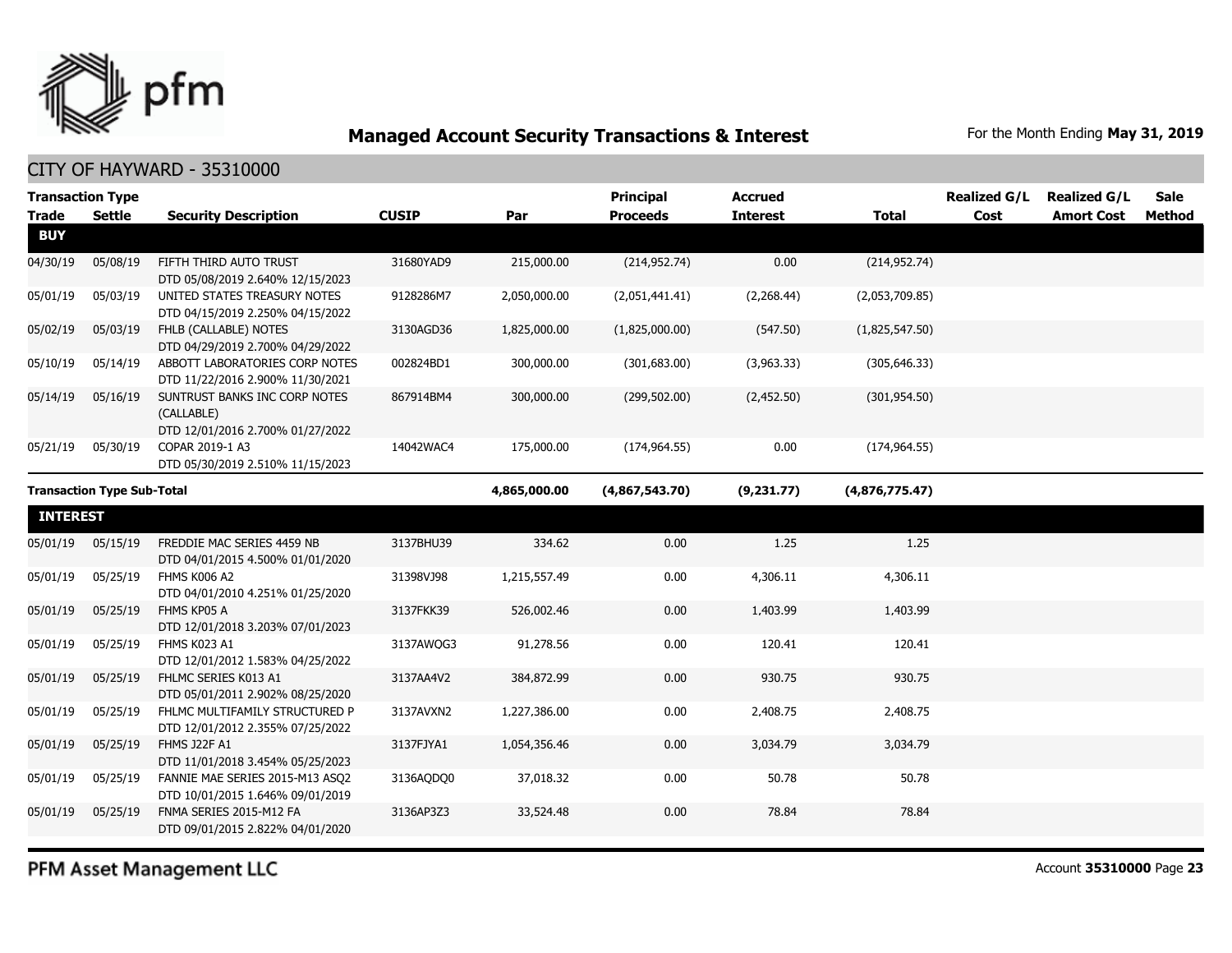

| <b>Trade</b>    | <b>Transaction Type</b><br>Settle | <b>Security Description</b>                                                      | <b>CUSIP</b> | Par          | Principal<br><b>Proceeds</b> | <b>Accrued</b><br><b>Interest</b> | <b>Total</b> | <b>Realized G/L</b><br>Cost | <b>Realized G/L</b><br><b>Amort Cost</b> | <b>Sale</b><br>Method |
|-----------------|-----------------------------------|----------------------------------------------------------------------------------|--------------|--------------|------------------------------|-----------------------------------|--------------|-----------------------------|------------------------------------------|-----------------------|
| <b>INTEREST</b> |                                   |                                                                                  |              |              |                              |                                   |              |                             |                                          |                       |
| 05/01/19        | 05/25/19                          | FHMS KJ23 A1<br>DTD 12/01/2018 3.174% 03/01/2022                                 | 3137FKK70    | 1,208,440.35 | 0.00                         | 3,196.32                          | 3,196.32     |                             |                                          |                       |
| 05/01/19        | 05/25/19                          | FHMS K023 A1<br>DTD 12/01/2012 1.583% 04/25/2022                                 | 3137AWOG3    | 400,735.15   | 0.00                         | 528.64                            | 528.64       |                             |                                          |                       |
| 05/01/19        | 05/25/19                          | FHMS K023 A1<br>DTD 12/01/2012 1.583% 04/25/2022                                 | 3137AWOG3    | 823,733.37   | 0.00                         | 1,086.64                          | 1,086.64     |                             |                                          |                       |
| 05/01/19        | 05/25/19                          | FNA 2018-M5 A2<br>DTD 04/01/2018 3.560% 09/25/2021                               | 3136B1XP4    | 639,696.29   | 0.00                         | 1,930.13                          | 1,930.13     |                             |                                          |                       |
| 05/01/19        | 05/25/19                          | FHMS K019 A2<br>DTD 08/01/2012 2.272% 03/25/2022                                 | 3137ASNJ9    | 600,000.00   | 0.00                         | 1,136.00                          | 1,136.00     |                             |                                          |                       |
| 05/01/19        | 05/25/19                          | FNMA SERIES 2016-M9 ASQ2<br>DTD 06/01/2016 1.785% 06/01/2019                     | 3136ASPX8    | 2,200.21     | 0.00                         | 3.27                              | 3.27         |                             |                                          |                       |
| 05/01/19        | 05/25/19                          | FHLMC MULTIFAMILY STRUCTURED P<br>DTD 11/01/2015 2.716% 06/25/2022               | 3137BLUR7    | 600,000.00   | 0.00                         | 1,358.00                          | 1,358.00     |                             |                                          |                       |
| 05/01/19        | 05/25/19                          | FHMS K714 A2<br>DTD 01/01/2014 3.034% 10/25/2020                                 | 3137B6ZM6    | 867,861.37   | 0.00                         | 2,194.24                          | 2,194.24     |                             |                                          |                       |
| 05/05/19        | 05/05/19                          | AMERICAN EXPRESS CREDIT CORP<br><b>NOTES</b><br>DTD 11/06/2018 3.700% 11/05/2021 | 025816BY4    | 200,000.00   | 0.00                         | 3,679.44                          | 3,679.44     |                             |                                          |                       |
| 05/09/19        | 05/09/19                          | INTER-AMERICAN DEVELOPMENT BANK<br>DTD 11/08/2013 2.125% 11/09/2020              | 4581X0CD8    | 1,215,000.00 | 0.00                         | 12,909.38                         | 12,909.38    |                             |                                          |                       |
| 05/15/19        | 05/15/19                          | NISSAN ABS 2017-A A3<br>DTD 03/28/2017 1.740% 08/15/2021                         | 654747AD6    | 254,071.80   | 0.00                         | 368.40                            | 368.40       |                             |                                          |                       |
| 05/15/19        | 05/15/19                          | CARMAX AUTO OWNER TRUST<br>DTD 10/24/2018 3.360% 09/15/2023                      | 14315EAC4    | 225,000.00   | 0.00                         | 630.00                            | 630.00       |                             |                                          |                       |
| 05/15/19        | 05/15/19                          | <b>HART 2018-B A3</b><br>DTD 12/12/2018 3.200% 12/15/2022                        | 44933AAC1    | 150,000.00   | 0.00                         | 400.00                            | 400.00       |                             |                                          |                       |
| 05/15/19        | 05/15/19                          | JOHN DEERE ABS 2017-A A3<br>DTD 03/02/2017 1.780% 04/15/2021                     | 47787XAC1    | 72,127.43    | 0.00                         | 106.99                            | 106.99       |                             |                                          |                       |
| 05/15/19        | 05/15/19                          | FORDL 2019-A A3<br>DTD 02/25/2019 2.900% 05/15/2022                              | 34532FAD4    | 245,000.00   | 0.00                         | 592.08                            | 592.08       |                             |                                          |                       |
| 05/15/19        | 05/15/19                          | <b>US TREASURY NOTES</b><br>DTD 05/15/2018 2.625% 05/15/2021                     | 9128284P2    | 2,350,000.00 | 0.00                         | 30,843.75                         | 30,843.75    |                             |                                          |                       |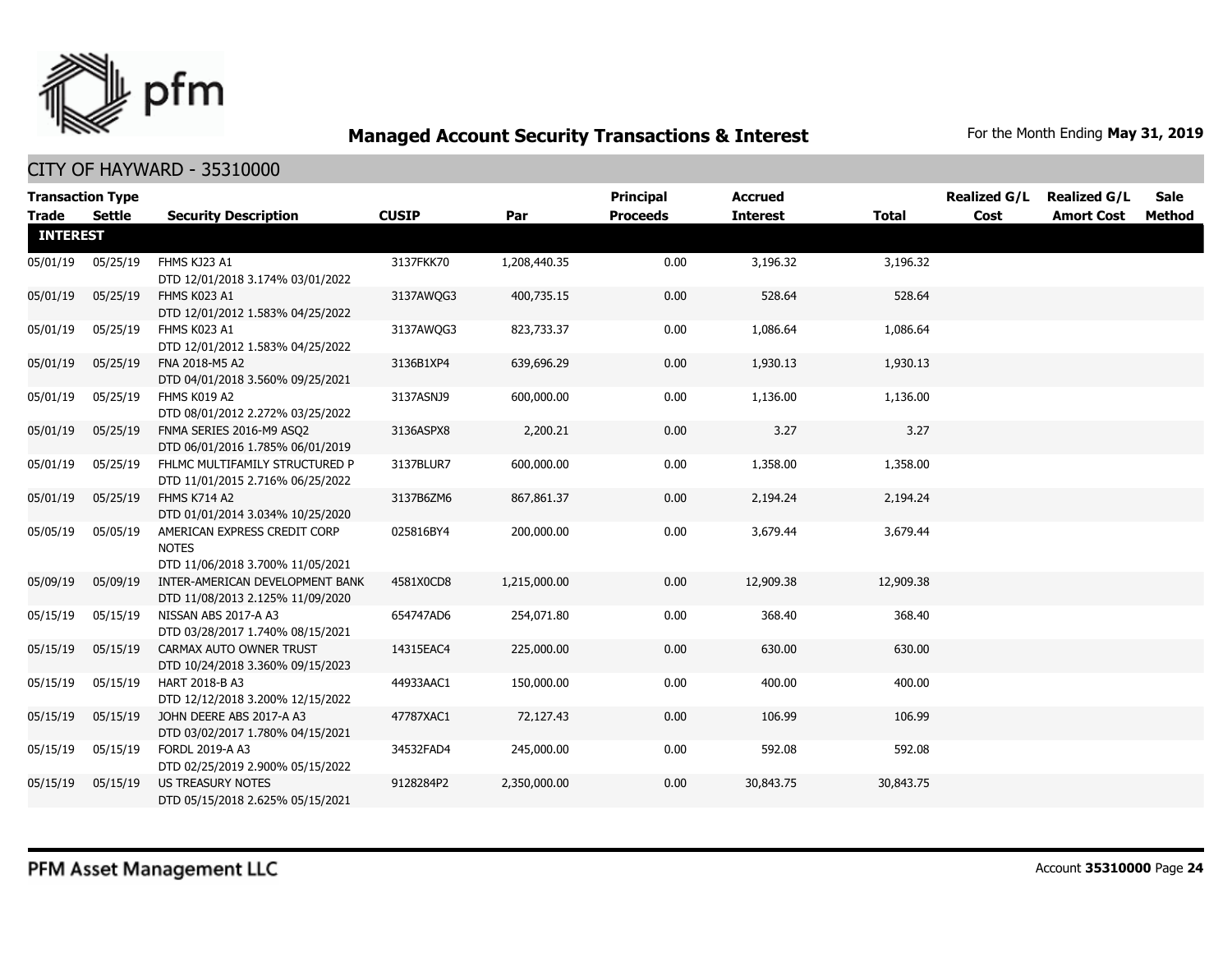

|                 | <b>Transaction Type</b> |                                                                |              |              | <b>Principal</b> | <b>Accrued</b>  |              | <b>Realized G/L</b> | <b>Realized G/L</b> | <b>Sale</b> |
|-----------------|-------------------------|----------------------------------------------------------------|--------------|--------------|------------------|-----------------|--------------|---------------------|---------------------|-------------|
| <b>Trade</b>    | Settle                  | <b>Security Description</b>                                    | <b>CUSIP</b> | Par          | <b>Proceeds</b>  | <b>Interest</b> | <b>Total</b> | Cost                | <b>Amort Cost</b>   | Method      |
| <b>INTEREST</b> |                         |                                                                |              |              |                  |                 |              |                     |                     |             |
| 05/15/19        | 05/15/19                | ALLY ABS 2017-1 A3                                             | 02007PAC7    | 73,274.80    | 0.00             | 103.81          | 103.81       |                     |                     |             |
|                 |                         | DTD 01/31/2017 1.700% 06/15/2021                               |              |              |                  |                 |              |                     |                     |             |
| 05/15/19        | 05/15/19                | FORD CREDIT AUTO OWNER TRUST                                   | 34532TAD4    | 200,000.00   | 0.00             | 540.00          | 540.00       |                     |                     |             |
|                 |                         | DTD 10/23/2018 3.240% 04/15/2023                               |              |              |                  |                 |              |                     |                     |             |
| 05/15/19        | 05/15/19                | ALLY ABS 2017-2 A3                                             | 02007HAC5    | 303,014.02   | 0.00             | 449.47          | 449.47       |                     |                     |             |
|                 |                         | DTD 03/29/2017 1.780% 08/15/2021                               |              |              |                  |                 |              |                     |                     |             |
| 05/15/19        | 05/15/19                | UNIV OF CAL TXBL REV BOND                                      | 91412GS89    | 625,000.00   | 0.00             | 5,937.50        | 5,937.50     |                     |                     |             |
|                 |                         | DTD 05/18/2017 1.900% 05/15/2020                               |              |              |                  |                 |              |                     |                     |             |
| 05/15/19        | 05/15/19                | HYUNDAI AUTO RECEIVABLES TRUST                                 | 44932NAD2    | 250,000.00   | 0.00             | 646.53          | 646.53       |                     |                     |             |
|                 |                         | DTD 04/10/2019 2.660% 06/15/2023                               |              |              |                  |                 |              |                     |                     |             |
| 05/15/19        | 05/15/19                | NISSAN AUTO LEASE TRUST                                        | 65478BAD3    | 225,000.00   | 0.00             | 609.38          | 609.38       |                     |                     |             |
|                 |                         | DTD 10/24/2018 3.250% 09/15/2021                               |              |              |                  |                 |              |                     |                     |             |
| 05/15/19        | 05/15/19                | FORDL 2018-B A3                                                | 34531LAD2    | 230,000.00   | 0.00             | 611.42          | 611.42       |                     |                     |             |
|                 |                         | DTD 09/21/2018 3.190% 12/15/2021                               |              |              |                  |                 |              |                     |                     |             |
| 05/15/19        | 05/15/19                | TOYOTA ABS 2017-A A3                                           | 89238MAD0    | 91,111.11    | 0.00             | 131.35          | 131.35       |                     |                     |             |
|                 |                         | DTD 03/15/2017 1.730% 02/15/2021                               |              |              |                  |                 |              |                     |                     |             |
| 05/15/19        | 05/15/19                | <b>US TREASURY NOTES</b>                                       | 9128284P2    | 4,200,000.00 | 0.00             | 55,125.00       | 55,125.00    |                     |                     |             |
|                 |                         | DTD 05/15/2018 2.625% 05/15/2021                               |              |              |                  |                 |              |                     |                     |             |
| 05/15/19        | 05/15/19                | HYUNDAI ABS 2017-A A3                                          | 44931PAD8    | 205,729.40   | 0.00             | 301.74          | 301.74       |                     |                     |             |
| 05/15/19        | 05/15/19                | DTD 03/29/2017 1.760% 08/15/2021<br>UNIV OF CAL TXBL REV BONDS | 91412HBH5    | 455,000.00   | 0.00             | 6,890.98        | 6,890.98     |                     |                     |             |
|                 |                         | DTD 06/05/2018 3.029% 05/15/2021                               |              |              |                  |                 |              |                     |                     |             |
| 05/15/19        | 05/15/19                | NAROT 2018-C A3                                                | 65478NAD7    | 200,000.00   | 0.00             | 536.67          | 536.67       |                     |                     |             |
|                 |                         | DTD 12/12/2018 3.220% 06/15/2023                               |              |              |                  |                 |              |                     |                     |             |
| 05/15/19        | 05/15/19                | CARMAX AUTO OWNER TRUST                                        | 14313FAD1    | 285,000.00   | 0.00             | 743.38          | 743.38       |                     |                     |             |
|                 |                         | DTD 07/25/2018 3.130% 06/15/2023                               |              |              |                  |                 |              |                     |                     |             |
| 05/16/19        | 05/16/19                | GMCAR 2019-2 A3                                                | 36257FAD2    | 345,000.00   | 0.00             | 736.48          | 736.48       |                     |                     |             |
|                 |                         | DTD 04/17/2019 2.650% 02/16/2024                               |              |              |                  |                 |              |                     |                     |             |
| 05/18/19        | 05/18/19                | HAROT 2019-1 A3                                                | 43814WAC9    | 170,000.00   | 0.00             | 400.92          | 400.92       |                     |                     |             |
|                 |                         | DTD 02/27/2019 2.830% 03/20/2023                               |              |              |                  |                 |              |                     |                     |             |
| 05/19/19        | 05/19/19                | MORGAN STANLEY CORP NOTES                                      | 61744YAH1    | 300,000.00   | 0.00             | 4,125.00        | 4,125.00     |                     |                     |             |
|                 |                         | DTD 05/19/2017 2.750% 05/19/2022                               |              |              |                  |                 |              |                     |                     |             |
| 05/20/19        | 05/20/19                | GMALT 2019-1 A3                                                | 36256UAD0    | 200,000.00   | 0.00             | 496.67          | 496.67       |                     |                     |             |
|                 |                         | DTD 02/21/2019 2.980% 12/20/2021                               |              |              |                  |                 |              |                     |                     |             |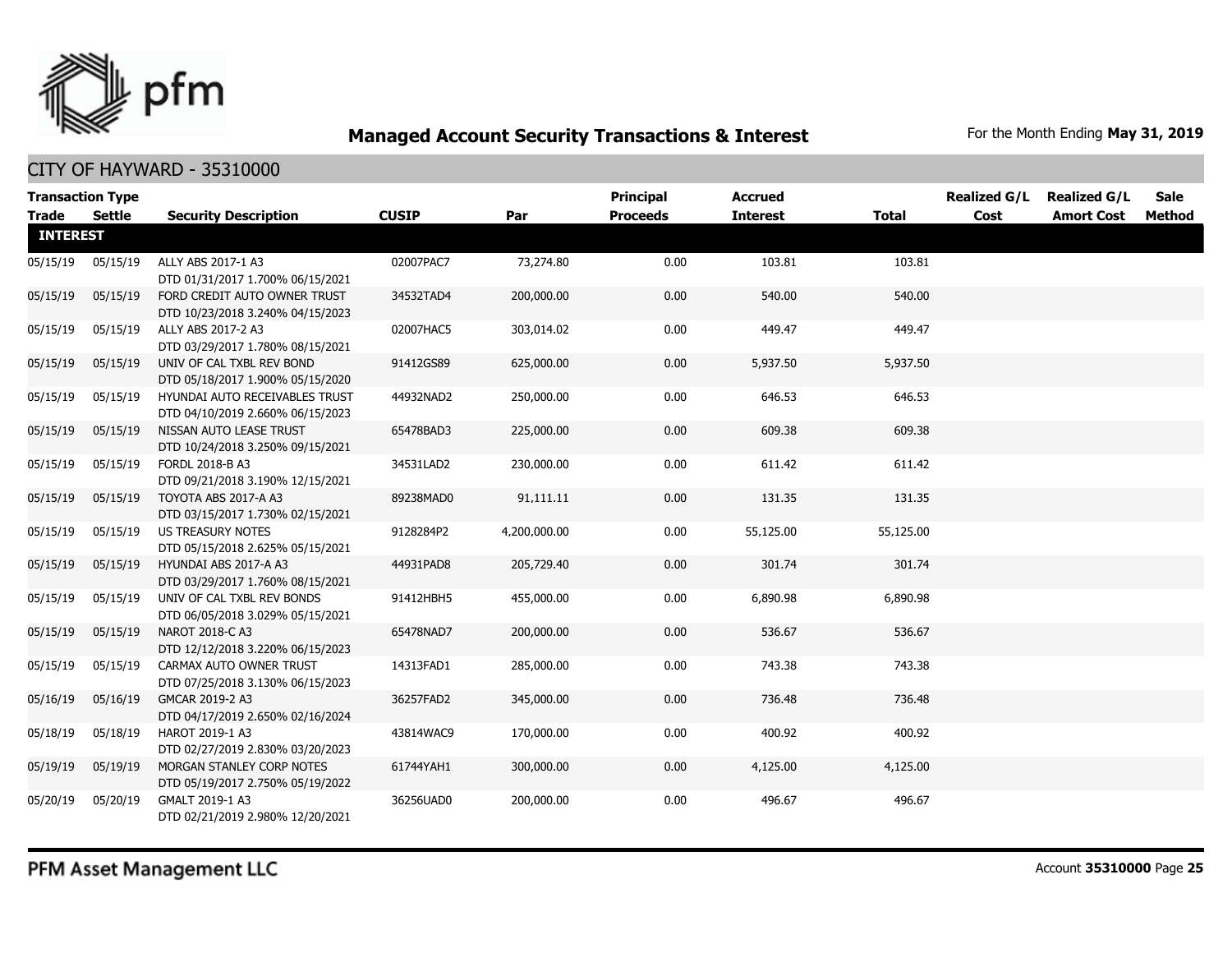

|                 | <b>Transaction Type</b>           |                                                                      |              |               | <b>Principal</b> | <b>Accrued</b>  |              | <b>Realized G/L</b> | <b>Realized G/L</b> | <b>Sale</b>   |
|-----------------|-----------------------------------|----------------------------------------------------------------------|--------------|---------------|------------------|-----------------|--------------|---------------------|---------------------|---------------|
| <b>Trade</b>    | Settle                            | <b>Security Description</b>                                          | <b>CUSIP</b> | Par           | <b>Proceeds</b>  | <b>Interest</b> | <b>Total</b> | Cost                | <b>Amort Cost</b>   | <b>Method</b> |
| <b>INTEREST</b> |                                   |                                                                      |              |               |                  |                 |              |                     |                     |               |
| 05/20/19        | 05/20/19                          | BMWLT 2018-1 A3<br>DTD 10/17/2018 3.260% 07/20/2021                  | 05586CAC8    | 125,000.00    | 0.00             | 339.58          | 339.58       |                     |                     |               |
| 05/20/19        | 05/20/19                          | GMALT 2018-3 A3<br>DTD 09/26/2018 3.180% 06/20/2021                  | 36256GAD1    | 170,000.00    | 0.00             | 450.50          | 450.50       |                     |                     |               |
| 05/21/19        | 05/21/19                          | <b>CHARLES SCHWAB CORP NOTES</b><br>DTD 05/22/2018 3.250% 05/21/2021 | 808513AW5    | 235,000.00    | 0.00             | 3,818.75        | 3,818.75     |                     |                     |               |
| 05/21/19        | 05/21/19                          | HONDA ABS 2017-1 A3<br>DTD 03/28/2017 1.720% 07/21/2021              | 43814TAC6    | 167,285.34    | 0.00             | 239.78          | 239.78       |                     |                     |               |
| 05/28/19        | 05/28/19                          | FEDERAL HOME LOAN BANKS NOTES<br>DTD 05/21/2018 2.625% 05/28/2020    | 3130AECJ7    | 3,250,000.00  | 0.00             | 42,656.25       | 42,656.25    |                     |                     |               |
| 05/30/19        | 05/30/19                          | ABBOTT LABORATORIES CORP NOTES<br>DTD 11/22/2016 2.900% 11/30/2021   | 002824BD1    | 300,000.00    | 0.00             | 4,350.00        | 4,350.00     |                     |                     |               |
| 05/31/19        | 05/31/19                          | US TREASURY NOTES<br>DTD 06/02/2014 2.000% 05/31/2021                | 912828WN6    | 3,225,000.00  | 0.00             | 32,250.00       | 32,250.00    |                     |                     |               |
| 05/31/19        | 05/31/19                          | <b>US TREASURY NOTES</b><br>DTD 11/30/2015 1.625% 11/30/2020         | 912828M98    | 500,000.00    | 0.00             | 4,062.50        | 4,062.50     |                     |                     |               |
| 05/31/19        | 05/31/19                          | <b>US TREASURY NOTES</b><br>DTD 11/30/2015 1.625% 11/30/2020         | 912828M98    | 3,600,000.00  | 0.00             | 29,250.00       | 29,250.00    |                     |                     |               |
|                 | <b>Transaction Type Sub-Total</b> |                                                                      |              | 34,354,612.02 | 0.00             | 269,102.61      | 269,102.61   |                     |                     |               |
| <b>PAYDOWNS</b> |                                   |                                                                      |              |               |                  |                 |              |                     |                     |               |
| 05/01/19        | 05/15/19                          | FREDDIE MAC SERIES 4459 NB<br>DTD 04/01/2015 4.500% 01/01/2020       | 3137BHU39    | 54.96         | 54.96            | 0.00            | 54.96        | (2.66)              | 0.00                |               |
| 05/01/19        | 05/25/19                          | FANNIE MAE SERIES 2015-M13 ASO2<br>DTD 10/01/2015 1.646% 09/01/2019  | 3136AQDQ0    | 3,004.74      | 3,004.74         | 0.00            | 3,004.74     | (30.09)             | 0.00                |               |
| 05/01/19        | 05/25/19                          | FHMS KP05 A<br>DTD 12/01/2018 3.203% 07/01/2023                      | 3137FKK39    | 888.53        | 888.53           | 0.00            | 888.53       | 0.00                | 0.00                |               |
| 05/01/19        | 05/25/19                          | FHMS K006 A2<br>DTD 04/01/2010 4.251% 01/25/2020                     | 31398VJ98    | 12,212.34     | 12,212.34        | 0.00            | 12,212.34    | (248.06)            | 0.00                |               |
| 05/01/19        | 05/25/19                          | FNMA SERIES 2015-M12 FA<br>DTD 09/01/2015 2.822% 04/01/2020          | 3136AP3Z3    | 7,990.84      | 7,990.84         | 0.00            | 7,990.84     | 2.88                | 0.00                |               |
| 05/01/19        | 05/25/19                          | FHMS J22F A1<br>DTD 11/01/2018 3.454% 05/25/2023                     | 3137FJYA1    | 2,787.79      | 2,787.79         | 0.00            | 2,787.79     | 0.08                | 0.00                |               |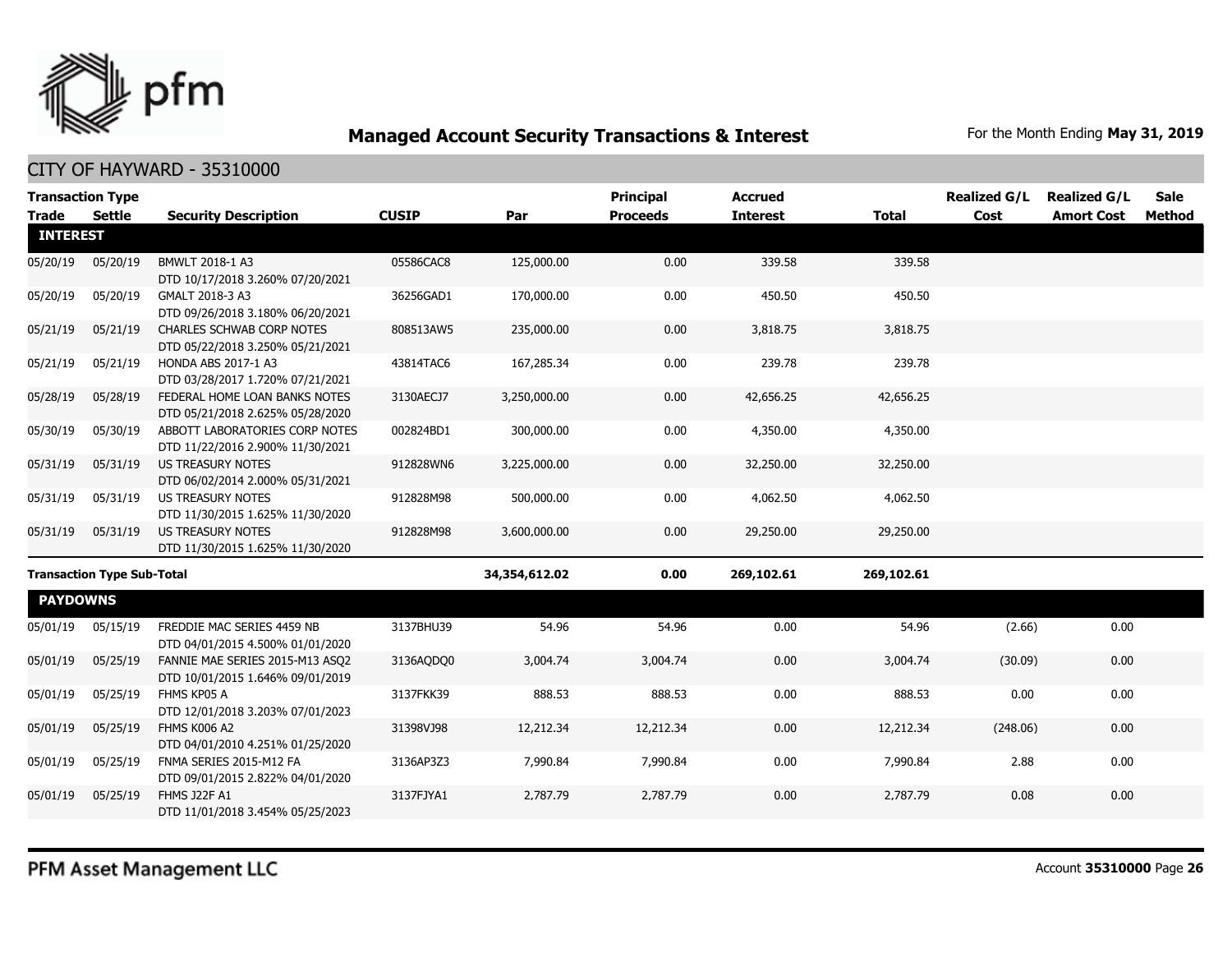

| <b>Transaction Type</b><br><b>Trade</b> | <b>Settle</b>                     | <b>Security Description</b>                                  | <b>CUSIP</b> | Par        | <b>Principal</b><br><b>Proceeds</b> | <b>Accrued</b><br><b>Interest</b> | <b>Total</b> | <b>Realized G/L</b><br>Cost | <b>Realized G/L</b><br><b>Amort Cost</b> | <b>Sale</b><br>Method |
|-----------------------------------------|-----------------------------------|--------------------------------------------------------------|--------------|------------|-------------------------------------|-----------------------------------|--------------|-----------------------------|------------------------------------------|-----------------------|
| <b>PAYDOWNS</b>                         |                                   |                                                              |              |            |                                     |                                   |              |                             |                                          |                       |
| 05/01/19                                | 05/25/19                          | FHLMC SERIES K013 A1<br>DTD 05/01/2011 2.902% 08/25/2020     | 3137AA4V2    | 24,257.28  | 24,257.28                           | 0.00                              | 24,257.28    | (461.46)                    | 0.00                                     |                       |
| 05/01/19                                | 05/25/19                          | FHMS KJ23 A1<br>DTD 12/01/2018 3.174% 03/01/2022             | 3137FKK70    | 4,331.63   | 4,331.63                            | 0.00                              | 4,331.63     | 0.03                        | 0.00                                     |                       |
| 05/01/19                                | 05/25/19                          | FHMS K023 A1<br>DTD 12/01/2012 1.583% 04/25/2022             | 3137AWQG3    | 10,777.02  | 10,777.02                           | 0.00                              | 10,777.02    | 272.37                      | 0.00                                     |                       |
| 05/01/19                                | 05/25/19                          | <b>FHMS K714 A2</b><br>DTD 01/01/2014 3.034% 10/25/2020      | 3137B6ZM6    | 1,638.17   | 1,638.17                            | 0.00                              | 1,638.17     | (45.50)                     | 0.00                                     |                       |
| 05/01/19                                | 05/25/19                          | FNMA SERIES 2016-M9 ASQ2<br>DTD 06/01/2016 1.785% 06/01/2019 | 3136ASPX8    | 2,200.21   | 2,200.21                            | 0.00                              | 2,200.21     | (21.99)                     | 0.00                                     |                       |
| 05/01/19                                | 05/25/19                          | FNA 2018-M5 A2<br>DTD 04/01/2018 3.560% 09/25/2021           | 3136B1XP4    | 8,962.62   | 8,962.62                            | 0.00                              | 8,962.62     | (178.28)                    | 0.00                                     |                       |
| 05/01/19                                | 05/25/19                          | FHMS K023 A1<br>DTD 12/01/2012 1.583% 04/25/2022             | 3137AWQG3    | 2,454.76   | 2,454.76                            | 0.00                              | 2,454.76     | 53.31                       | 0.00                                     |                       |
| 05/01/19                                | 05/25/19                          | FHMS K023 A1<br>DTD 12/01/2012 1.583% 04/25/2022             | 3137AWQG3    | 22,152.77  | 22,152.77                           | 0.00                              | 22,152.77    | 484.59                      | 0.00                                     |                       |
| 05/15/19                                | 05/15/19                          | ALLY ABS 2017-2 A3<br>DTD 03/29/2017 1.780% 08/15/2021       | 02007HAC5    | 27,814.93  | 27,814.93                           | 0.00                              | 27,814.93    | 3.28                        | 0.00                                     |                       |
| 05/15/19                                | 05/15/19                          | JOHN DEERE ABS 2017-A A3<br>DTD 03/02/2017 1.780% 04/15/2021 | 47787XAC1    | 8,828.35   | 8,828.35                            | 0.00                              | 8,828.35     | 1.26                        | 0.00                                     |                       |
| 05/15/19                                | 05/15/19                          | NISSAN ABS 2017-A A3<br>DTD 03/28/2017 1.740% 08/15/2021     | 654747AD6    | 19,734.93  | 19,734.93                           | 0.00                              | 19,734.93    | 2.09                        | 0.00                                     |                       |
| 05/15/19                                | 05/15/19                          | ALLY ABS 2017-1 A3<br>DTD 01/31/2017 1.700% 06/15/2021       | 02007PAC7    | 7,501.44   | 7,501.44                            | 0.00                              | 7,501.44     | 0.66                        | 0.00                                     |                       |
| 05/15/19                                | 05/15/19                          | TOYOTA ABS 2017-A A3<br>DTD 03/15/2017 1.730% 02/15/2021     | 89238MAD0    | 9,347,73   | 9,347,73                            | 0.00                              | 9,347,73     | 1.10                        | 0.00                                     |                       |
| 05/15/19                                | 05/15/19                          | HYUNDAI ABS 2017-A A3<br>DTD 03/29/2017 1.760% 08/15/2021    | 44931PAD8    | 15,818.48  | 15,818.48                           | 0.00                              | 15,818.48    | 1.28                        | 0.00                                     |                       |
| 05/21/19                                | 05/21/19                          | HONDA ABS 2017-1 A3<br>DTD 03/28/2017 1.720% 07/21/2021      | 43814TAC6    | 14,143.42  | 14,143.42                           | 0.00                              | 14,143.42    | 0.84                        | 0.00                                     |                       |
|                                         | <b>Transaction Type Sub-Total</b> |                                                              |              | 206,902.94 | 206,902.94                          | 0.00                              | 206,902.94   | (164.27)                    | 0.00                                     |                       |
| <b>SELL</b>                             |                                   |                                                              |              |            |                                     |                                   |              |                             |                                          |                       |